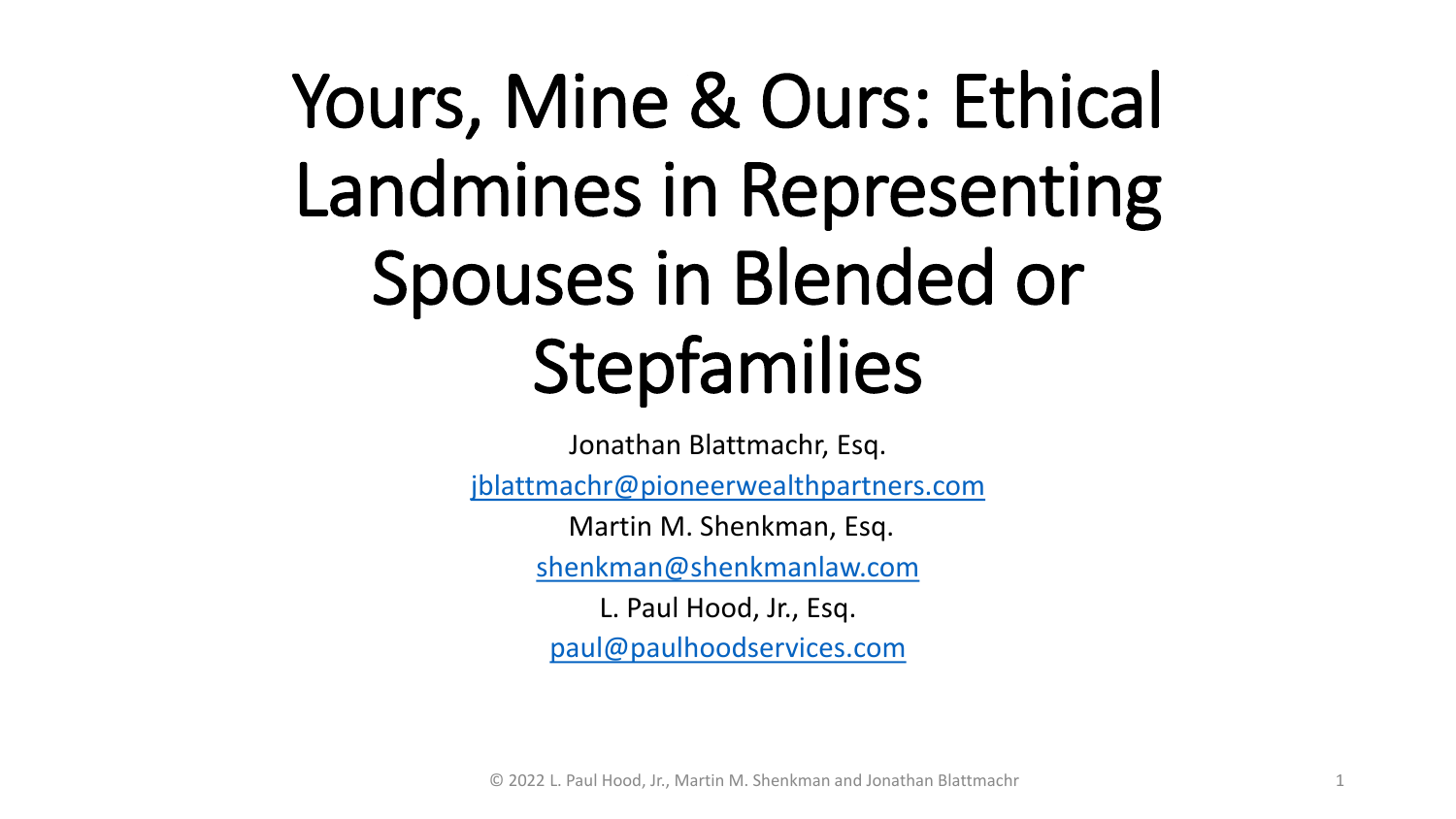### Some Webinar Pointers

- The PowerPoint is available for download from the web console during the program.
- A recording of this program and the materials will be posted to [www.shenkmanlaw.com/webinars.](http://www.shenkmanlaw.com/webinars) There is a growing library of 50+ webinar recordings there.
- There is a growing library of 150+ video planning clips on [www.laweasy.com](http://www.laweasy.com/).
- There is no CLE or CPE for this program, but you will be sent a certificate of attendance from the webinar system. We cannot control those certificates so if there is an issue we cannot assist.
- If you have questions, please email the panel. All emails are listed on near the end of the slide deck.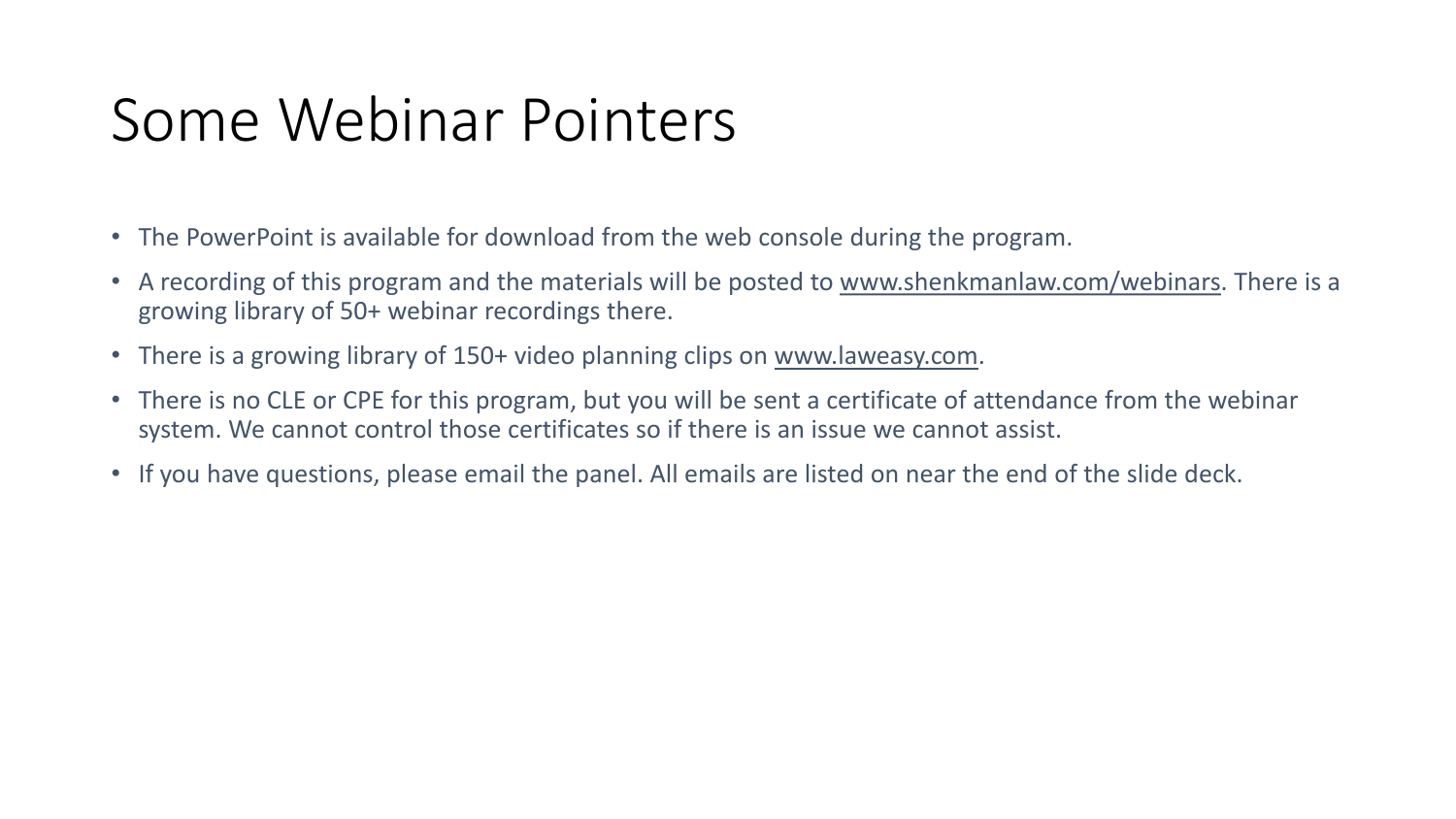### General Disclaimer

• The information and/or the materials provided as part of this program are intended and provided solely for informational and educational purposes. None of the information and/or materials provided as part of this power point or ancillary materials are intended to be, nor should they be construed to be the basis of any investment, legal, tax or other professional advice. Under no circumstances should the audio, power point or other materials be considered to be, or used as independent legal, tax, investment or other professional advice. The discussions are general in nature and not person specific. Laws vary by state and are subject to constant change. Economic developments could dramatically alter the illustrations or recommendations offered in the program or materials.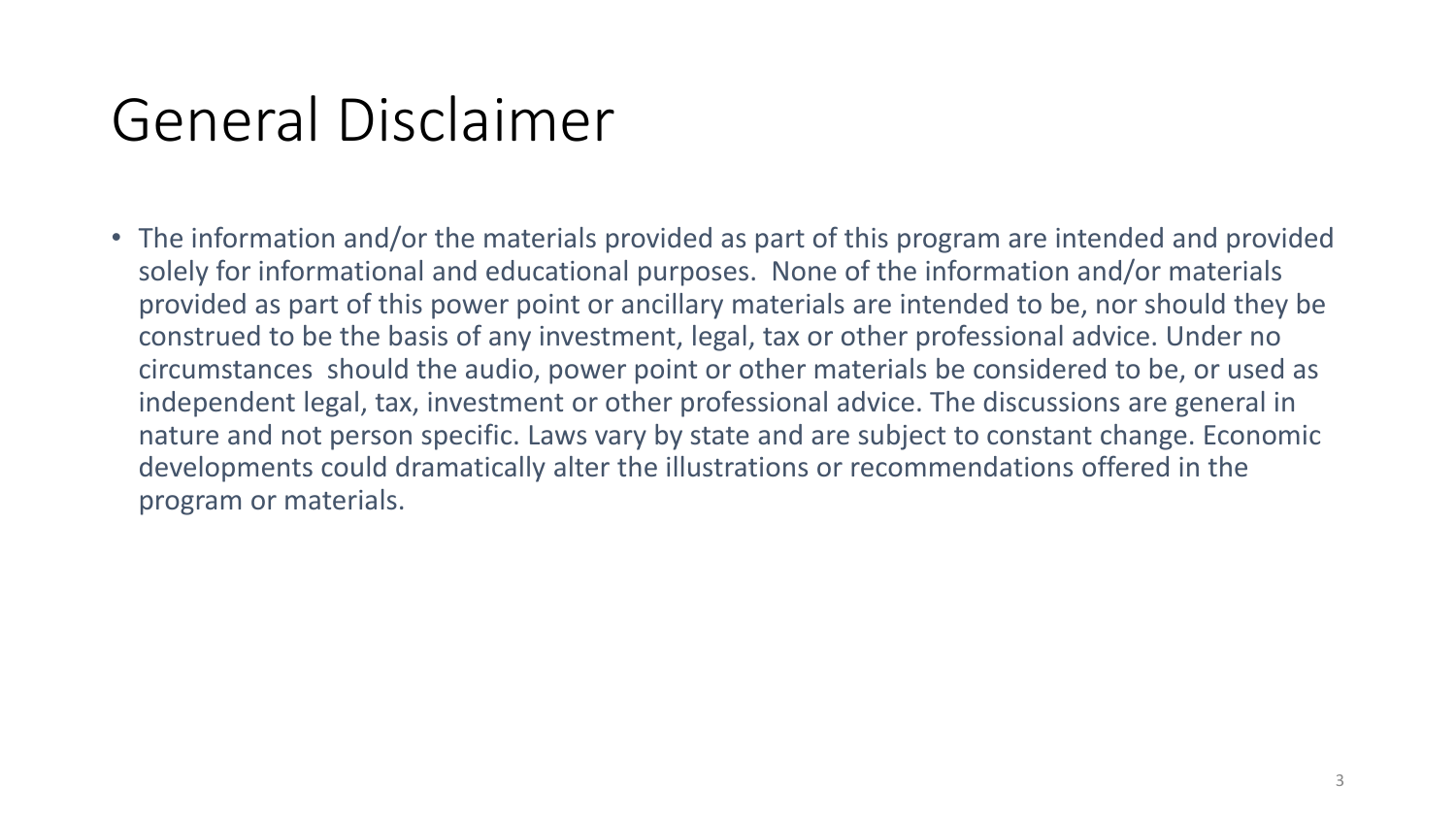### Thank you to our sponsors

- InterActive Legal
	- Vanessa Kanaga
	- (321) 252-0100
	- [sales@interactivelegal.com](mailto:sales@interactivelegal.com)





 $\triangle$ nterActive $\triangle$ egal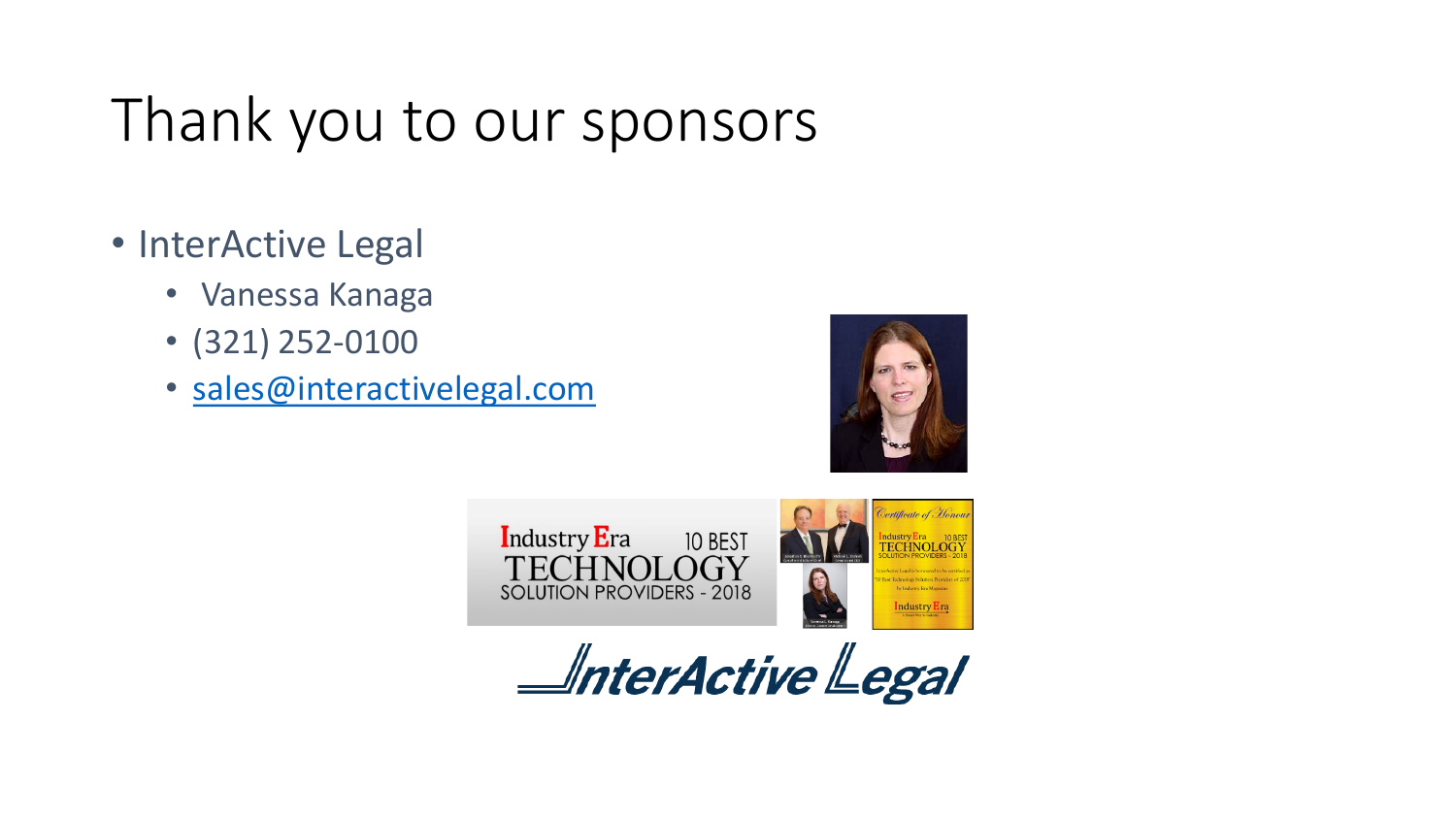### Thank you to our sponsors

- Peak Trust Company
	- Nichole King
	- Phone: 702.462.6677
	- Toll Free: 844.391.2789
	- [NKing@peaktrust.com](mailto:NKing@peaktrust.com)



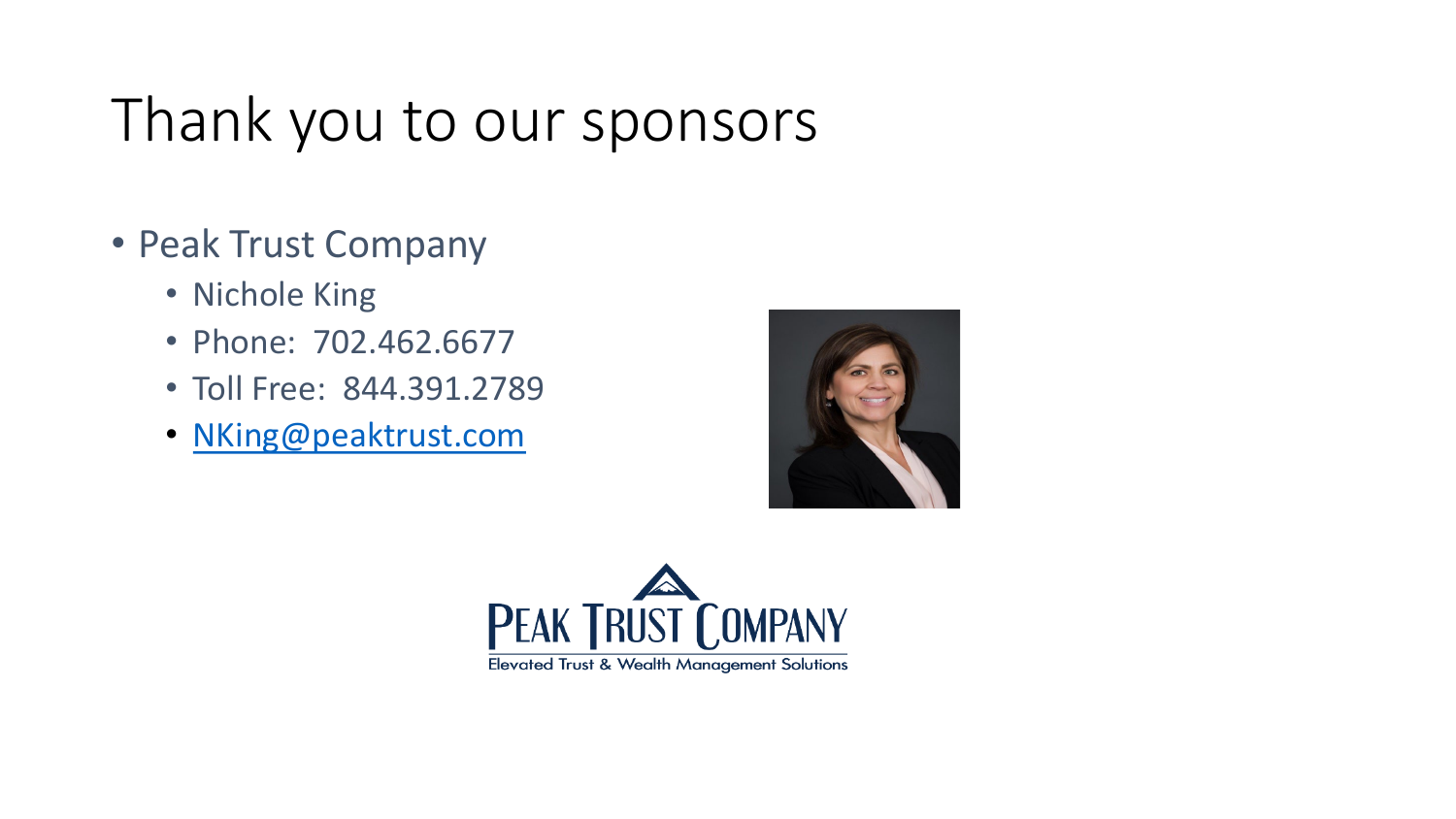**National Professional Advisor Network (NPAN)** is American Cancer Society's program for allied professionals. NPAN members enjoy free tools & resources such as:

Personal assistance from American Cancer Society estate and gift planning professionals

Brochures and charitable planning guides

Latest news on tax and legislation affecting charitable giving

Quarterly webinars on charitable estate planning topics and technical gift planning content

Access to key resources for clients and their families who have been touched by cancer

The American Cancer Society is the only cause fighting cancer on every front, on a mission to save lives, celebrate lives and lead the fight for a world without cancer. You can help lead the fight against cancer by visiting **cancer.org/npan and join now**.



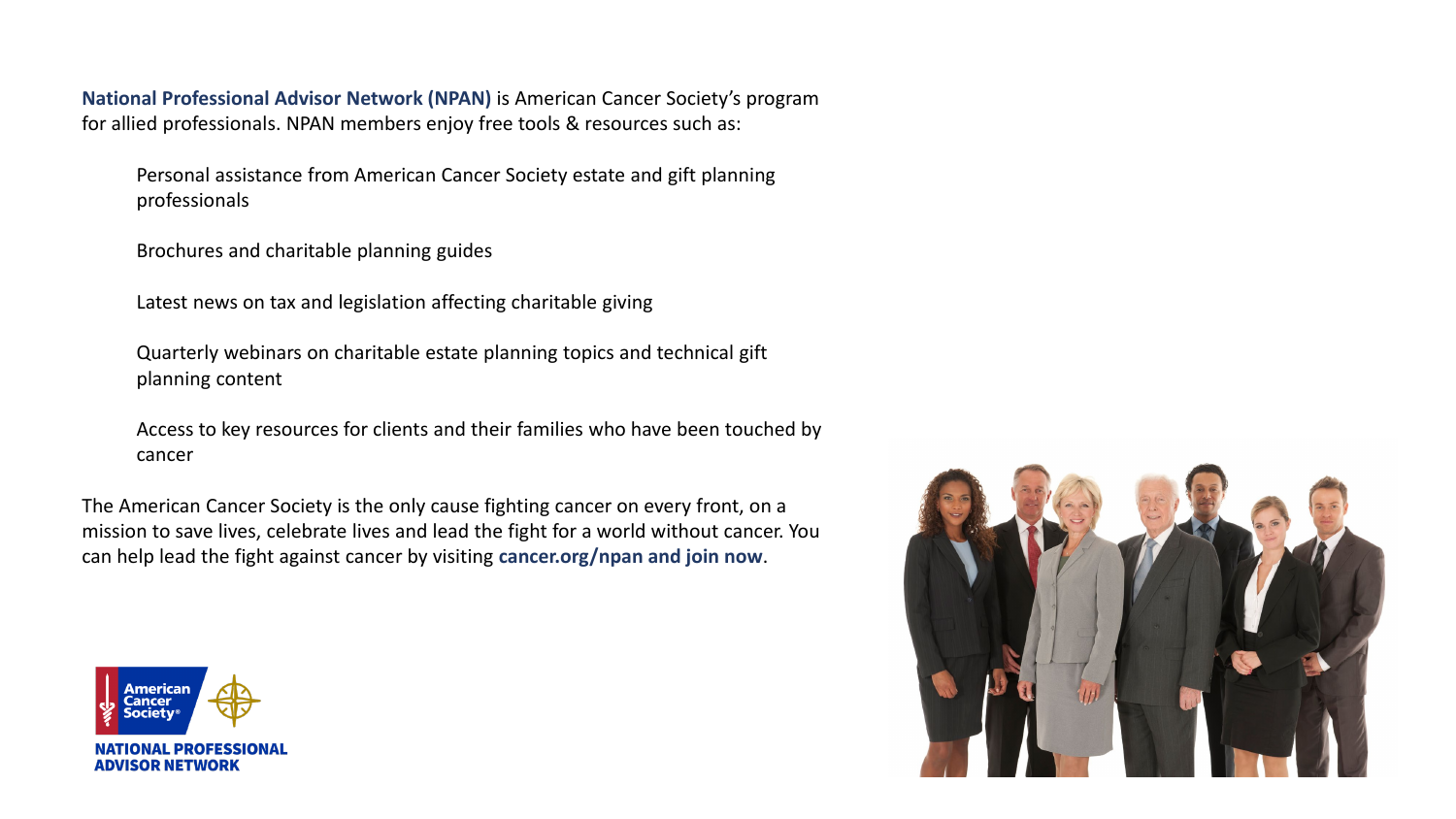# Agenda

© 2022 L. Paul Hood, Jr., Martin M. Shenkman and Jonathan Blattmachr 7 Den Maria Schuttland (1999)<br>Blattmachr 7 Den Maria Schuttland (1999)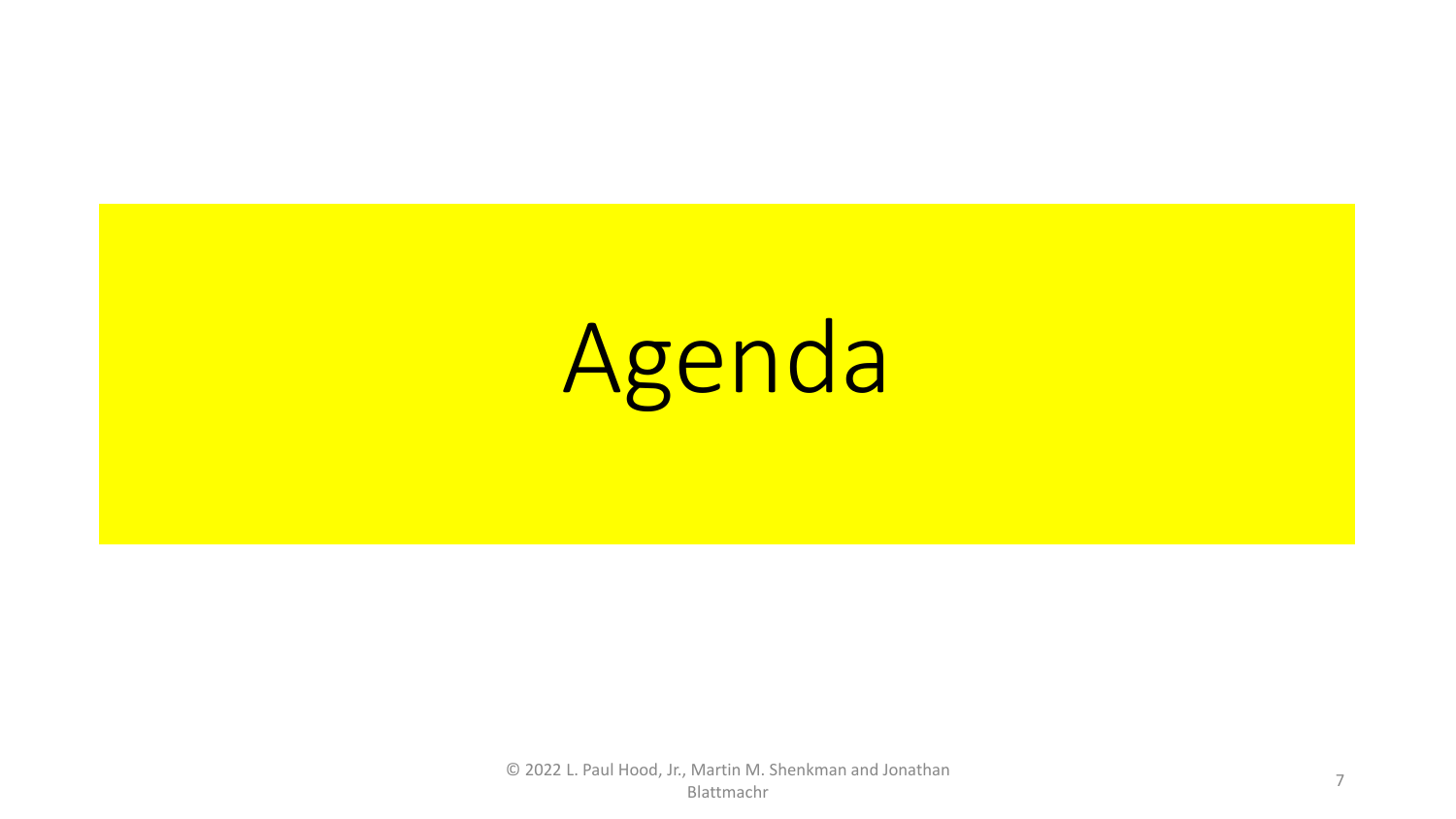### Agenda

- *What is a blended family*; common forms of blended families. Clarifying the blended family makeup. Some statistics on how common blended families are in practice.
- *Working effectively with blended families*: Should it be joint or separate representation? What might you include in your retainer agreement or a side agreement about representation? What signs to look for to protect the client and yourself?
- How to properly prepare for the *initial meeting* Are your questionnaires and other forms updated to reflect blended family data? How to engage and move forward.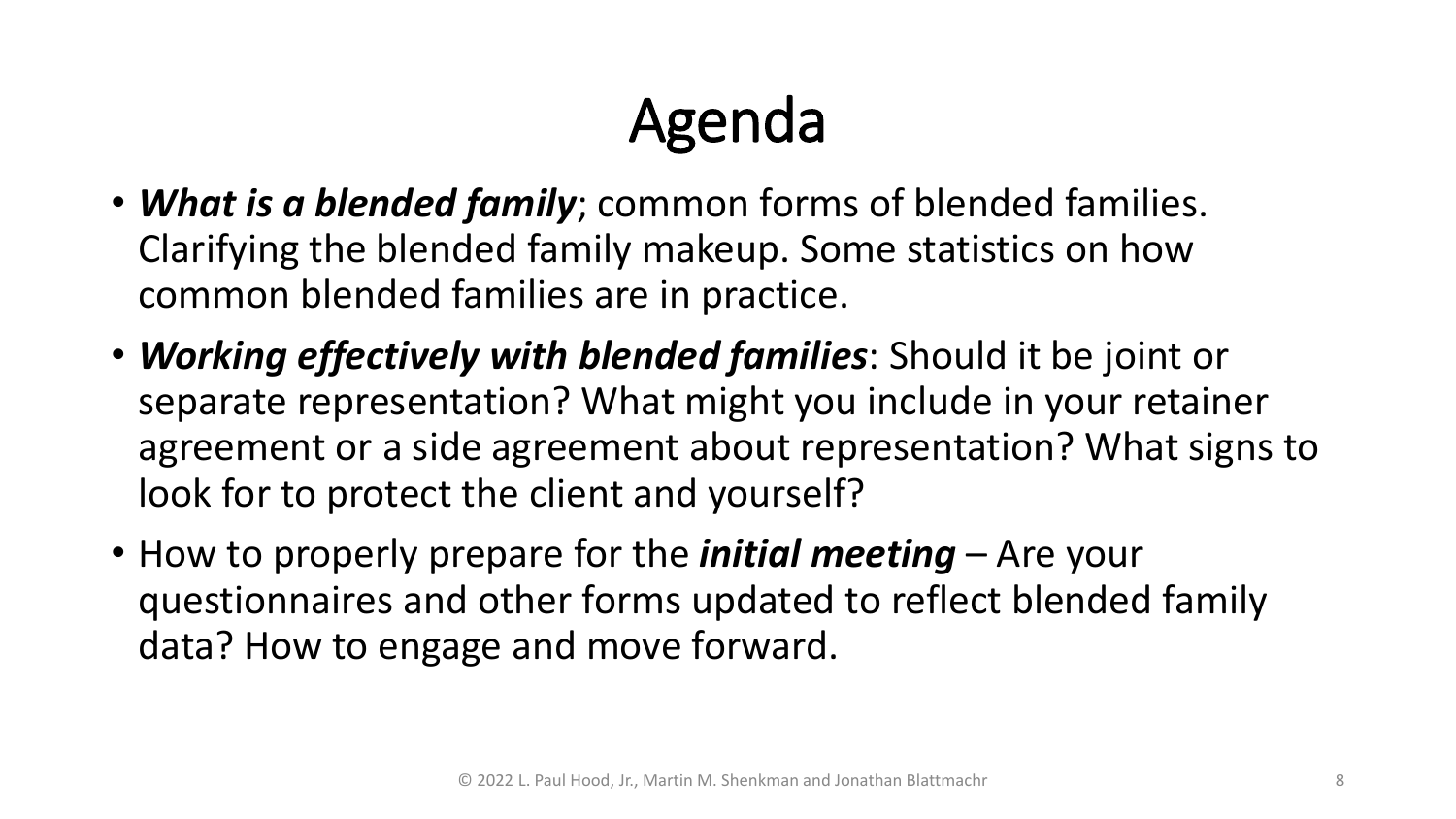### Agenda (cont.)

- *Conflicts of interest*: Sources of common conflicts of interest. Efficacy and advisability of obtaining waivers of conflicts of interest. Distinction between *consentable* and non- *consentable* conflicts.
- *Specific practical estate planning situations* that can present ethical challenges, including marriage contracts, joint tenancy, gift-splitting, gift tax returns, etc. And much more!!!
- *Two actual reported decisions* that illustrate practical and ethical quagmires that estate planners who work with blended family couples blended families face.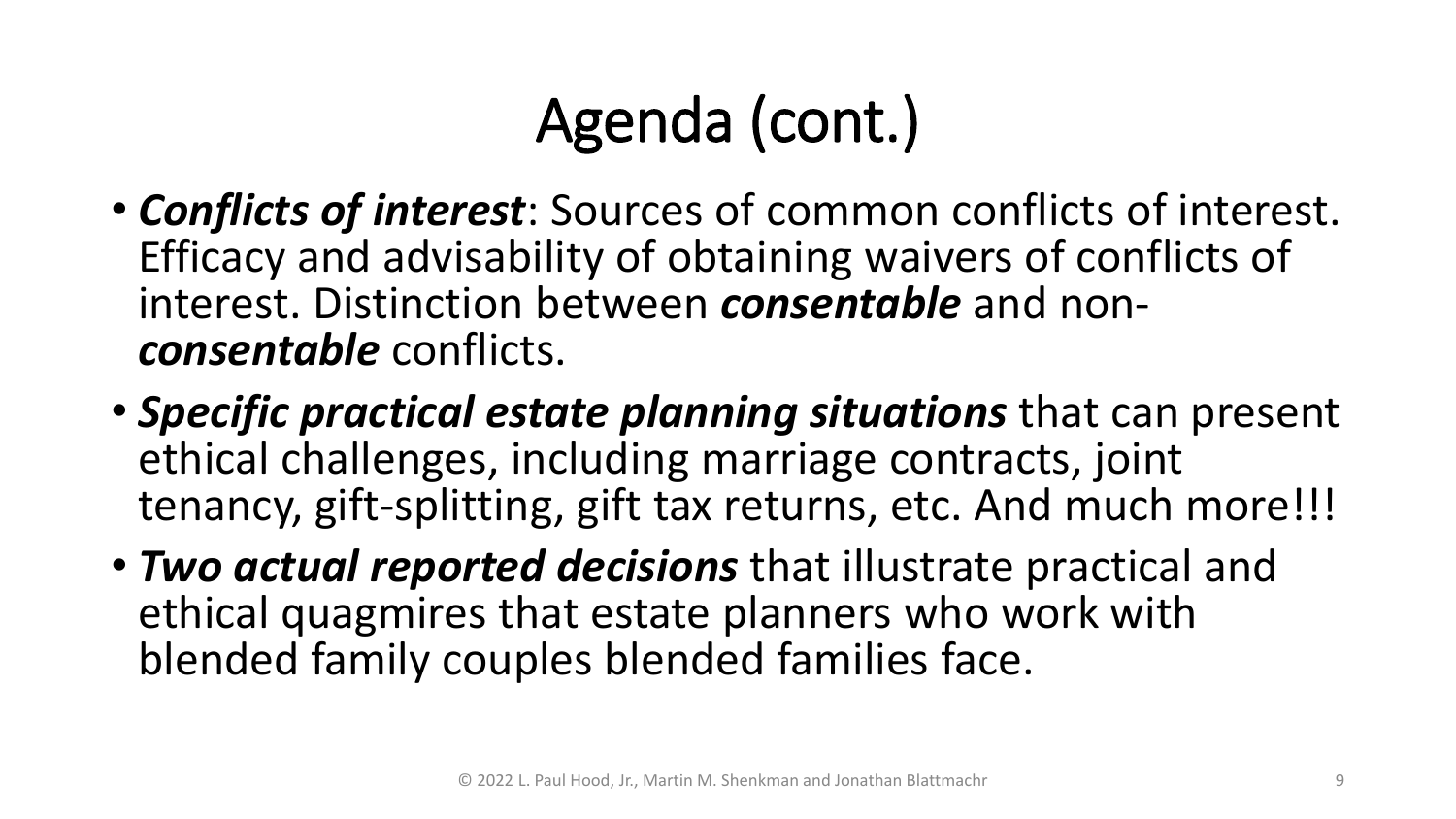# **Who**  *IS* **The BleendED Family?**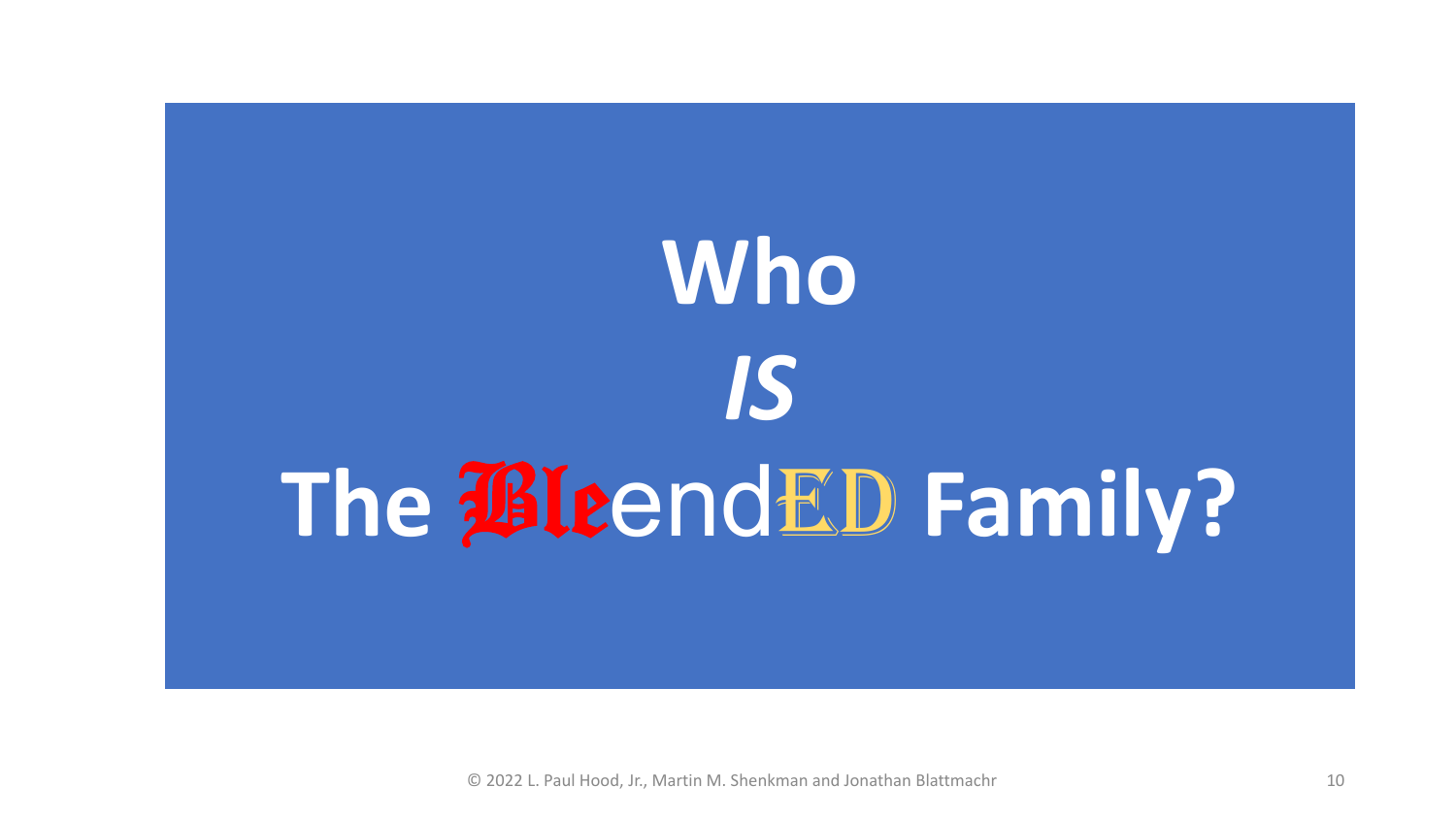–Blended/stepfamily couples-since the 2010 U.S. Census, this has been the most common form of relationship. The 2020 U.S. Census reconfirmed this.

–Same sex partners, including married, unmarried and those in civil unions.

–Unmarried couples-fastest growing demographic segment of the population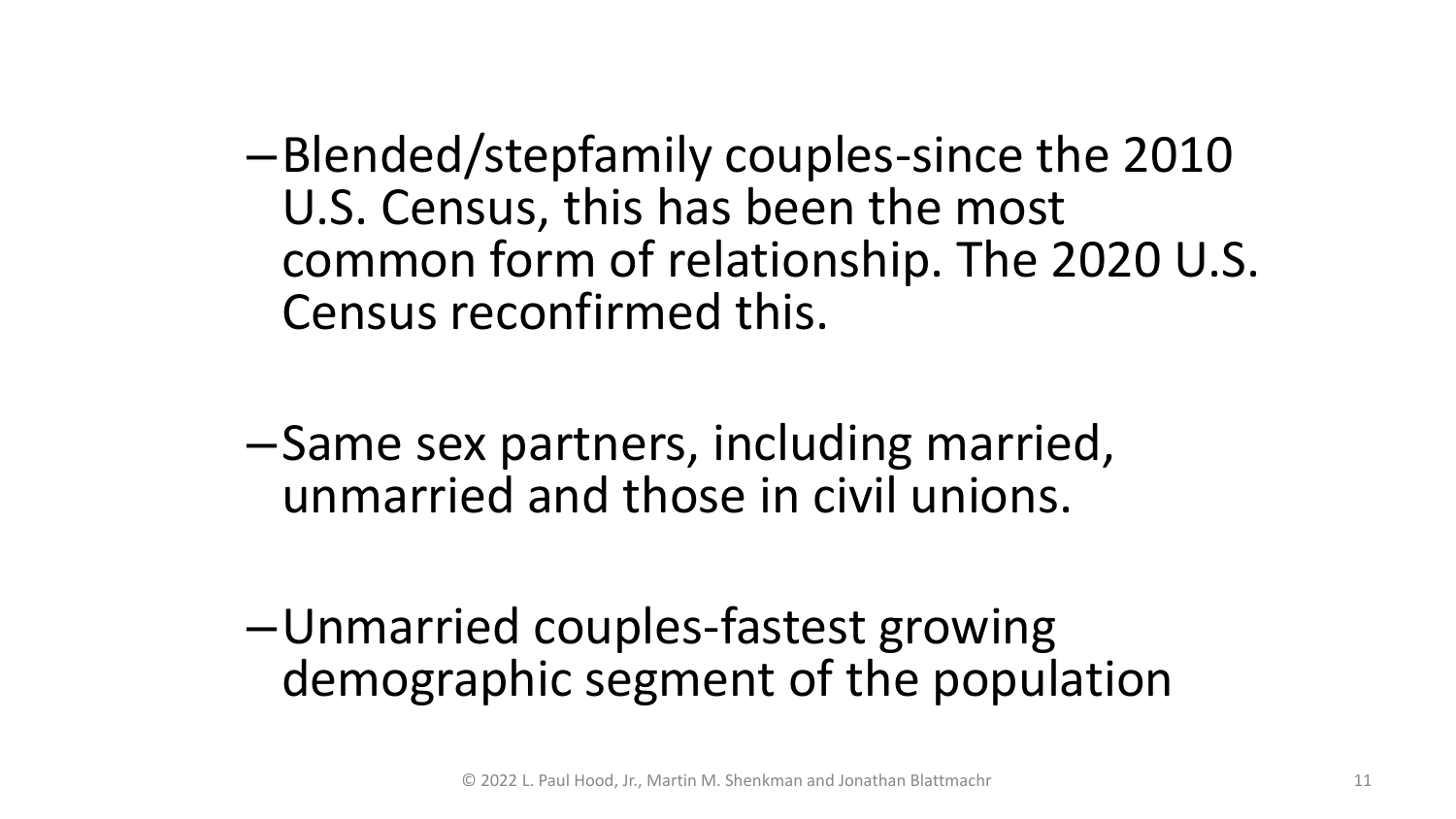### Blended v. Step?

- While we often use the term "blended" to describe familial organizations where the romantic partners don't share all the children in the organization, you should first understand that some experts who work with or research so-called "blended families" vehemently object to the use of the term "blended," as many of these familial organizations are anything but "blended" as the meaning of that term is commonly understood.
- But those who strongly prefer the term "blended" view this as aspirational for every such family.
- Consequently, many only use the term "step," while others only use the term "blended," but, for our purposes, the terms "blended" and "step" are synonymous, and we, though sensitive to the objections of all concerned, use them interchangeably.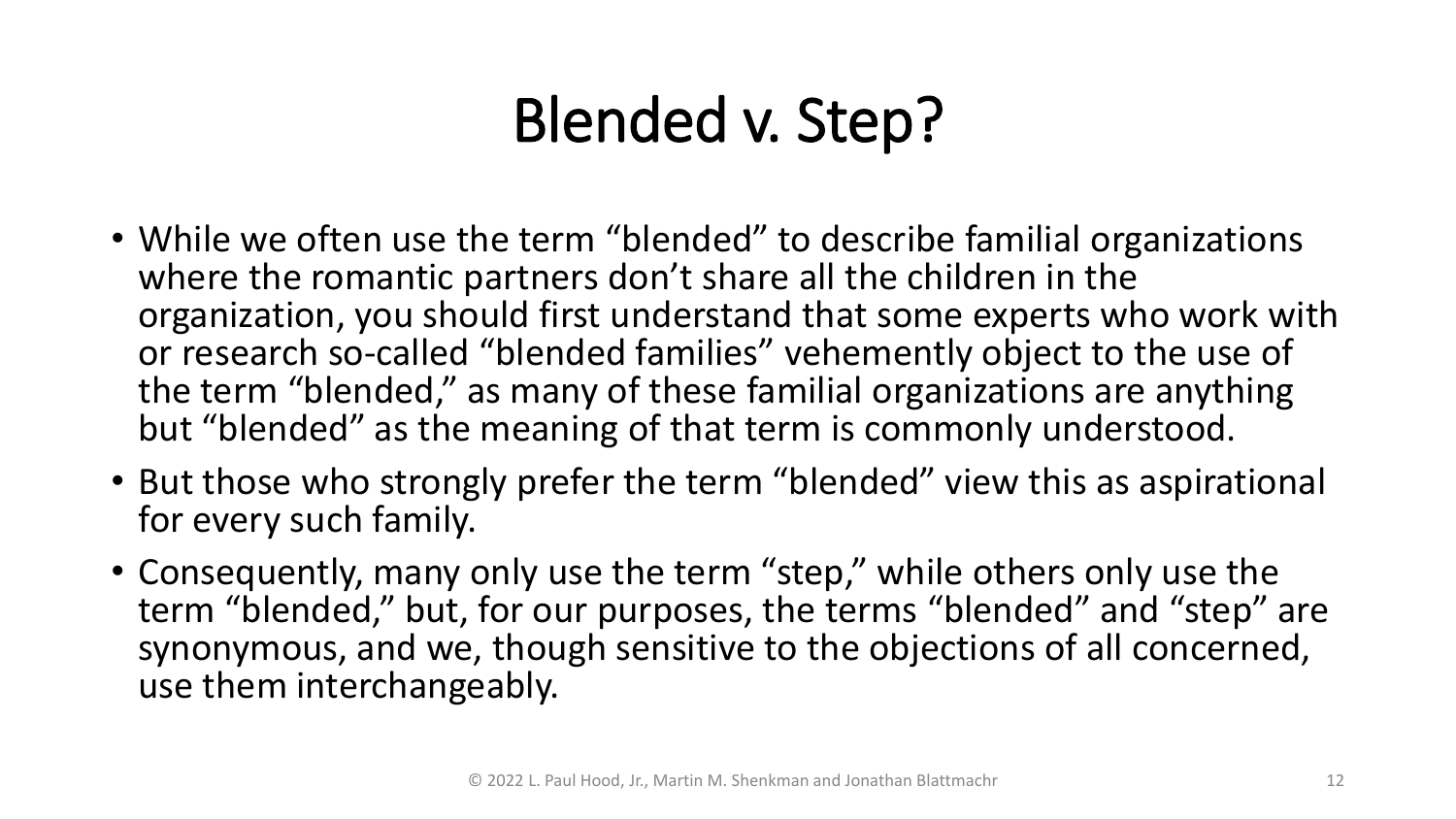# **Definition of "Blended/Step-Family"** At least one partner has at least one child who is not child of the other partner.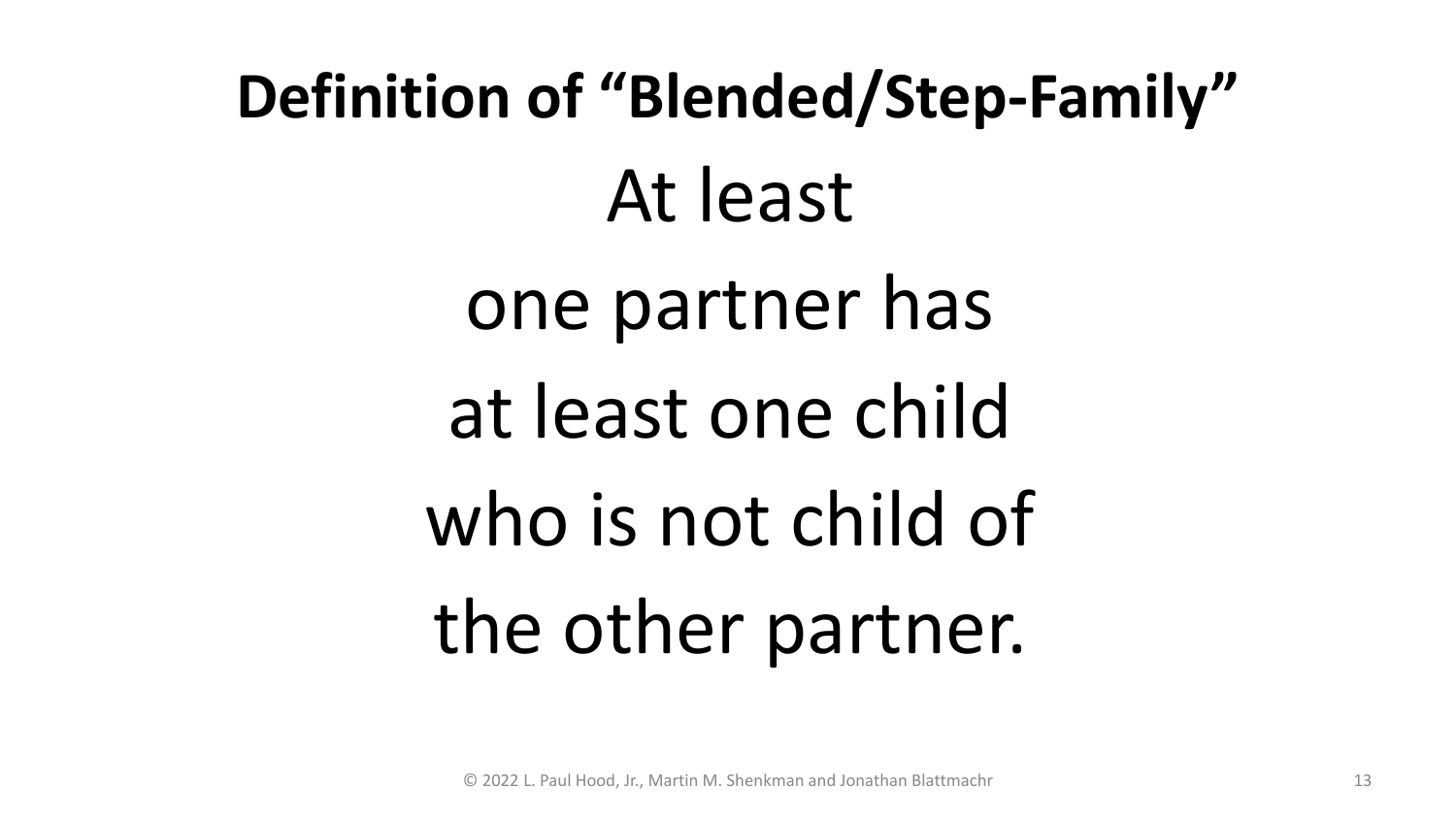# **Statistics Clarifying the "Blended Family"**

#### **Blended Family Statistics**:

- 62% of married/cohabiting couples under age 55 that have at least one living parent, the couple member and at least one adult child have at least one step-kin relationship in the three generations.
- 1,300 new stepfamilies are formed every day.
- 65% of remarriages involve children from a prior marriage on at least one side, creating a blending family.
- 40% of married couples with children (i.e., families) in the US are step-couples (at least one partner had a child from a previous relationship before marriage; this includes full and part-time residential stepfamilies and those with children under and/or over the age of 18).
- An estimated 113.6 million Americans have a step-relationship.
- Sources: [http://www.smartstepfamilies.com/view/statistics;](http://www.smartstepfamilies.com/view/statistics) <http://brandongaille.com/20-noteworthy-statistics-of-blended-families/>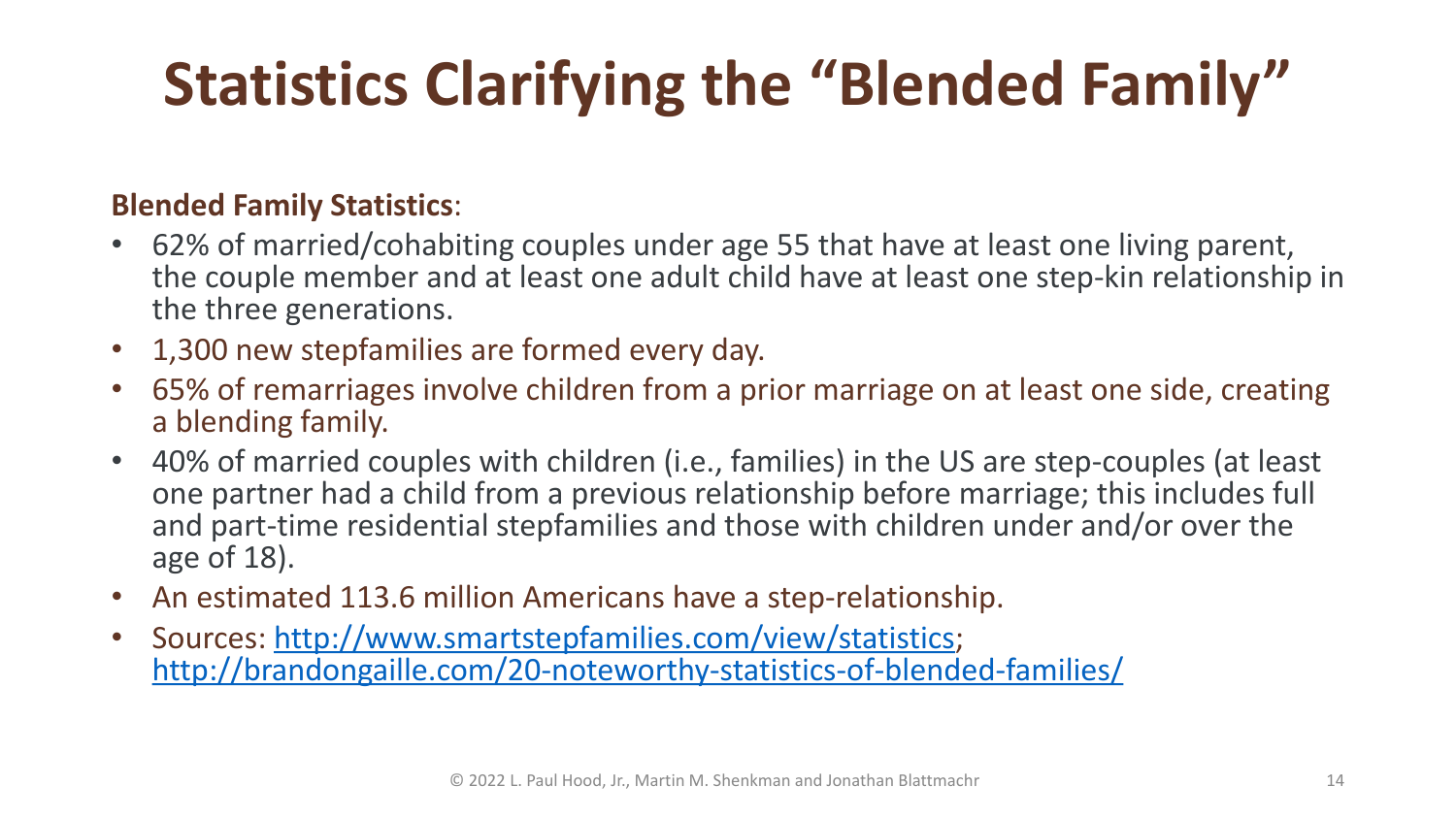### **Statistics Clarifying the "Blended Family" (cont.)**

#### **Blended Family Statistics**:

- Approximately one-third of all weddings in America today form stepfamilies (demographic estimate, Deal). This includes first marriages - 15% of *first* marriages create stepfamilies.
- A national Pew Center report (Livingston, 2014) finds that 40% of all new marriages in the US are remarriages for one or both of the partners.
- 42% of adults (102 million) have a step-relationship (either a stepparent, a step or half sibling, or a stepchild).
- One-third of individuals who got divorced in 2008 were re-divorcing, that is, divorcing again.
- And, of new marriages, 40% are remarriages (20% for one partner, 20% for both partners).
- [Sources: http://www.smartstepfamilies.com/view/statistics; http://brandongaille.com/20](http://brandongaille.com/20-noteworthy-statistics-of-blended-families/) noteworthy-statistics-of-blended-families/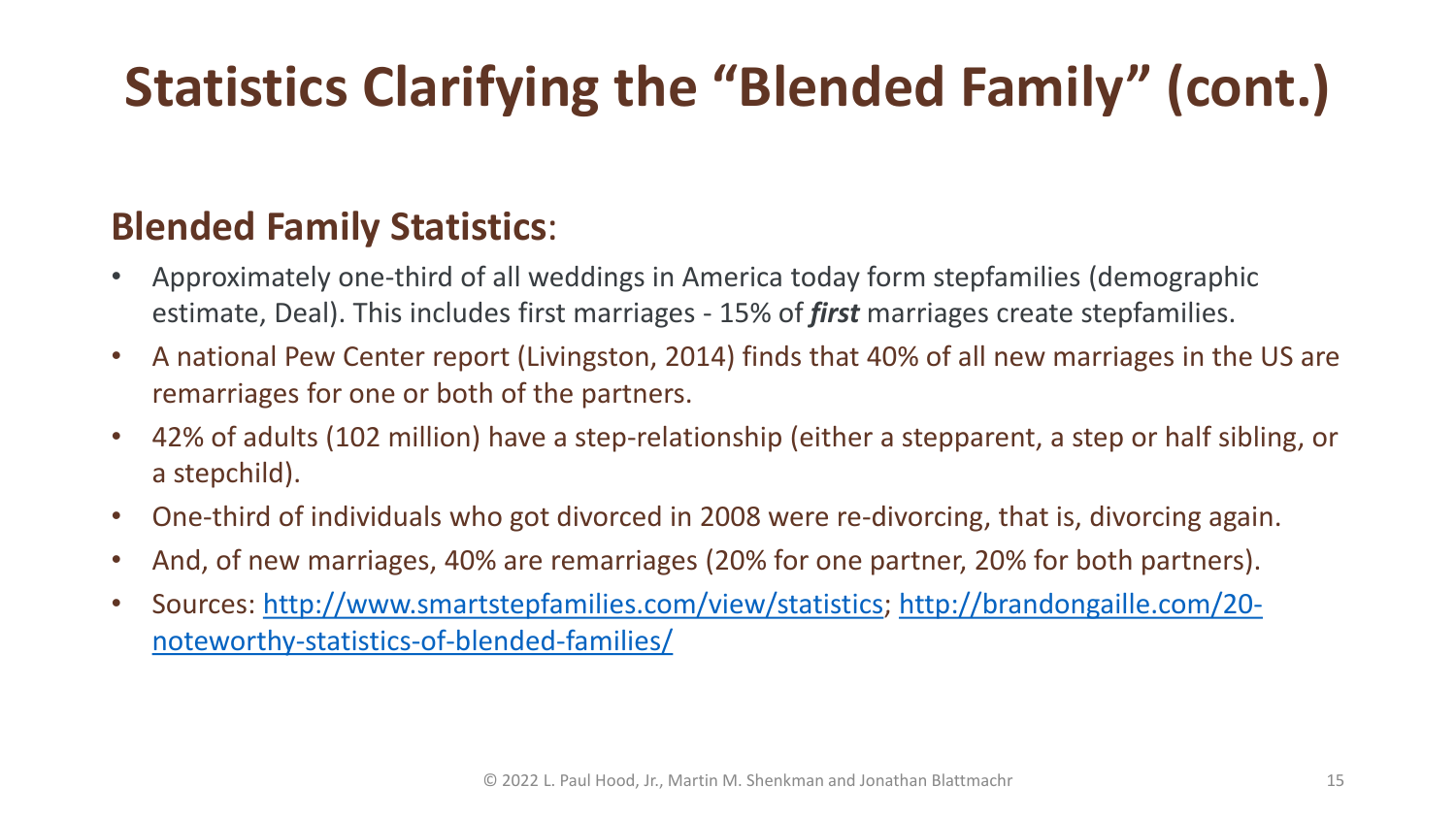- Each Family is Different.
- Each Situation Requires Different Approach.
- The following slides review archetype relationships.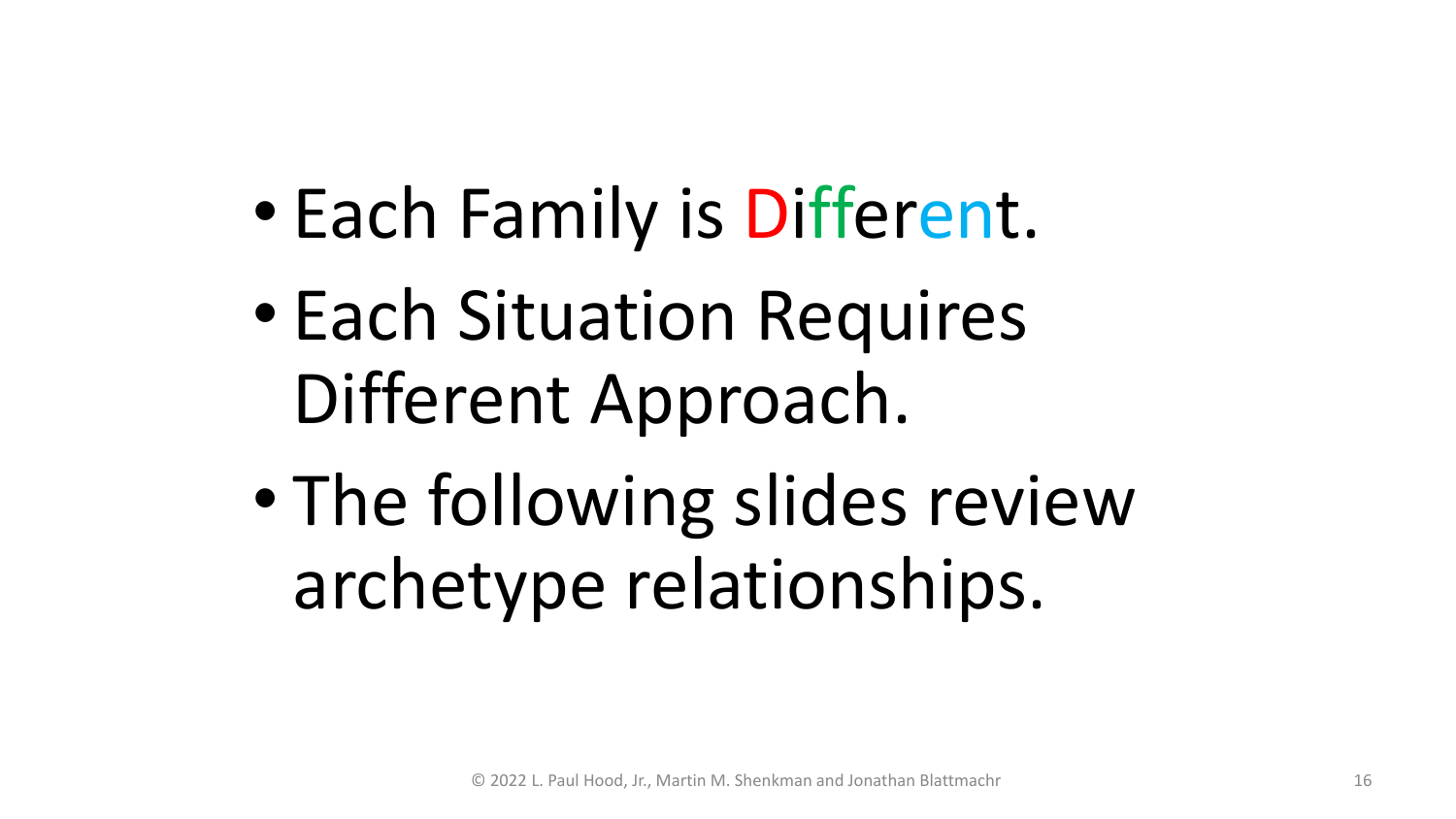### Lies, Damn Lies and Statistics

- The average length of a *first* marriage that ends in divorce is roughly eight years—7.8 years for men, 7.9 for women.
- Moving into *second* marriages that end in divorce, the median length of a marriage shortens a bit, i.e., for men is 7.3 years, while for women, it drops to 6.8 years.
- There are two more sobering statistics that estate planners must keep in mind when considering irrevocable lifetime estate planning advice for blended family couple clients:
	- 60% of second unions end in divorce.
	- 74% of third unions fail.
- Estate planners must be both aware of and circumspect about the undeniable reality of these statistics, particularly for the blended family couple.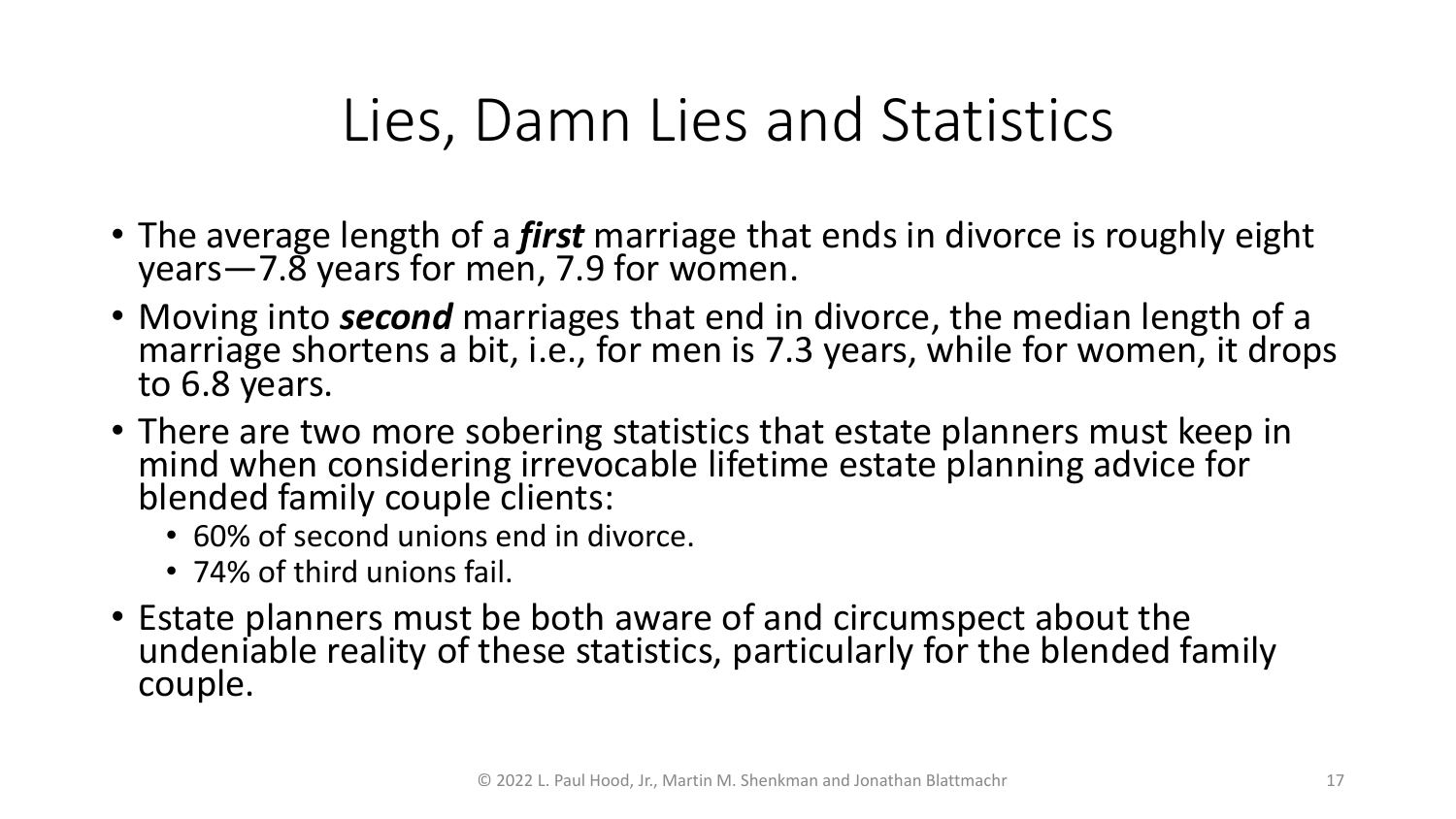# **Brady Bunch**:

# Widow and Widower Both in 40's, Each with three minor children from prior marriages.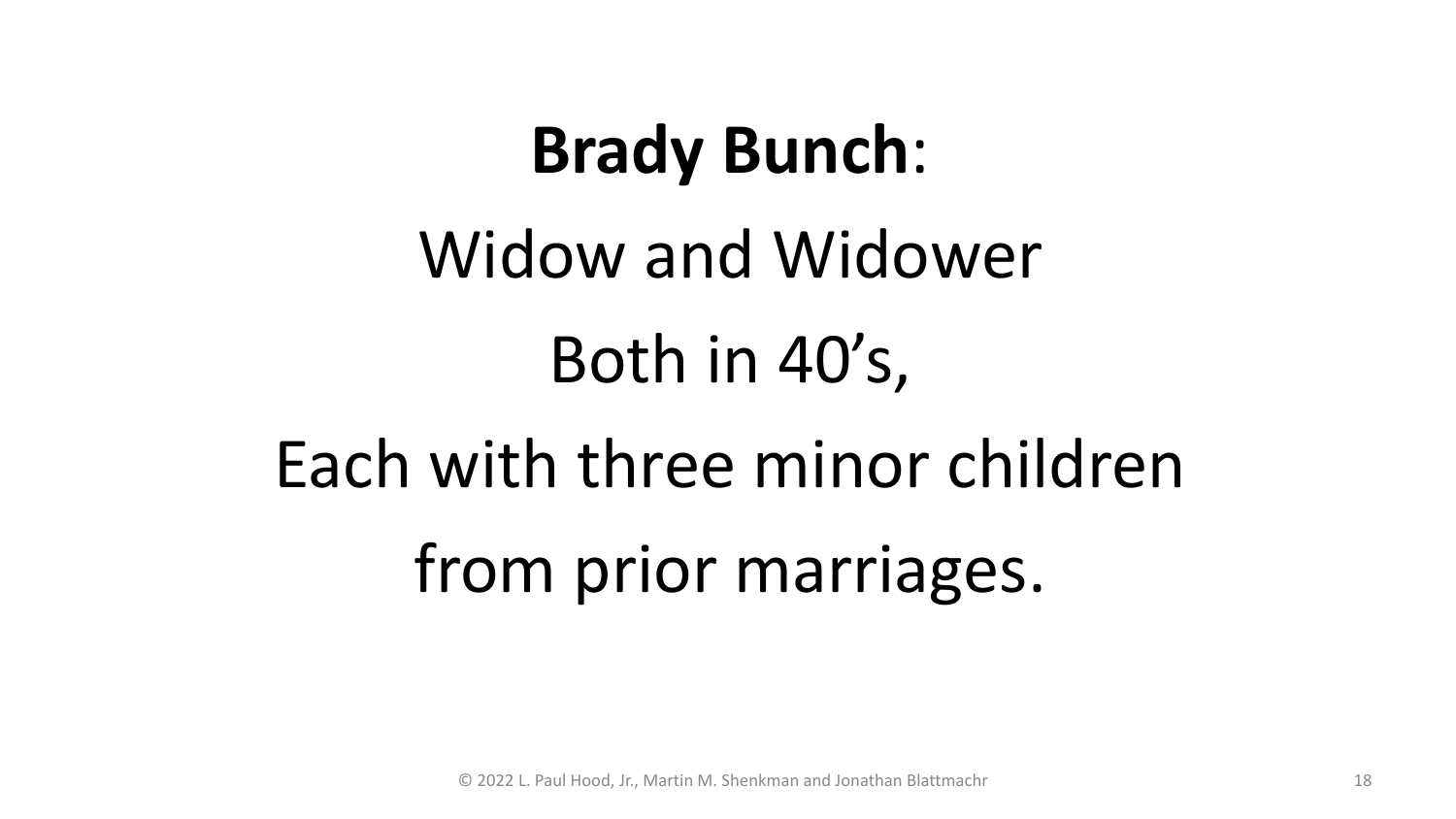# **May-December Romance**: Wealthy Widower-80 3 Adult Children in their 50s, Marries Woman-26 Who has a 7-Year-Old Daughter.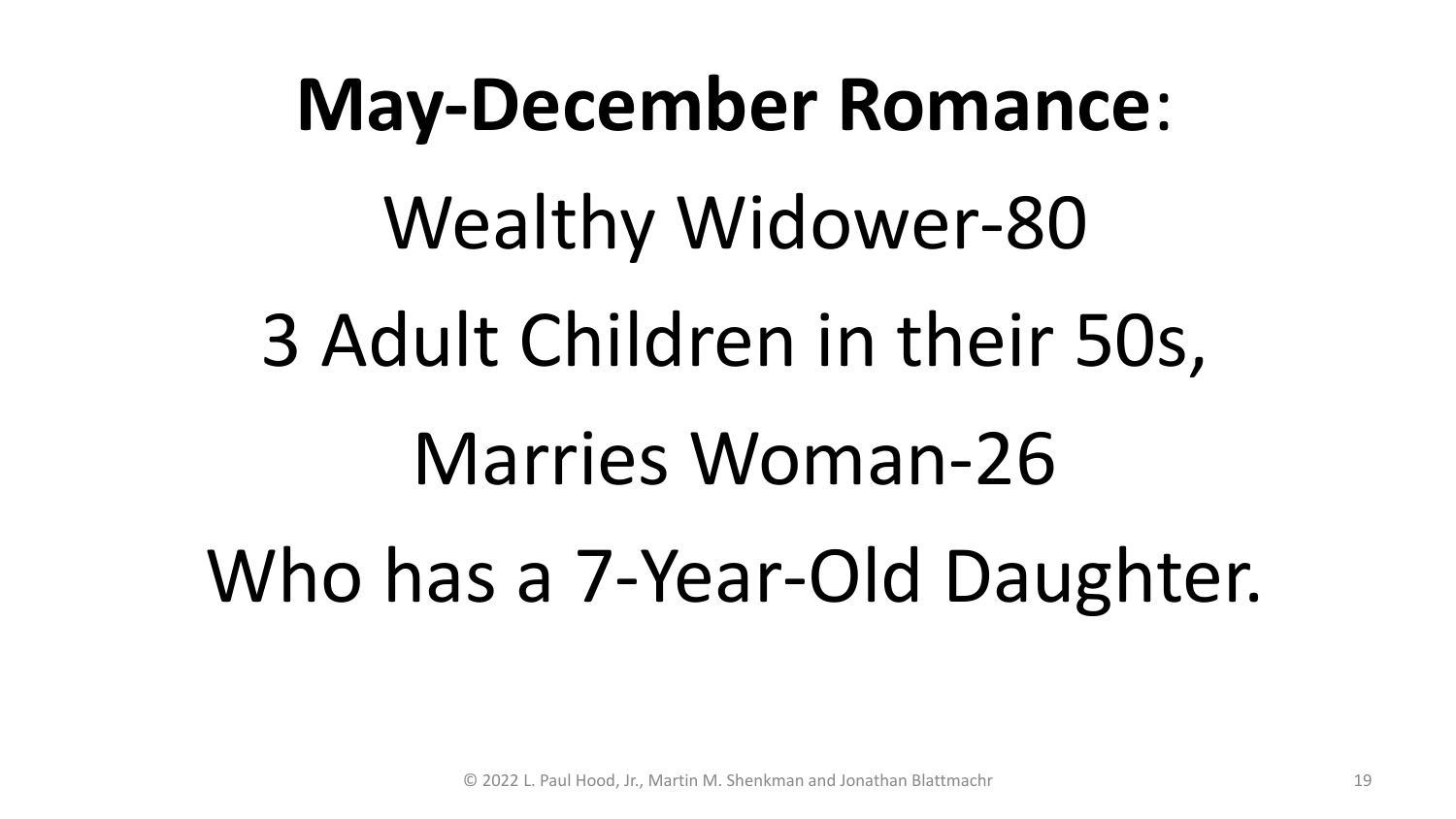### **Empty Nesters**:

Widower – 72

Has Pension, Received Late Wife's Insurance 3 Adult Children

### Marries

- Divorced Woman 72
	- 3 Adult Children

### No Assets Except Home

### No Income Except Social Security.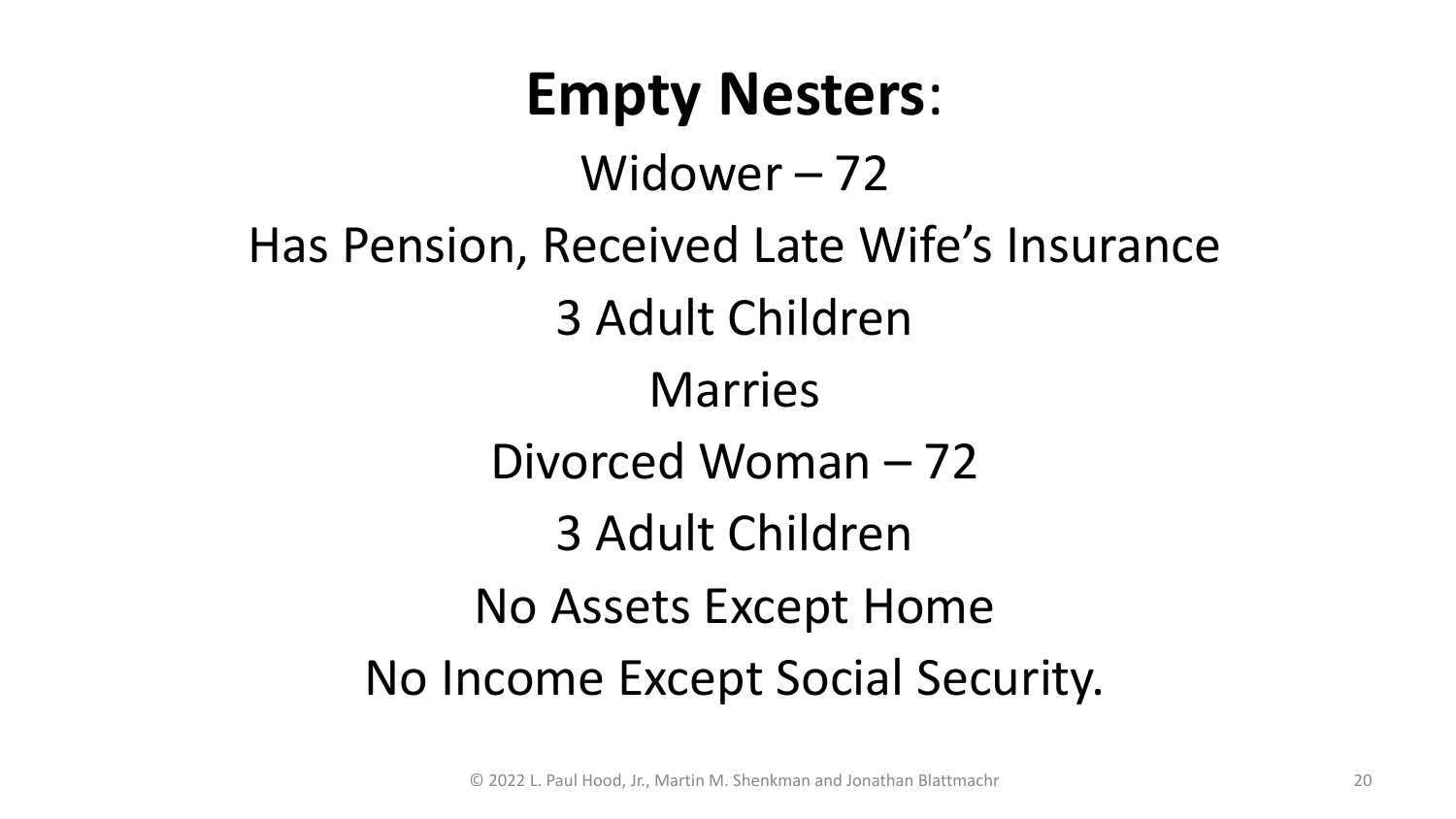**Eat, Drink and Remarry**: 63-Year-Old One son Large alimony obligations 3 Prior Marriages marries 35-Year-Old Two-time divorcee Two dependent minor sons.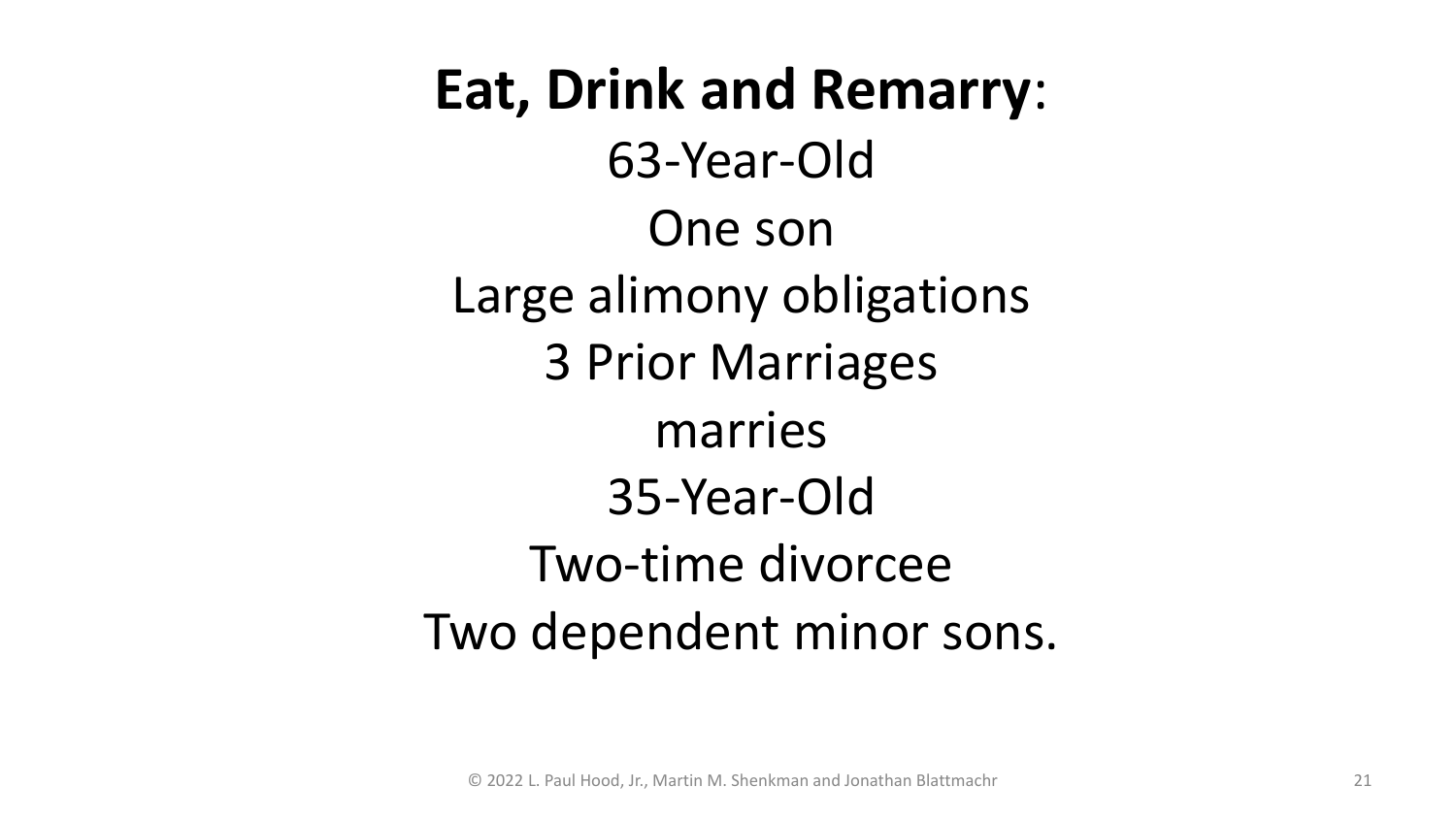### **Same Sex Blended Family:**

46-Year-Old Woman

Marries

### 37-Year-Old Woman

Both are Parents

One Divorced with 10-Year-Old One with Adopted Son – 18.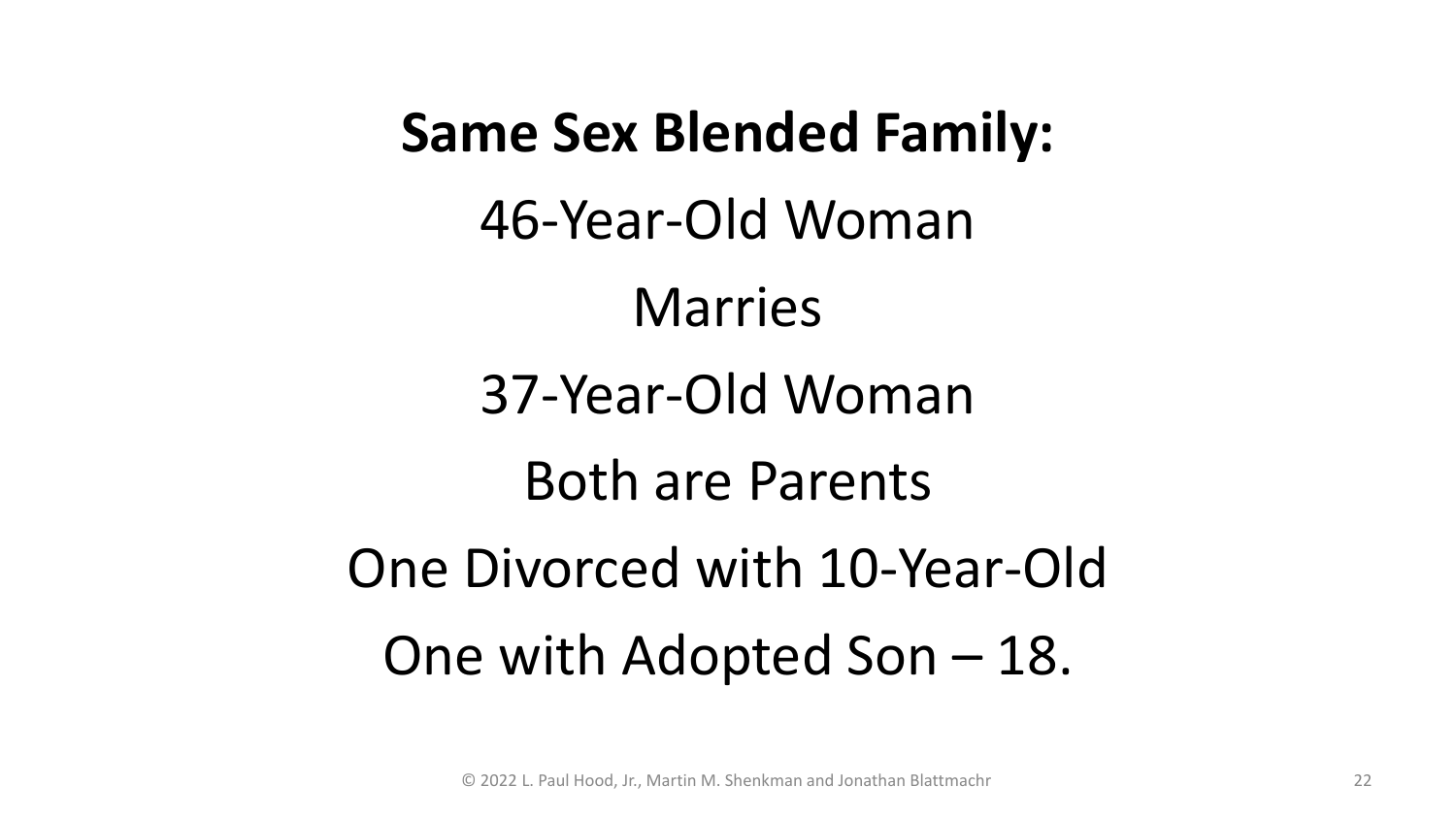**Yours, Mine and Ours:**  Man Age 43 Divorced Marries Woman Age 41 Each - Minor Child Each - Joint Custody Together – 7- and 3-Year Olds.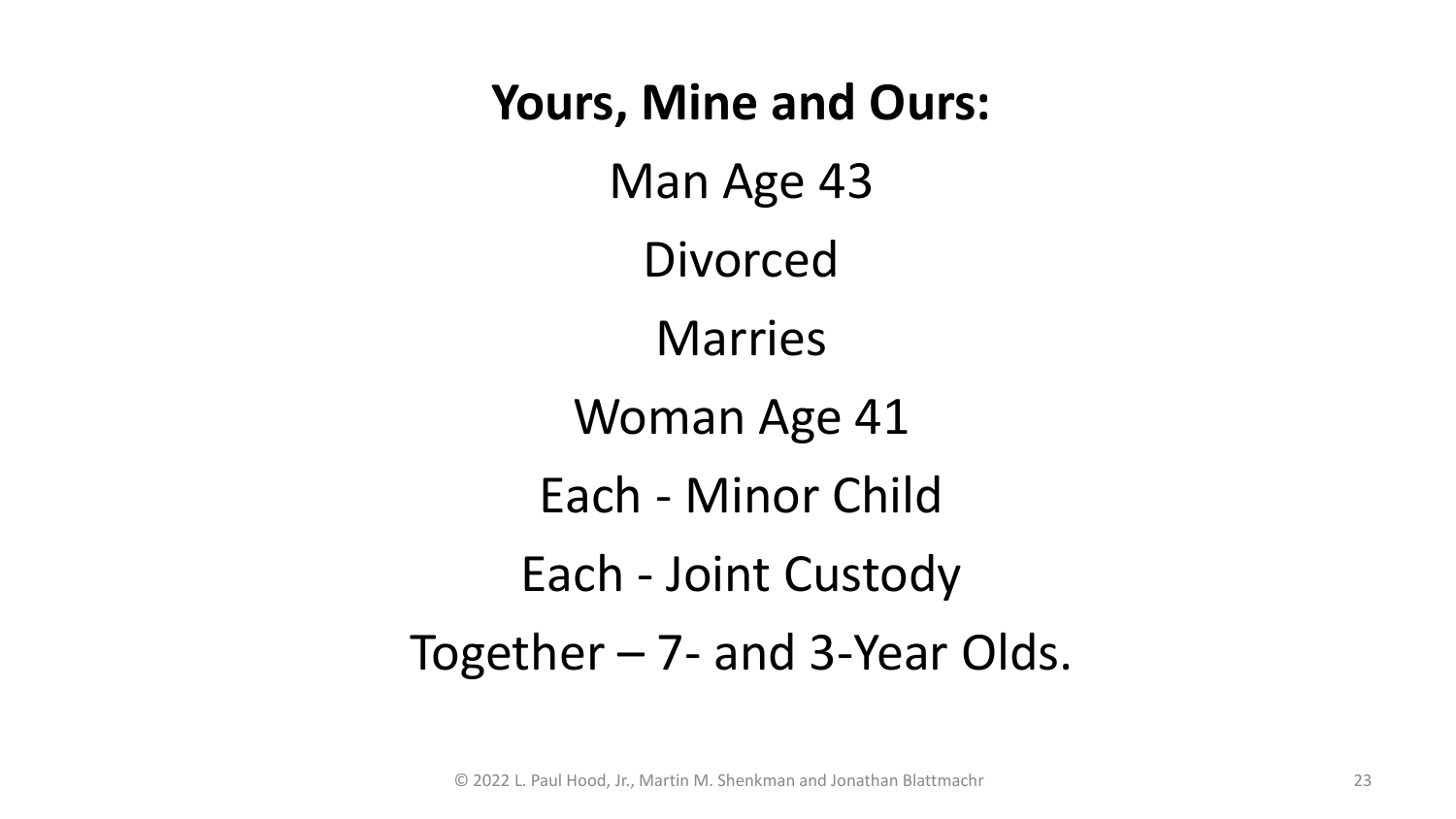# Methods of Representation-Choose Wisely and Defensively

Document in writing what the clients were told about the express method of representation.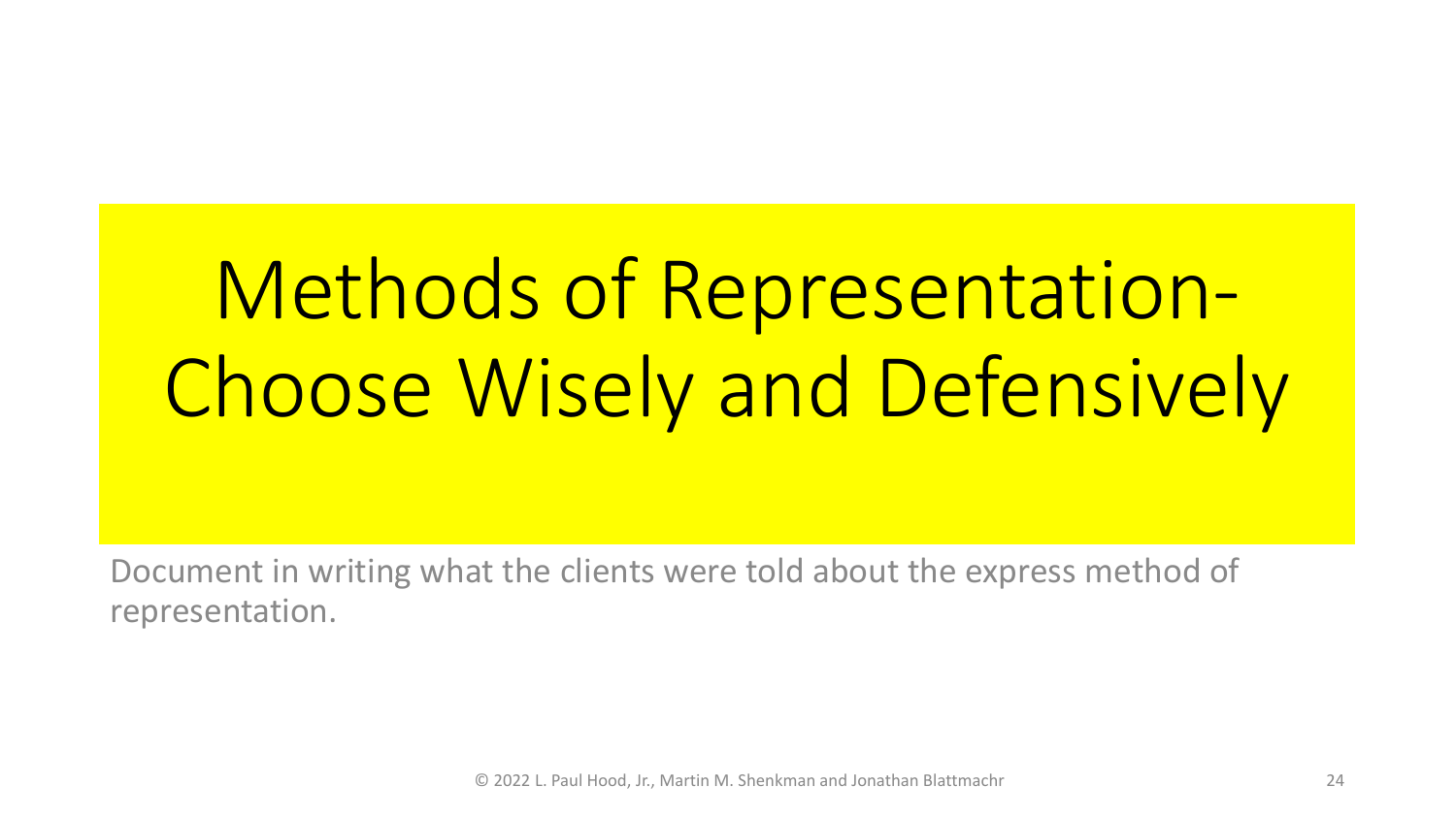### Methods of Representation

- Assuming that you're comfortable enough to represent a couple in a blended family, how may you represent a couple?
- **Jointly**—where you won't keep secrets between the partners.
- **Separately**—where you treat each partner's secrets as if he or she was a separate client. Be careful!
- The 4th Ed. of the *ACTEC Commentaries on the Model Rules of Professional Conduct* (2006) contained the following statement *"some experienced estate planners regularly undertake to represent husbands and wives as separate clients."*
- Interestingly, the above highlighted statement was removed in the 5<sup>th</sup> Ed. of the *ACTEC Commentaries on the Model Rules of Professional Conduct* (2016), suggesting a *retreat* on the efficacy or advisability of treating each spouse as *separate* clients of the lawyer when the same lawyer represents *both spouses*.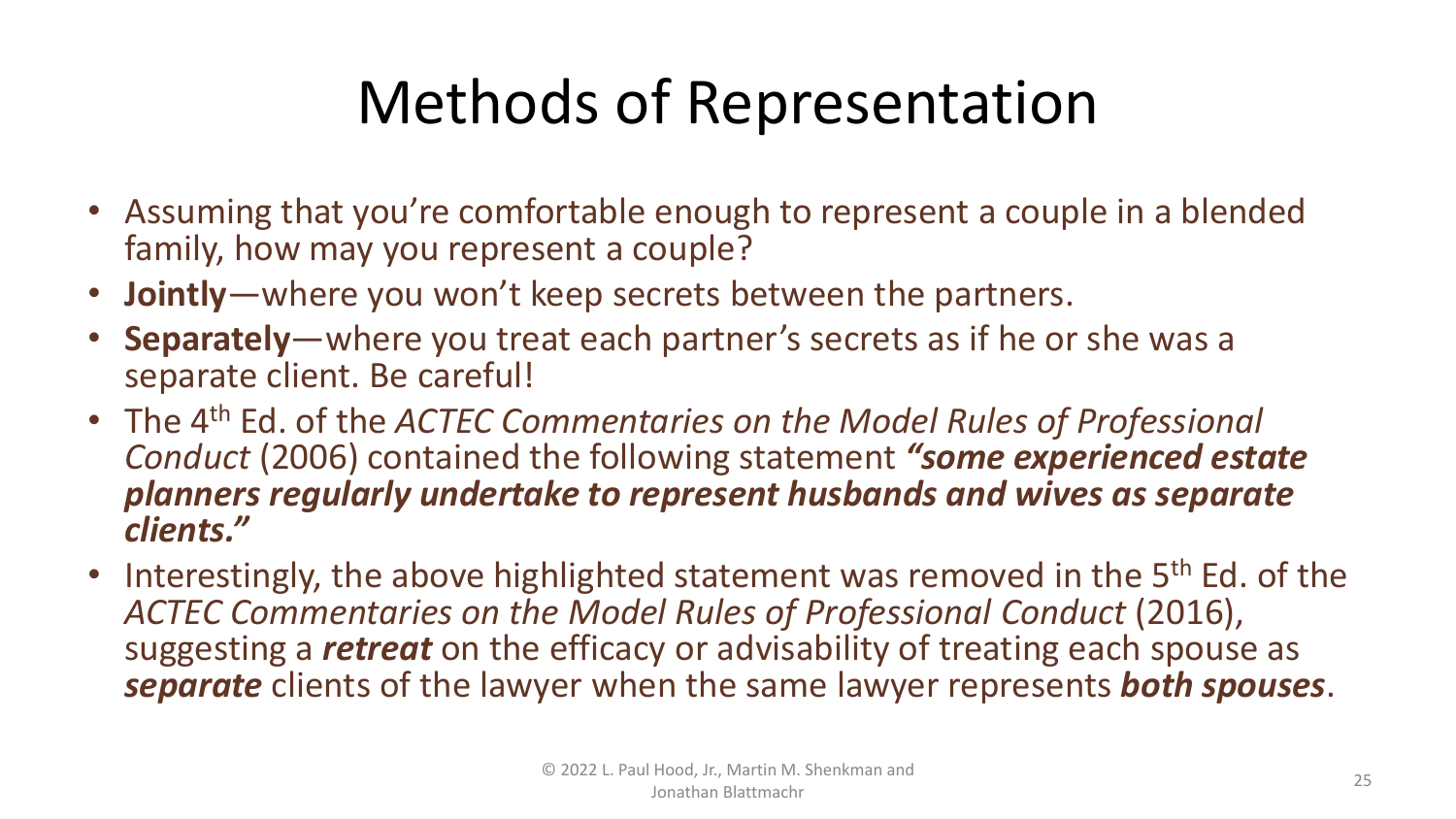- Some conservative lawyers *won't* represent a *couple* in blended family (will *only* represent one partner). However, many will do so, especially if the couple is married and insist.
- We suspect, but could not find supporting data, that most lawyers will jointly represent a couple who comes to them as a married joint client.
- *Shouldn't proper focus be on what is best for client?* (We maintain answer is "YES!")
- Looking out for client is in estate planner's *long-term* best interest too:

(*Happy* clients pay and refer others; *unhappy* clients more likely to *sue*, less likely to *pay* and very likely to *tell others* about bad experience)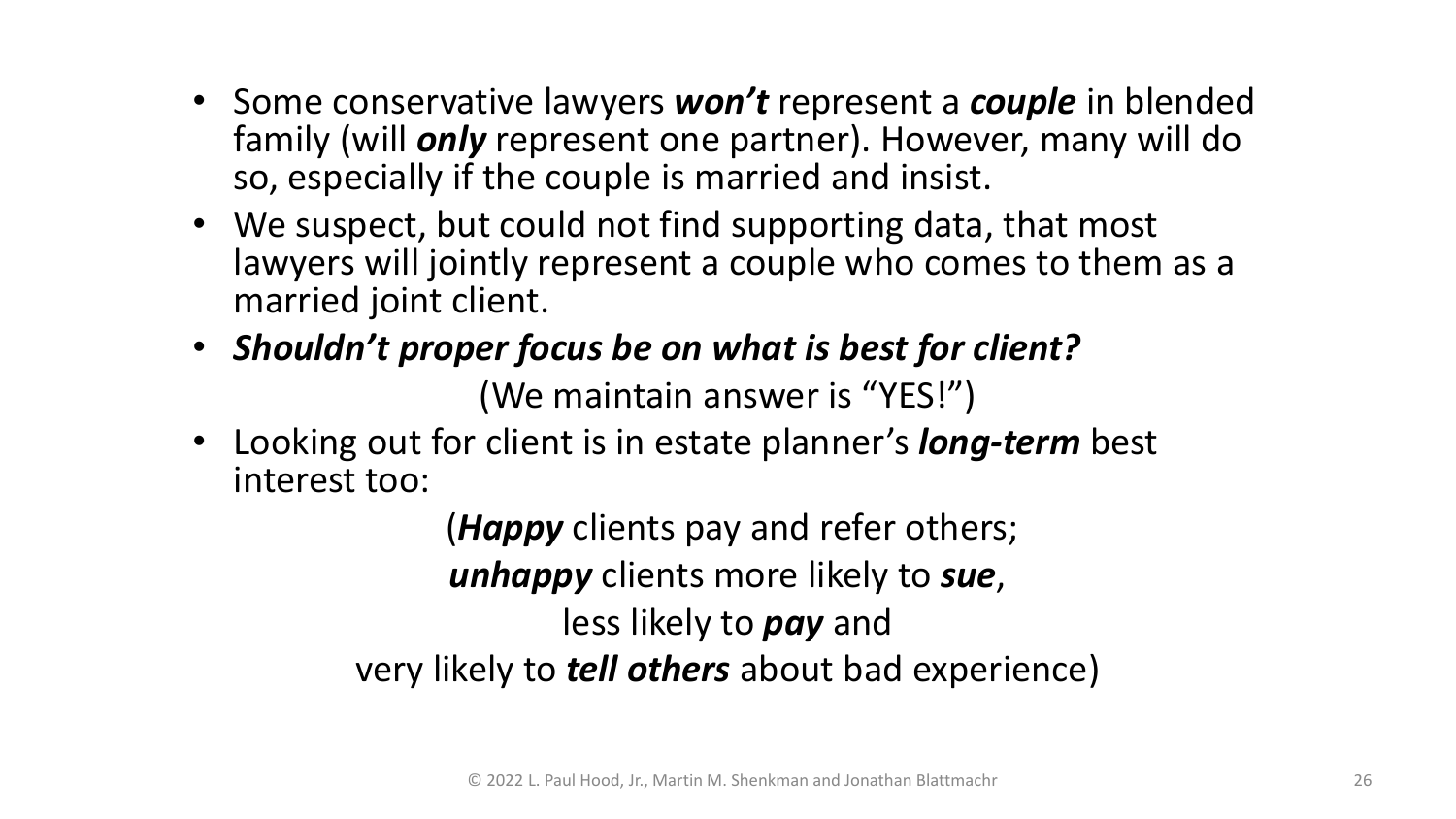#### **Benefits of joint representation:**

- *Cost savings* (only one set of estate planners).
- Efficiency and *synergies of effort*.
- Better *communication* between partners/spouses.
- Being treated as *partners*, not adversaries.
- Planning is often *integrated*.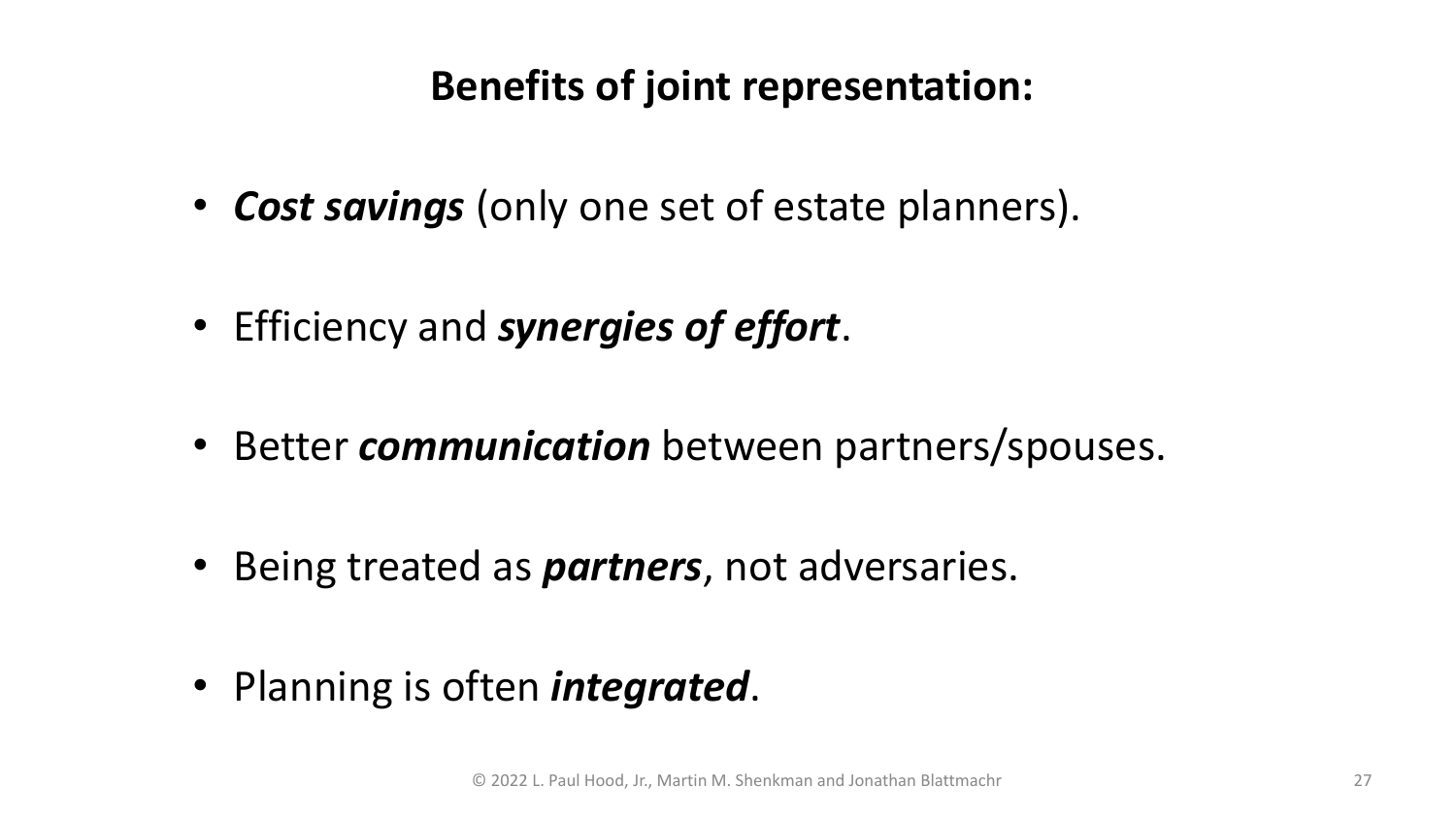#### **But…There are also some potential downsides to joint representation that can't be safely ignored or minimized.**

- Perhaps the best illustration is where the spouses' interests aren't *identical* and can't safely be treated as identical.
- One very important example involves federal gift tax returns and *separate* per person transfer tax applicable exclusion amounts (portability helps only if the couple *dies while married*), and each spouse must prepare and sign *separate* federal gift tax returns, since there's no *joint* gift tax return.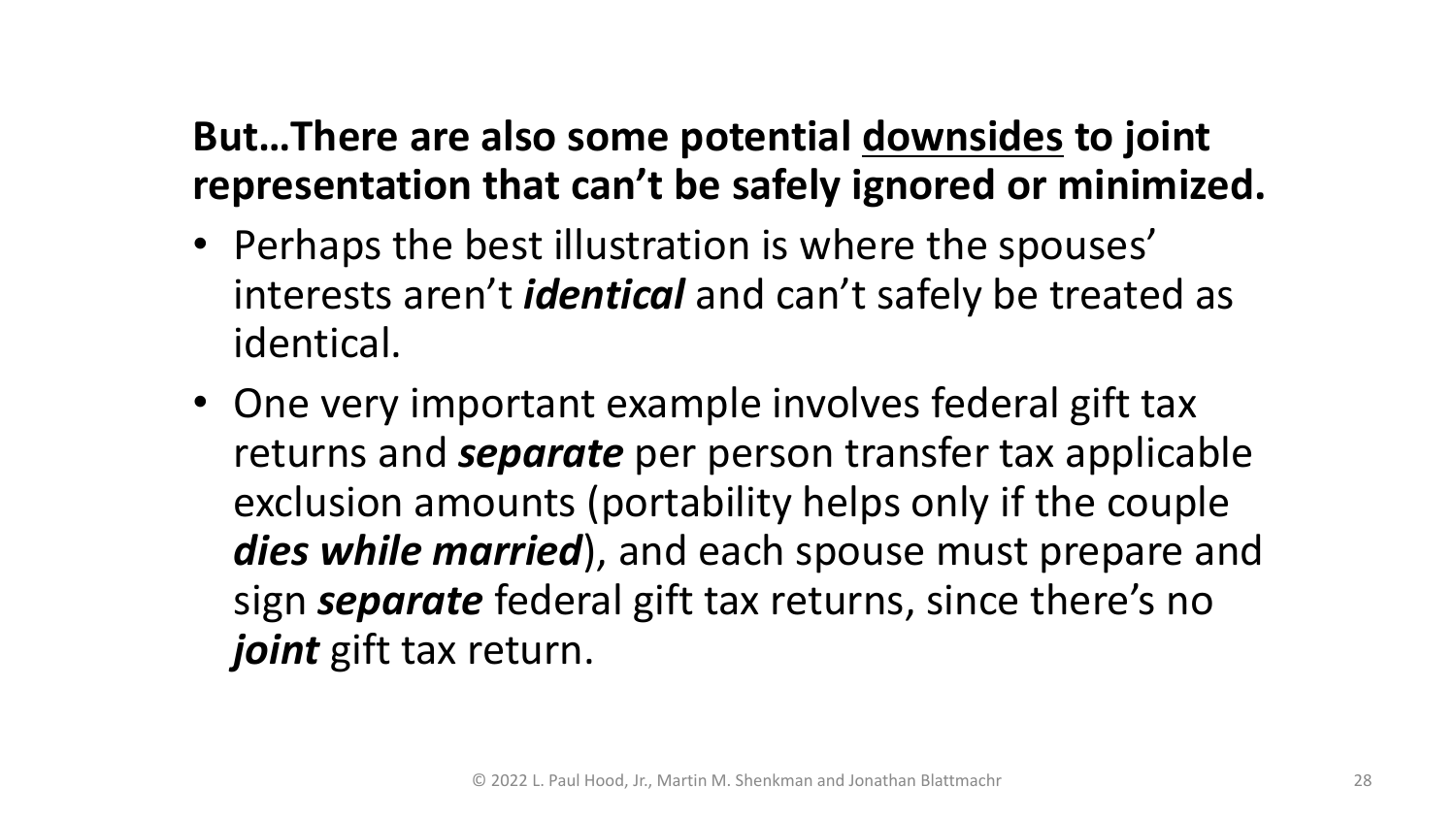**Benefits of true separate representation (as opposed to the same lawyer's simultaneous separate representation of each spouse)**:

- Undivided attention and *loyalty* of estate planner.
- Total *freedom to say* what client feels and wants to have done.
- Lower chance of estate plan *challenges*.
- *Note:* Doesn't eliminate challenges by surviving partner or partner's children. See *Sindell v. Gibson, Dunn & Crutcher, infra.*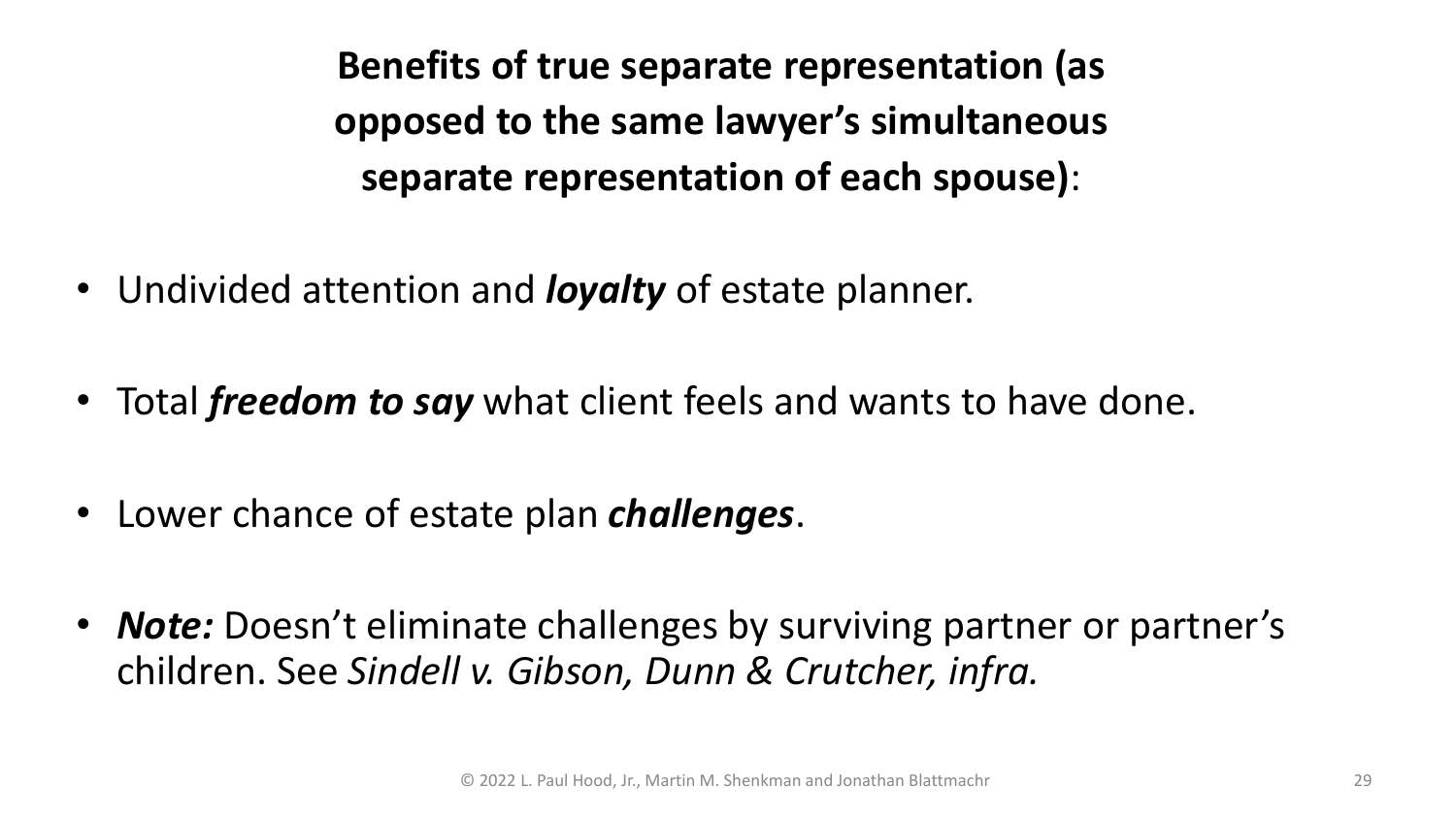**Signposts of need for** *Separate* **Representation (Despite** what they *say* that they want)

- One partner is *childless* (partners usually have different loyalties), but the other is not.
- One partner d*oes all the talking* or seems to exert *control* over the other.
- *Short* length of relationship.
- *Number* of past relationships.
- Significant *age disparity*.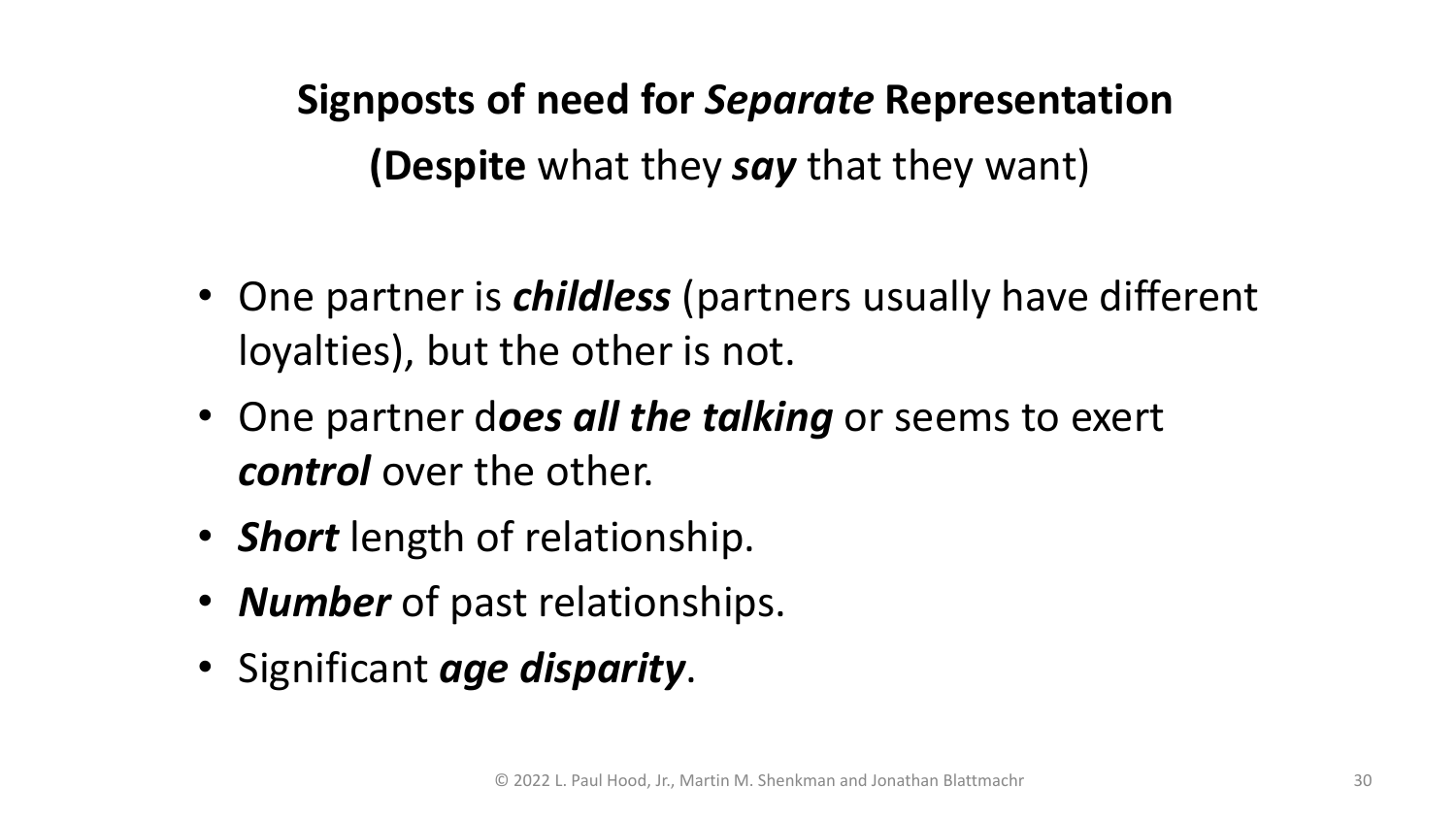**Signposts of need for** *Separate* **Representation (Despite** what they *say* that they want (cont.)):

- Significant disparity in *wealth or income*.
- *Economic dependence* of one partner on the other (whether or not used against him/her).
- *Existence* of marriage contract or property agreement.
- *Information* held by one partner *off-limits* to other partner, *e.g.*, a secret, etc.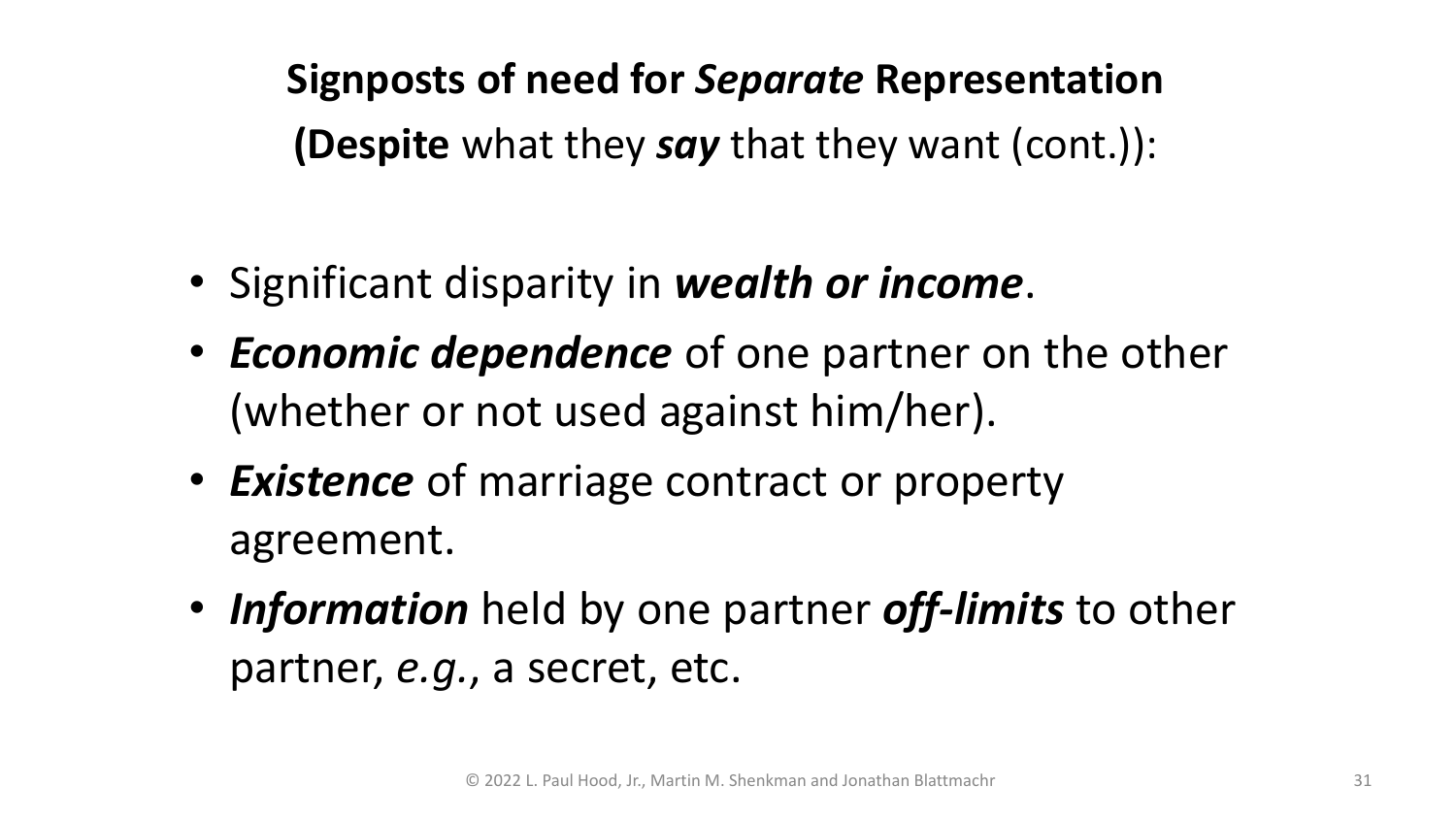Many prospects for potential conflicts of interest when drafting wills or trusts or other aspects of the planning

- *Major Issue: interpretation* of marriage contract or property agreement.
- *Major Issue***:** How partners have maintained or should maintain *separateness* of property, i.e., not commingled separate property.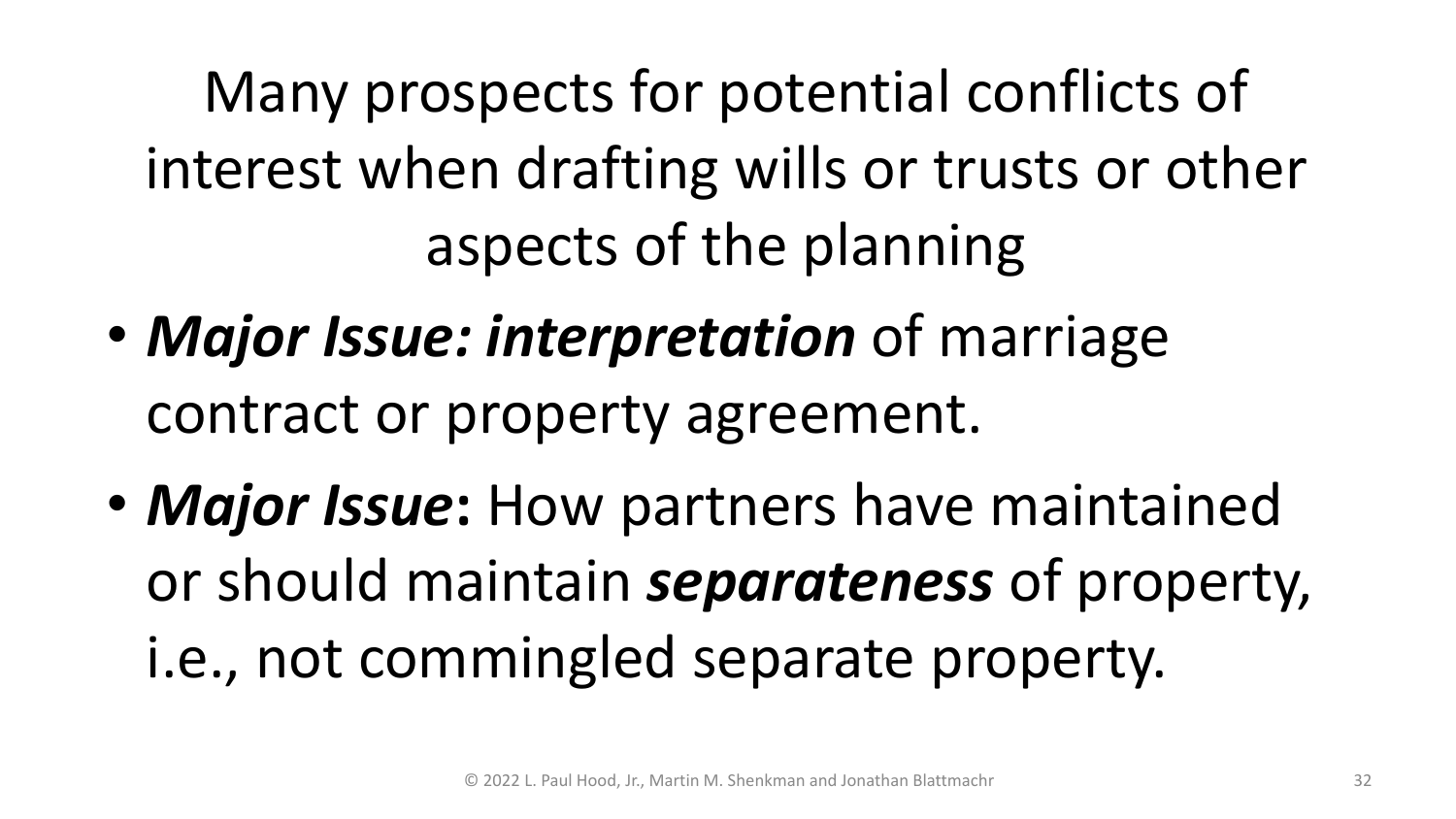### **Potential Conflicts of Interest When Drafting Wills or Trusts or Other Aspects of the Planning**

- Right of partner in property of other partner in areas such as "equitable interest" or "quasi-community property."
- Keeping client *confidences*.
- Any *non-reciprocal* will or trust provision that adversely impacts one client's freedoms to act or rights:
- *Example:* One partner appoints other to serve as fiduciary while the other partner chooses someone *other* than his or her partner.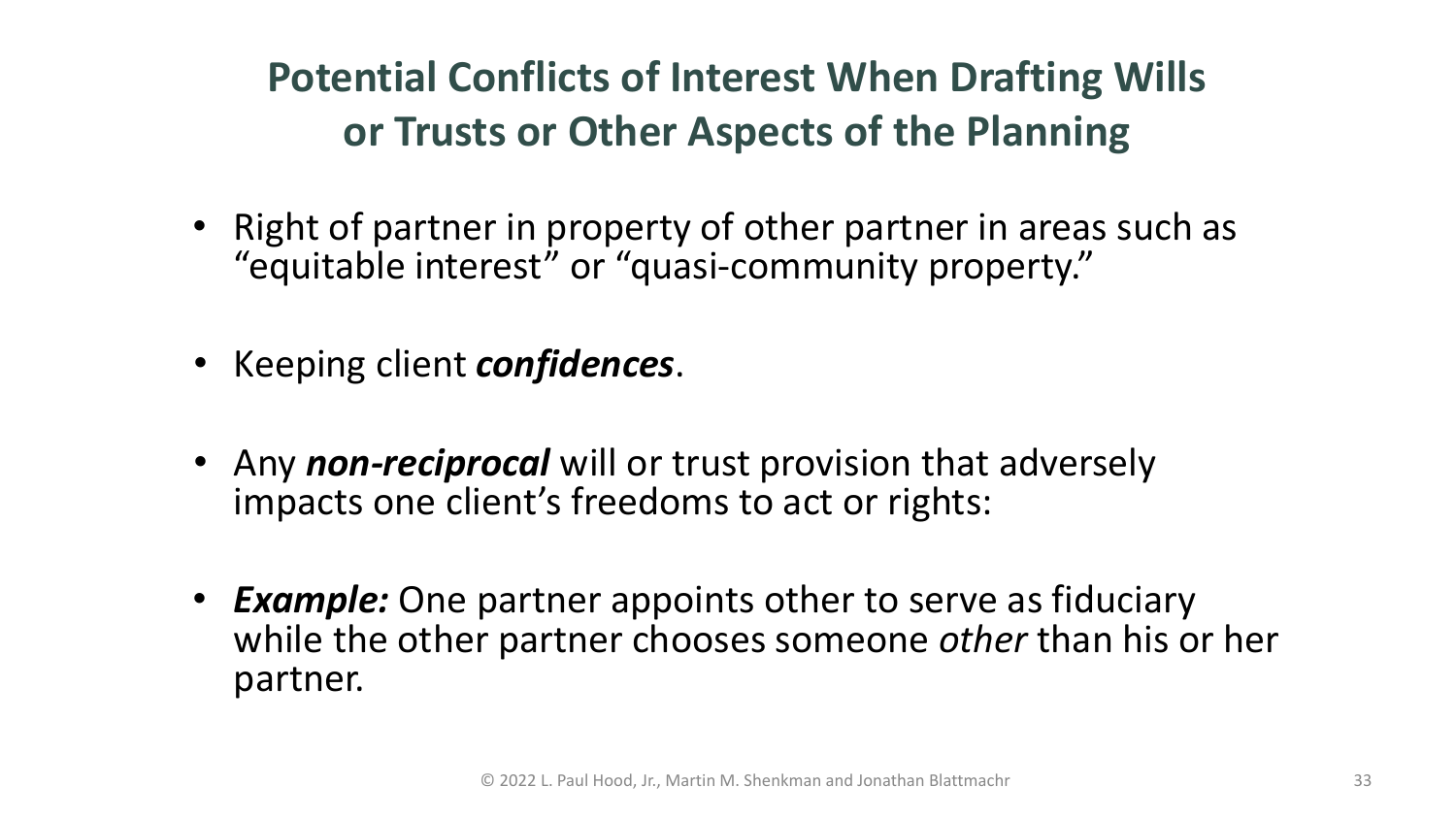#### **Bottom line:**

- Practice *defensively* because modern family estate planning can be treacherous waters where storms can come up instantly and without warning!
- For example, the recent *Wellin* malpractice case, *Wellin v. Farace*, No. 20-1120 (unpublished 4th Cir. 2021). If you become aware of an issue, consider documenting it, and, if severe, withdrawing.
- Nevertheless, trying to work within a "family" system may be best where decision is to represent couple.
- Recognize clients have tough choices and act accordingly.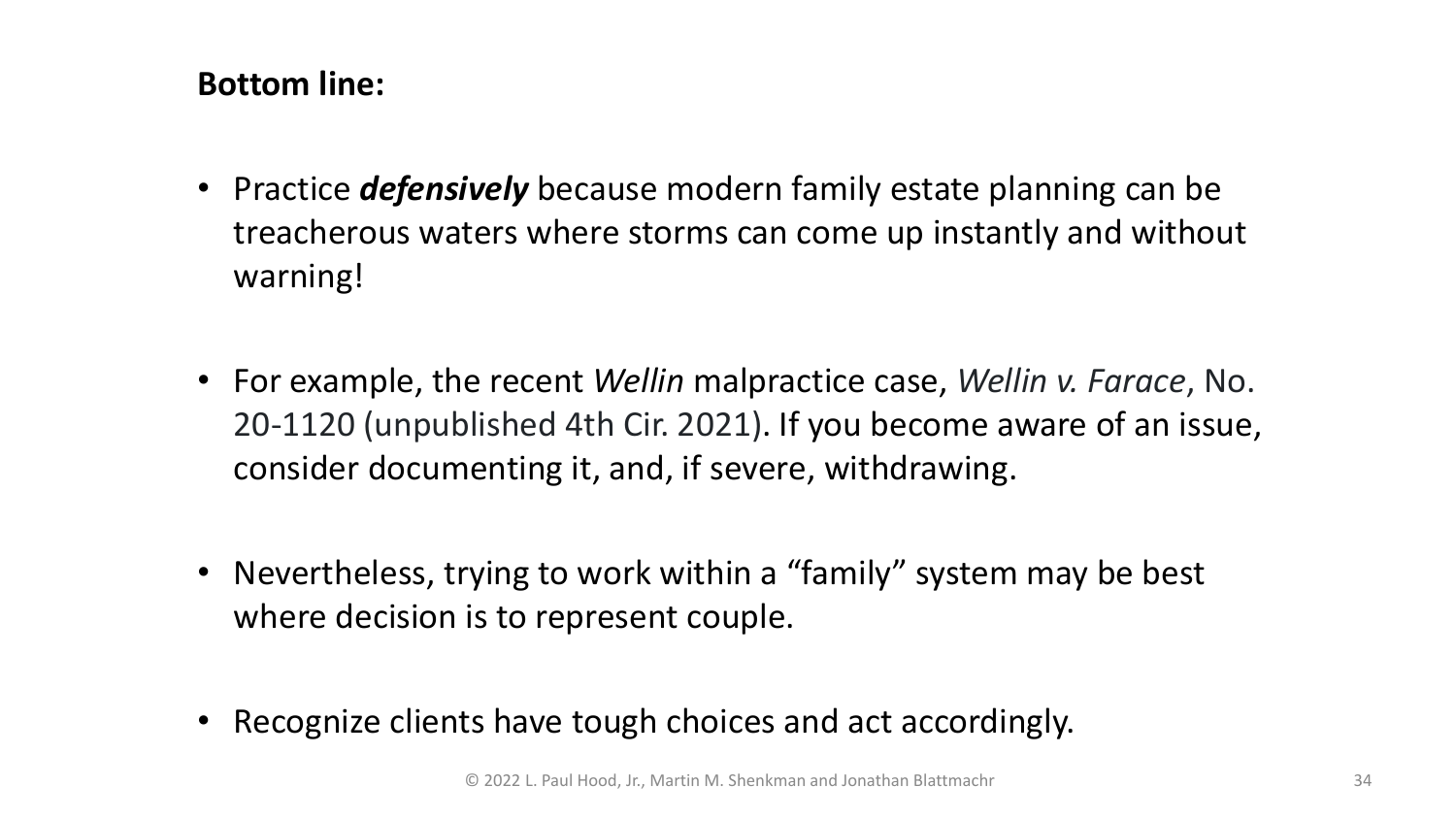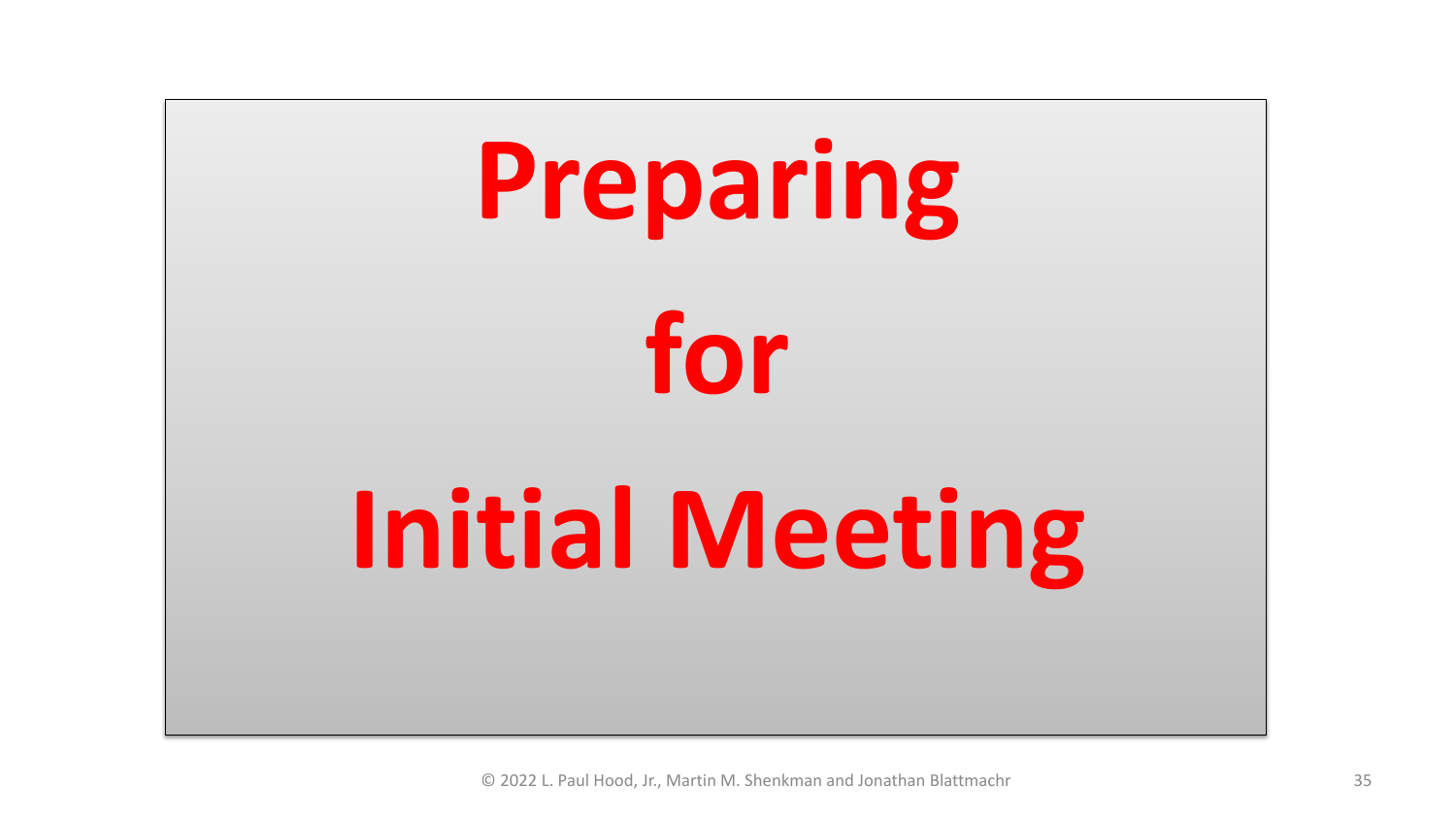### **How do blended family couples come to you?**

- *Preexisting* relationship (personal or professional) with *one* partner but not other partner.
- *Separate* preexisting relationships (personal or professional) with *each* partner.
- *No preexisting relationship* with *either* partner.
- *Beware***:** *Any* past relationship may potentially taint you.

(Technicalities rarely help those attempting to use them as shield.)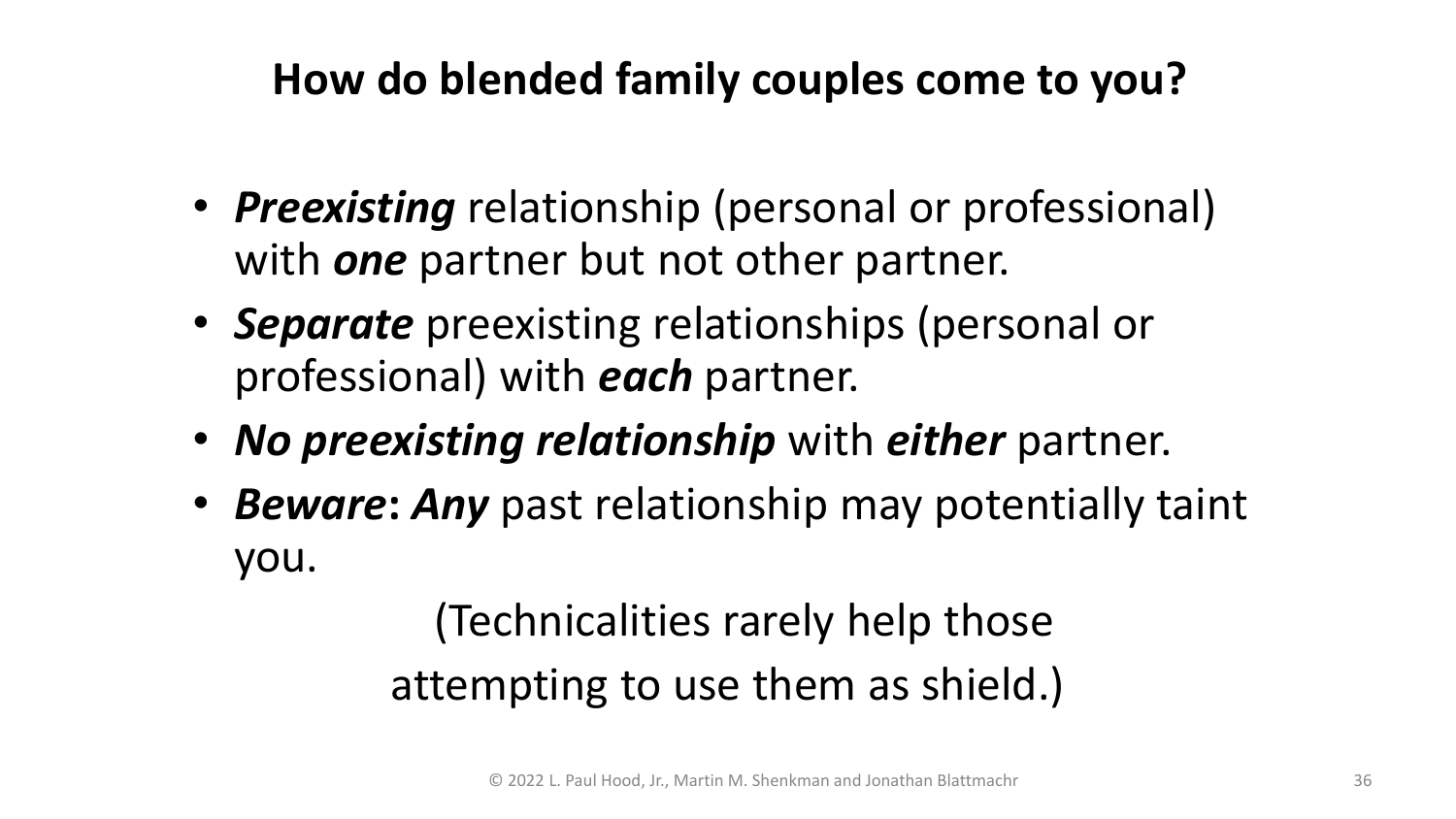#### **How to handle initial fact-gathering meeting(s):**

• Meet with **each** partner *separately.*

• Meet with *only one* partner.

• Meet with *both* partners *at same time.*

• Meet with *both* partners *together and separately.*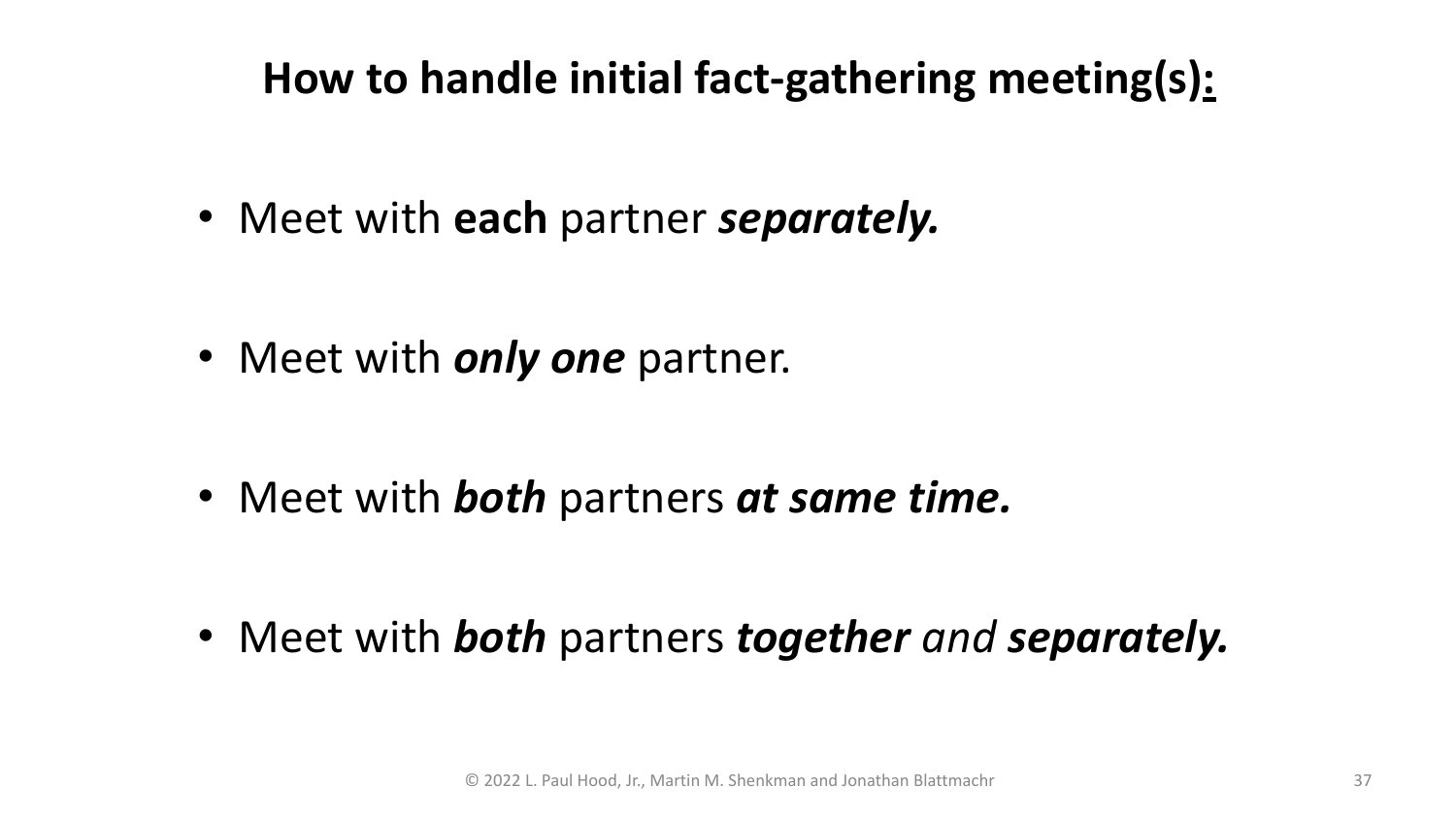#### **Some may suggest**:

- Meet with *both* partners, both *separately and together*.
- Paul sometimes used a *two-step* engagement process where the first phase was to evaluate whether he could ethically represent the couple *jointly*, while the second phase was the *estate planning engagement*. You might do this on an initial call before the first consultation.
- May be best not to meet with *just one* blended family partner (unless you will only represent that one).

*(Risk of being perceived as biased in favor of partner with whom you met too great!) (Also risk undue influence claim.)*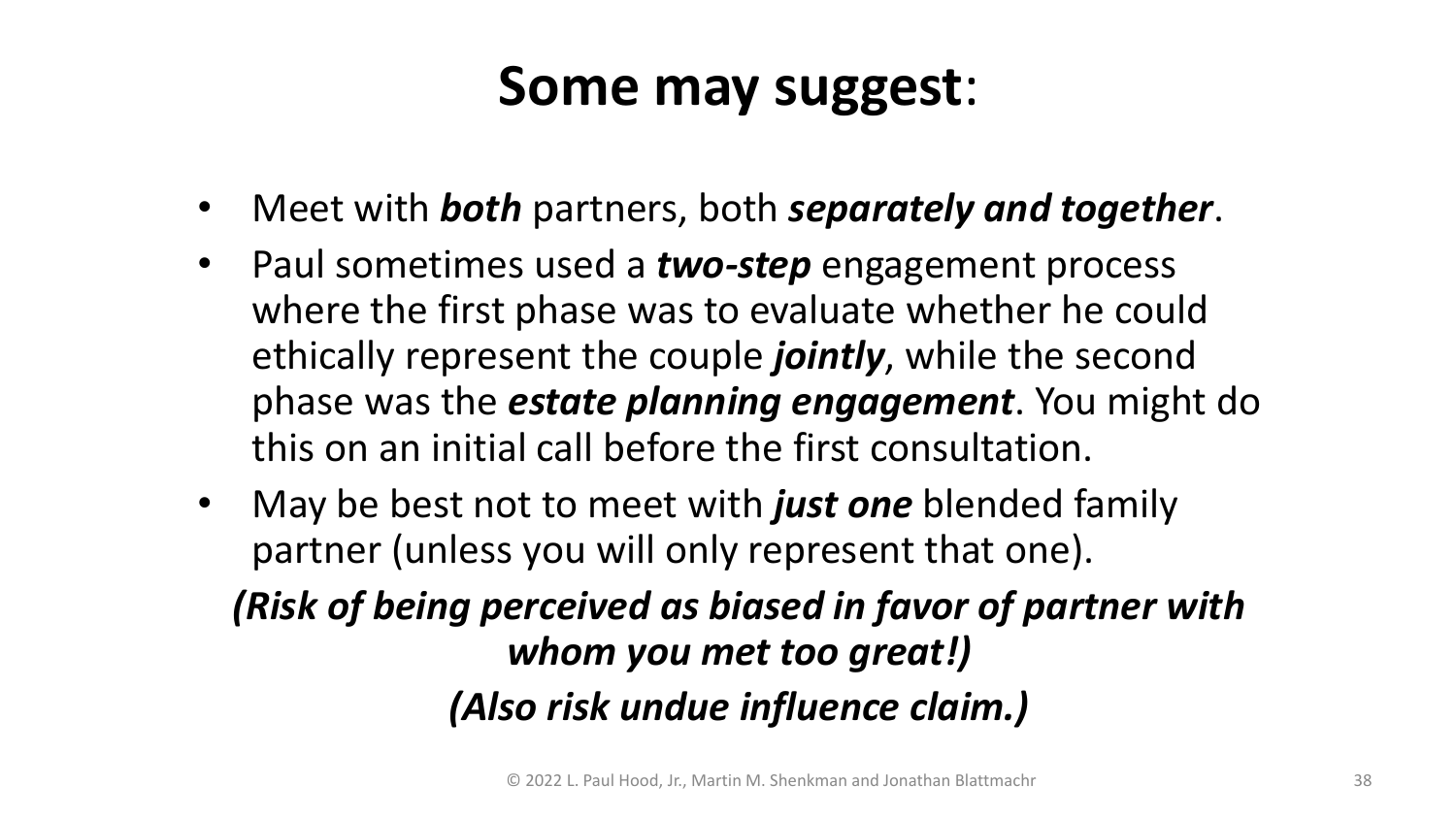#### **Bottom line:**

• Practice *defensively*, especially when representing blended family couples, **or** risk being sued or serving as unpaid fact witness.

• Unhappy clients are *more* likely to sue you, *more* likely to talk (and post) negatively about you, and *less* likely to pay *you*.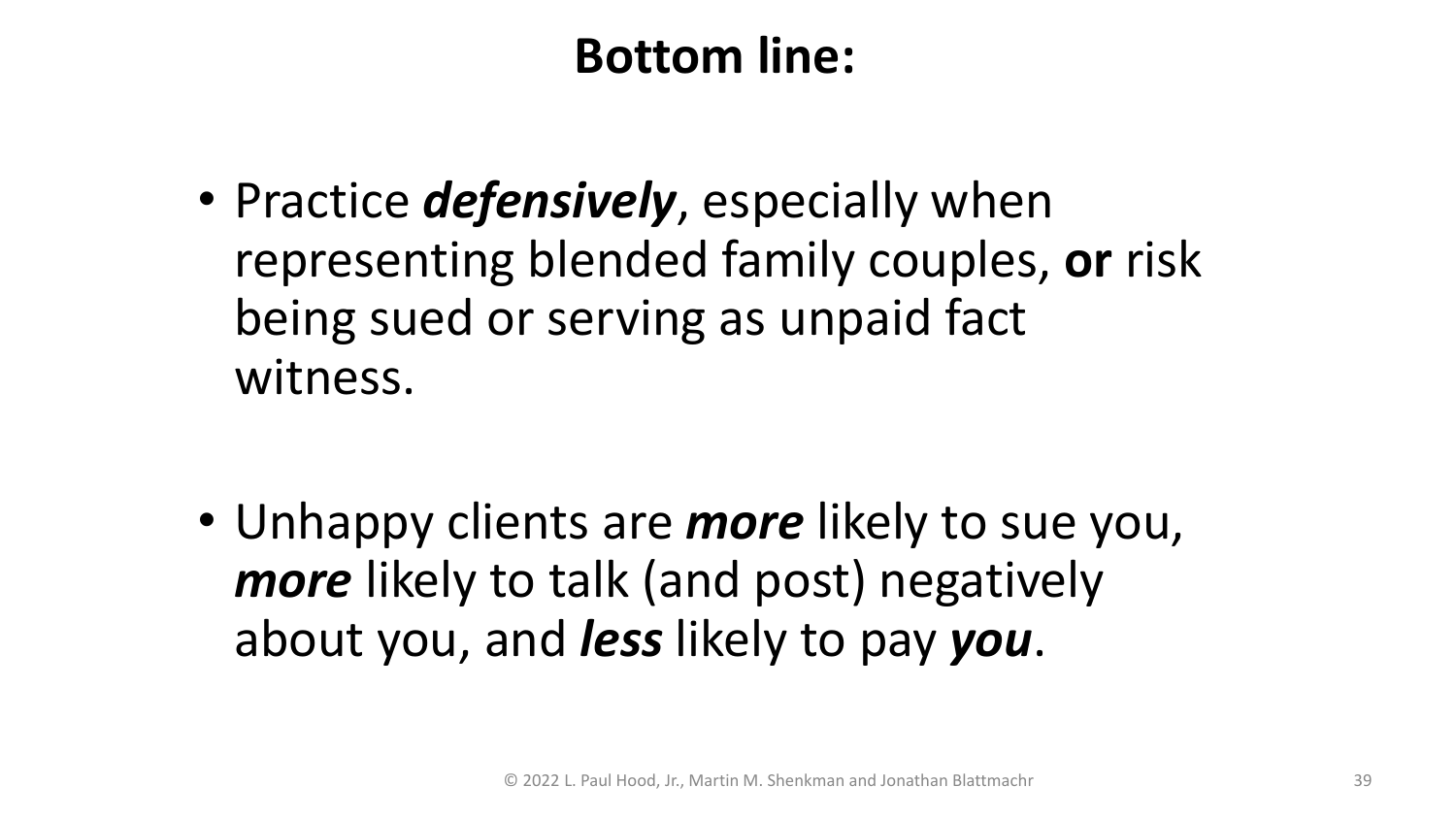#### **Fears in Estate Planning**

- In addition to fear of discussing or confronting their own *mortality* (called *"mortality salience"*), Paul has identified 12 distinct possible fears that clients can have in estate planning, especially in blended families, including:
	- Fear of estate planning *process*.
	- Fear of *estate planners*.
- *Result:* Clients procrastinate ("planning paralysis").
- *Result:* Unforeseen results visited on blended families, particularly on couples not legally married.
- *Example:* Health care situation patient lacks health care power of attorney/advance care directive. HIPAA and privacy rights might freeze the unmarried partner out.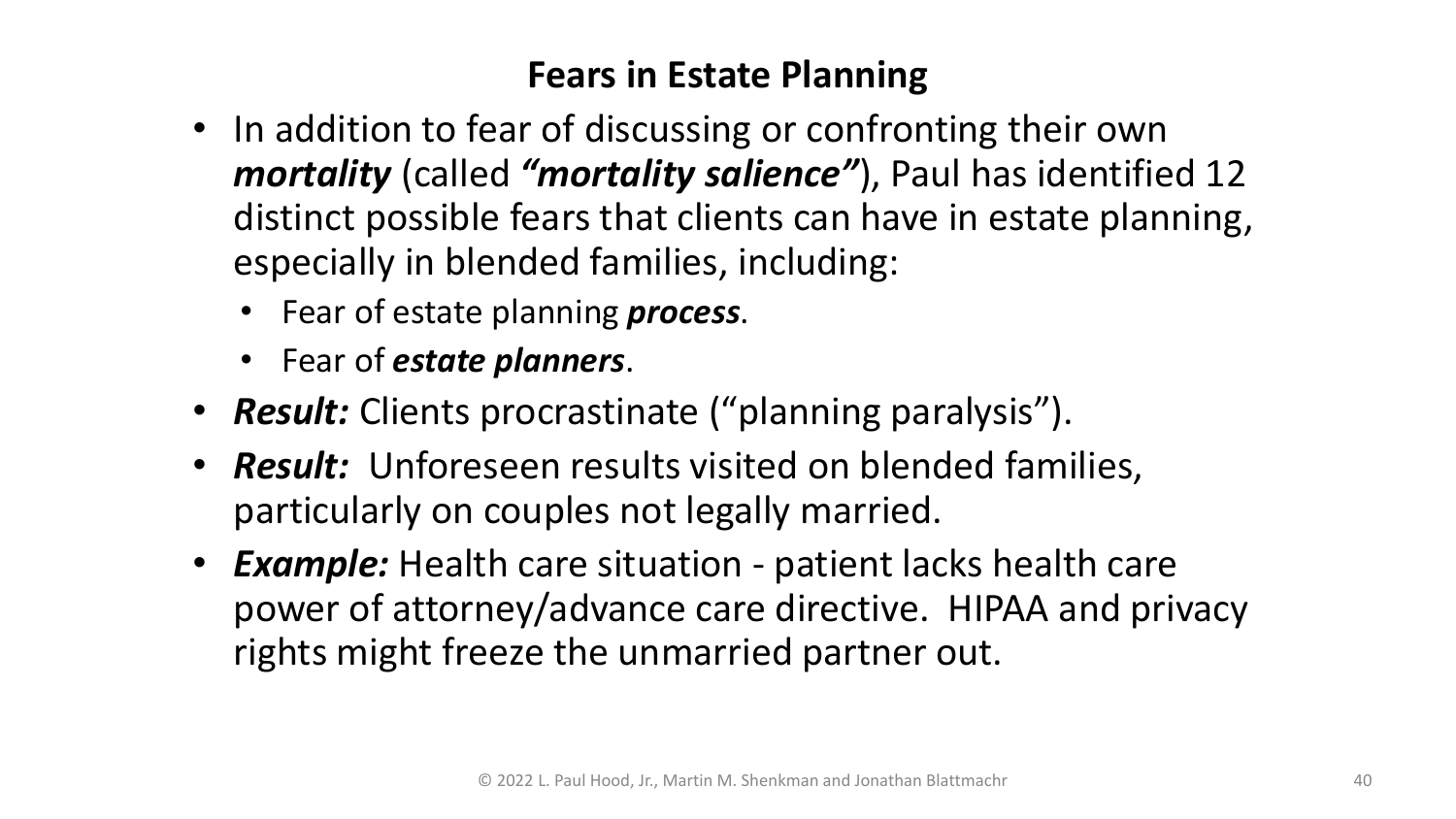**An analysis of the annual collection of non-tax estates and trusts litigation reported decisions reveals that a significant percentage of those cases involved blended families Why So Much Angst in Blended Families?**

- Divisions based upon divided loyalties.
- Children often grieving loss of parents' relationship.
- Children often grieving loss of deceased parent.
- Children stuck in "no one can replace Mama (or Daddy)."
- Children jealous of parent's new partner.
- Distrust of new partner's motives.
- *Result:* New partner and children often *fear* despise may be angry at-each other.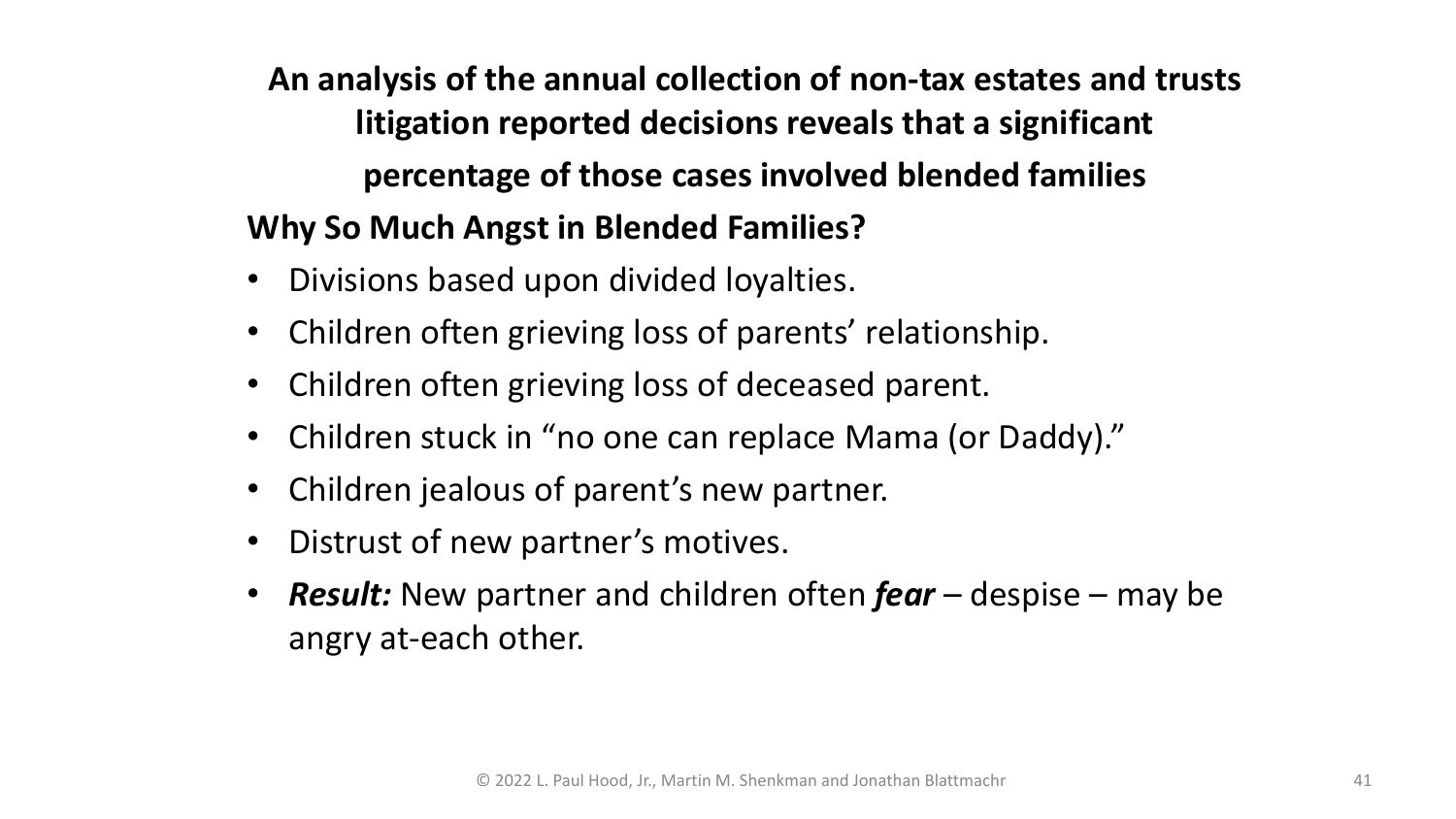#### **Even in a subsequent union,**

**there should not be extended back-and-forth negotiations, particularly through lawyers, over a marriage contract or property agreement.** 

Why? May undermine foundation of couple's relationship.

Psychological counseling or coaching *"helps facilitate resolution of disagreements."*

*Leaving Money Wisely* by David W. Belin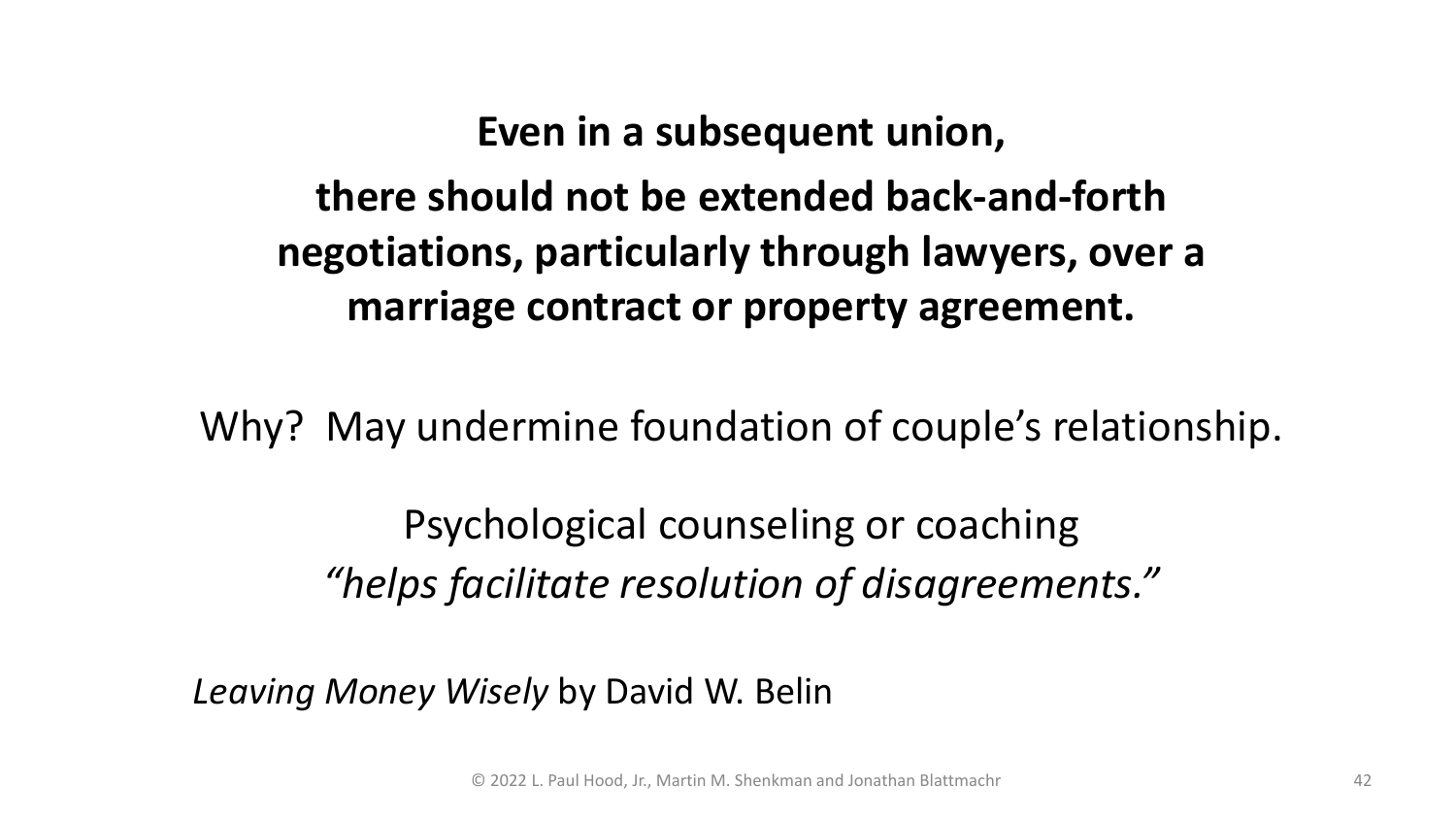- Few estate planners are schooled in psychological and emotional aspects of these discussions. (Goal should be a "win-win" for couple. Dr. Stephen Covey: *Seven Habits of Highly Effective People.*)
- *Problem:*
- Most lawyers/advisors see negotiations as *zero-sum games*  in prenuptial agreements. (Wrong-headed in our opinion.)
- *Caution:*
- If the back and forth to resolve financial arrangements is significant, you should evaluate whether you should (can) continue to represent the blended couple *jointly* – this might be a sign to advise the parties to each obtain separate counsel, at least as to that issue.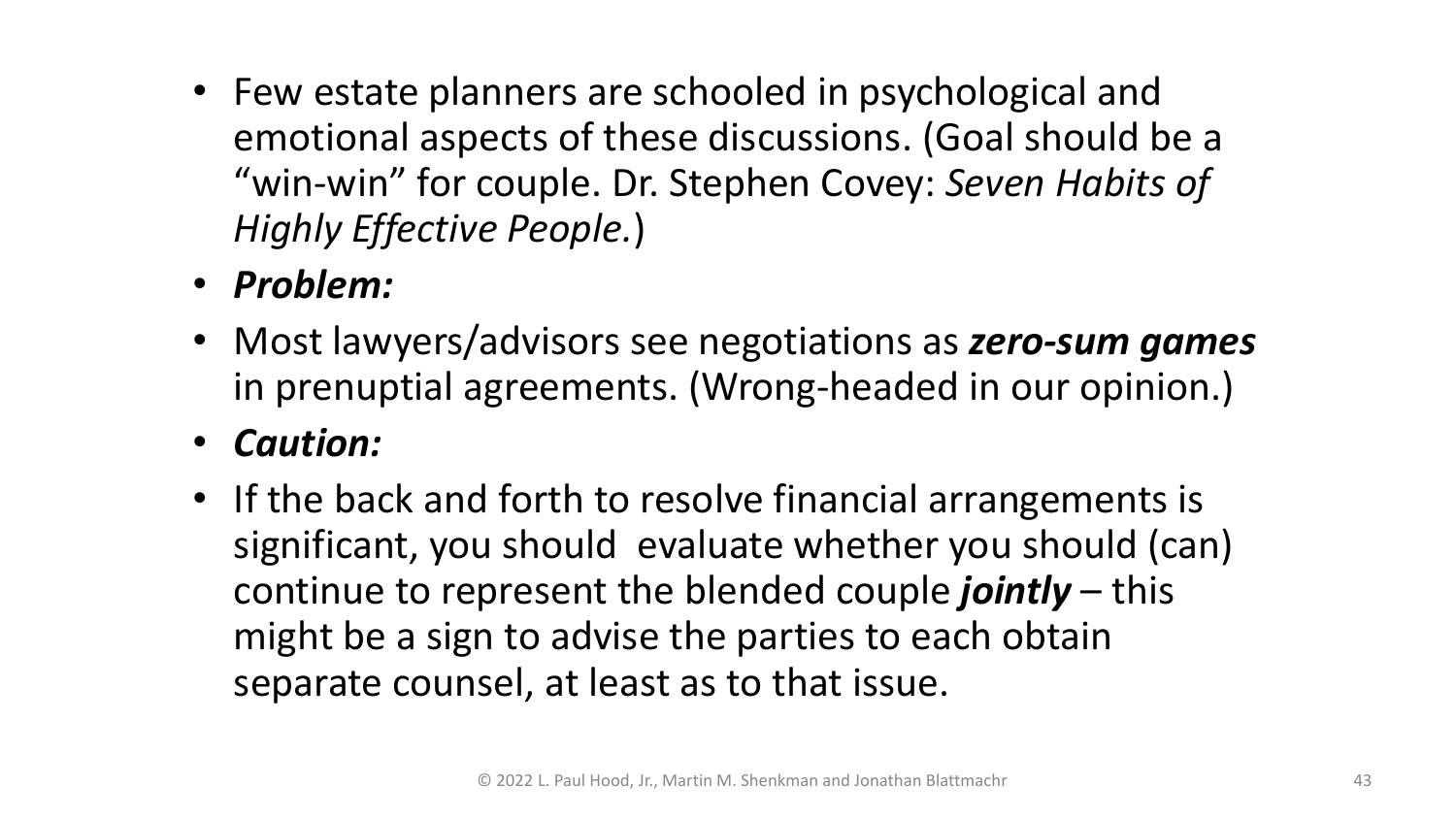# **Conflicts of interest and Ethical issues**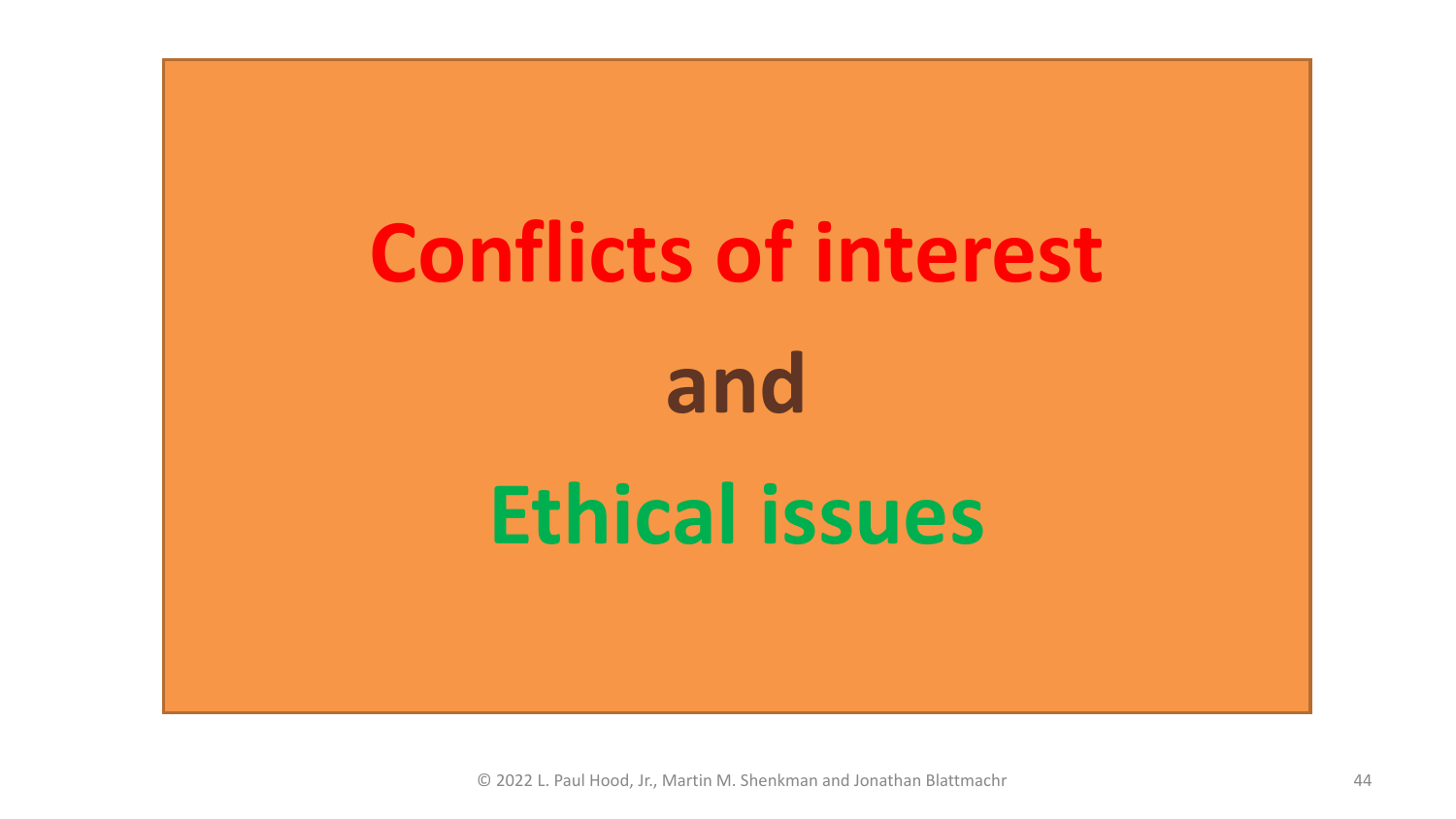### Conflicts of Interest

- *Conflict of Interest:* This issue is much more vexing when it involves a blended family couple.
	- Conflicts of interest may become worse in *hindsight*, after time has elapsed, than at time of engagement.
	- Be watchful for present *actual* conflicts of interest.
	- Be watchful for *potential* future conflicts of interest.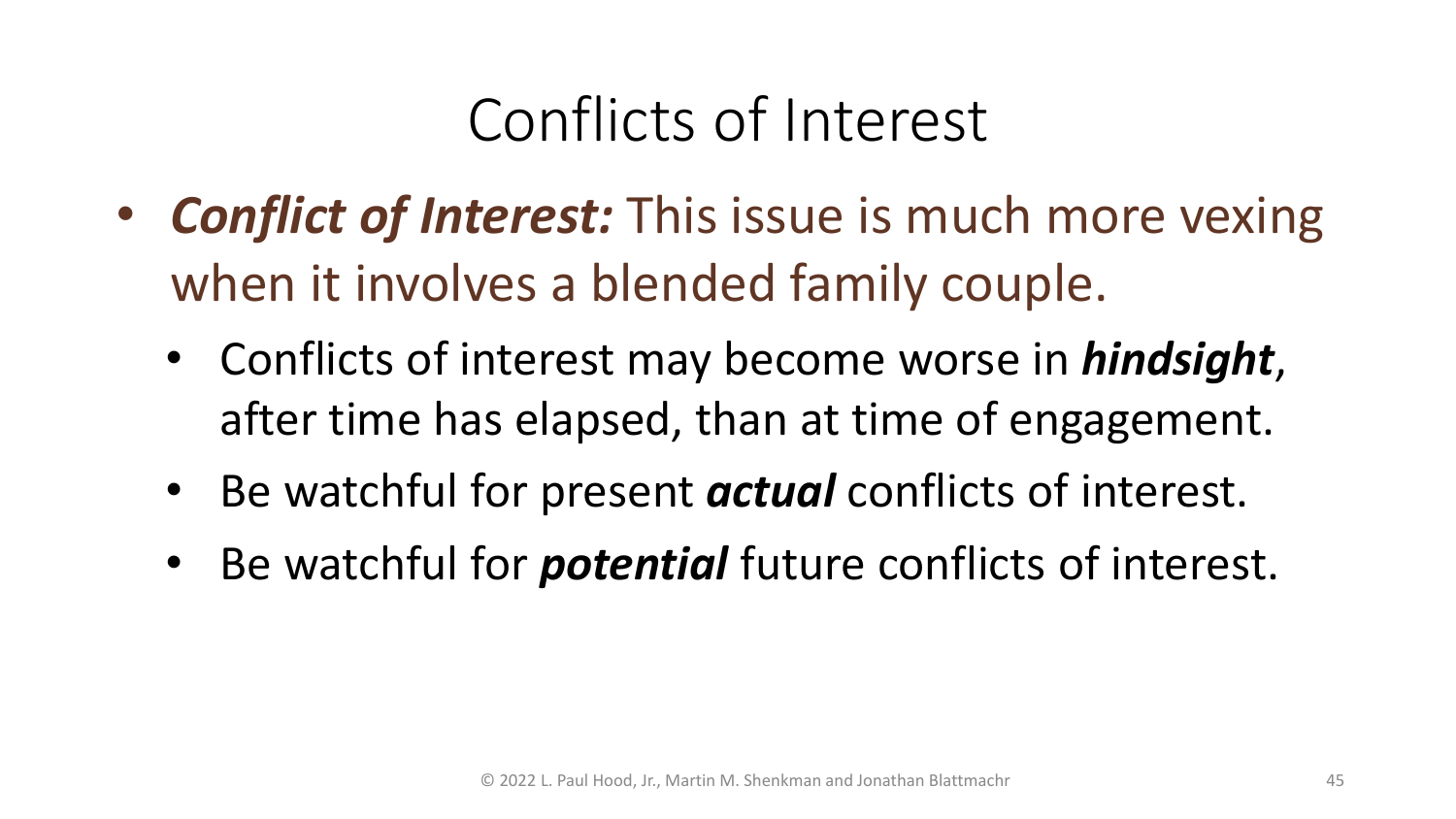- *Conflicts of interest* = *bad business*, even ifthe conflict doesn't rise to the level of an ethical problem for the estate planner.
- Conflicts of interest issues aren't confined to lawyers.
- We'll focus on conflicts of interest rules for lawyers, since they are well developed.
- **Note:** similar risks affect non-lawyers.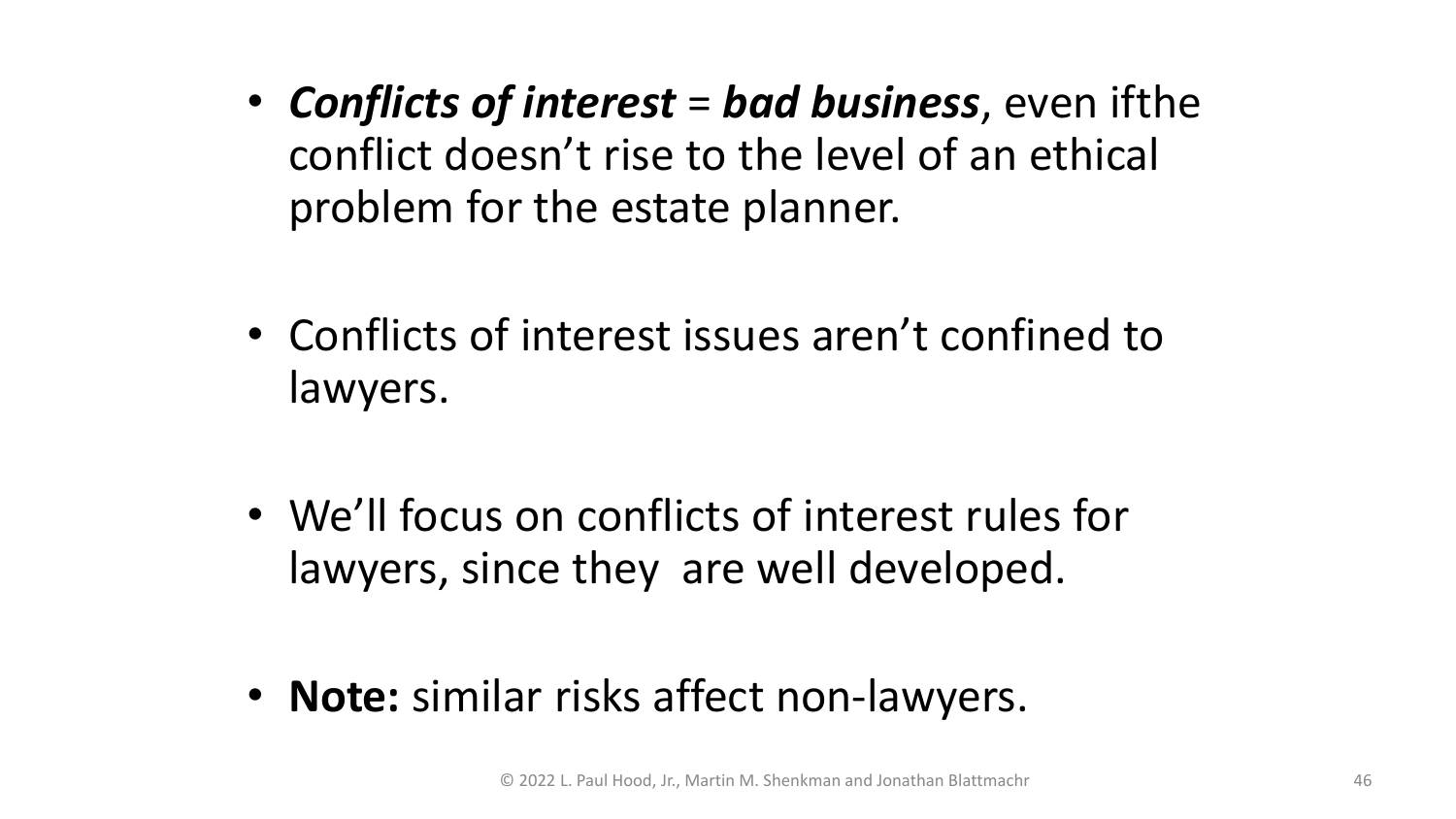- *Reminder:*
- The Model Rules of Professional Conduct ("MRPC") for lawyers essentially restrict lawyers from representing people who are at odds with one another or who have issues in conflict with each other.
- Potential for *divided loyalties* is the reason for the rule.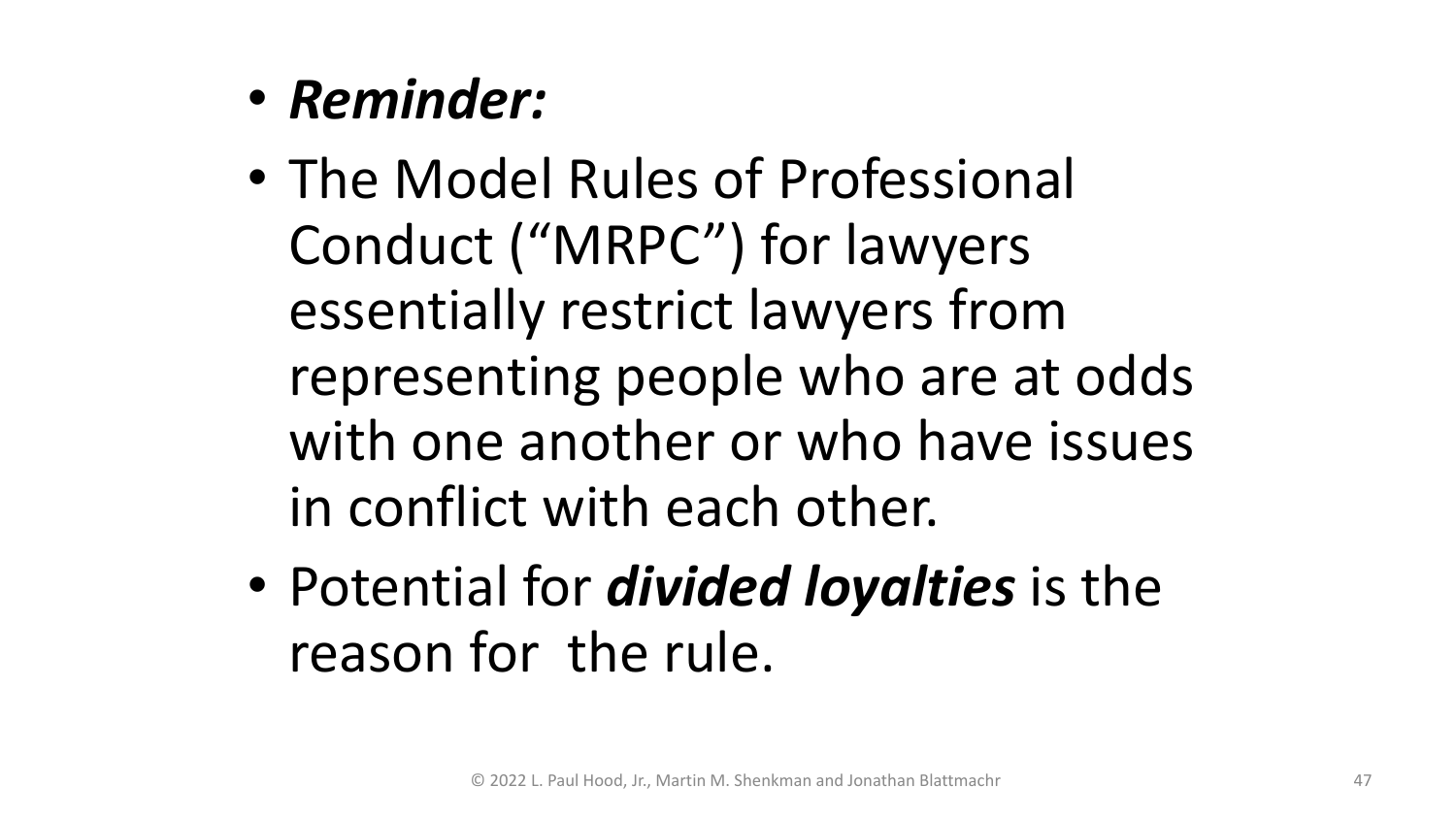### **MRPC Rule 1.7:**

#### *General rule for conflicts for lawyers:*

Proscribes simultaneous representations of clients with "*concurrent conflict of interest*" *unless*

- **[1]** lawyer *reasonably* believes that he/she can provide "*competent and diligent*"representation;
- **[2]** it isn't against law;
- **[3]** matters don't involve assertion of claim by one client against another in same proceeding before same tribunal; *AND*
- **[4]** clients give *"informed consent" - in writing***.**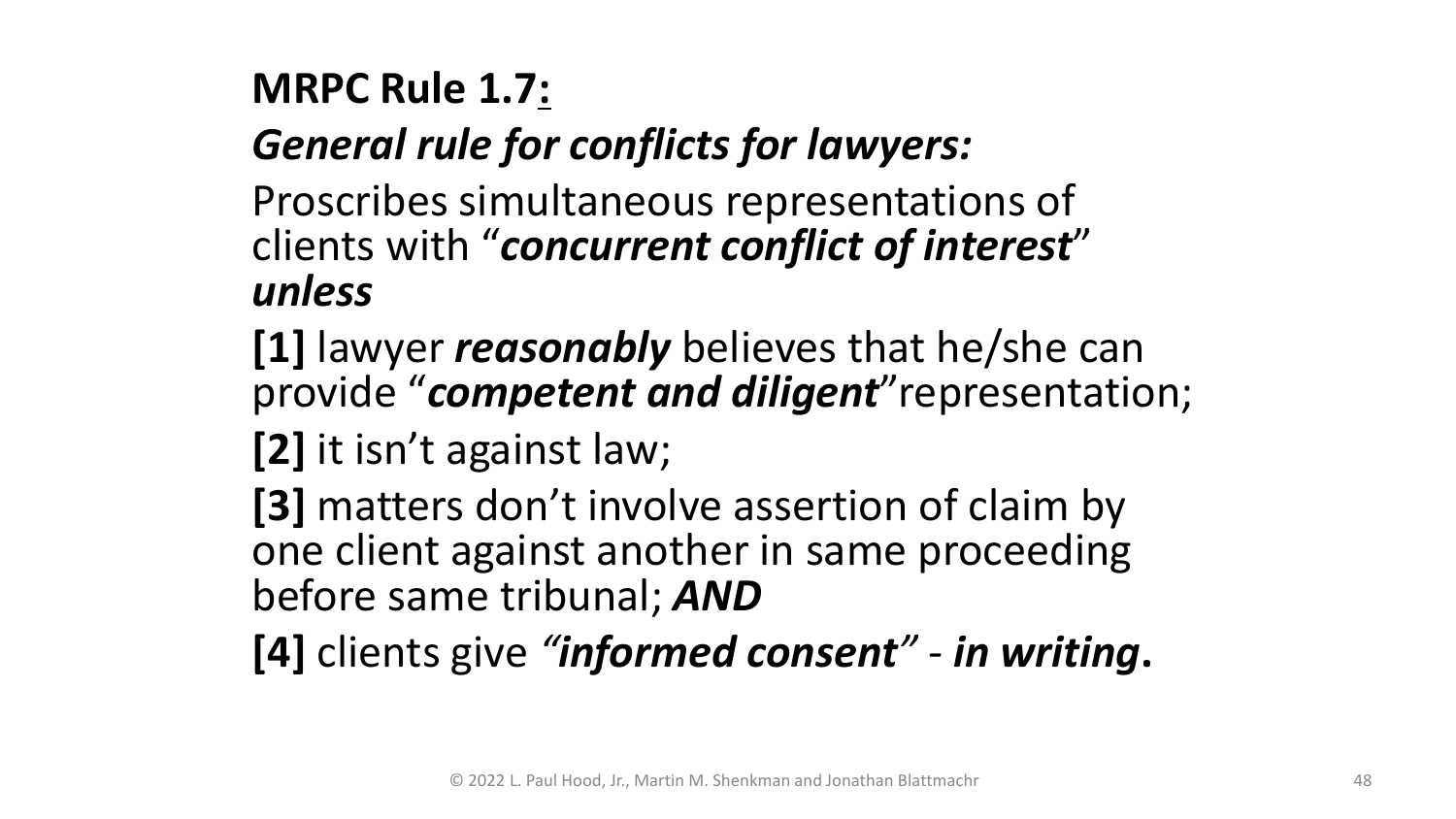- **"Concurrent conflict of interest" defined:**
- Representation of client *"directly adverse"* to another client OR (**this is big "or"**)
- *"significant risk"* that simultaneous representation will be *"materially limited"* by lawyer's responsibilities to another client, former client or third person or by personal interest of the lawyer."
- Can't clients simply waive a conflict of interest in writing?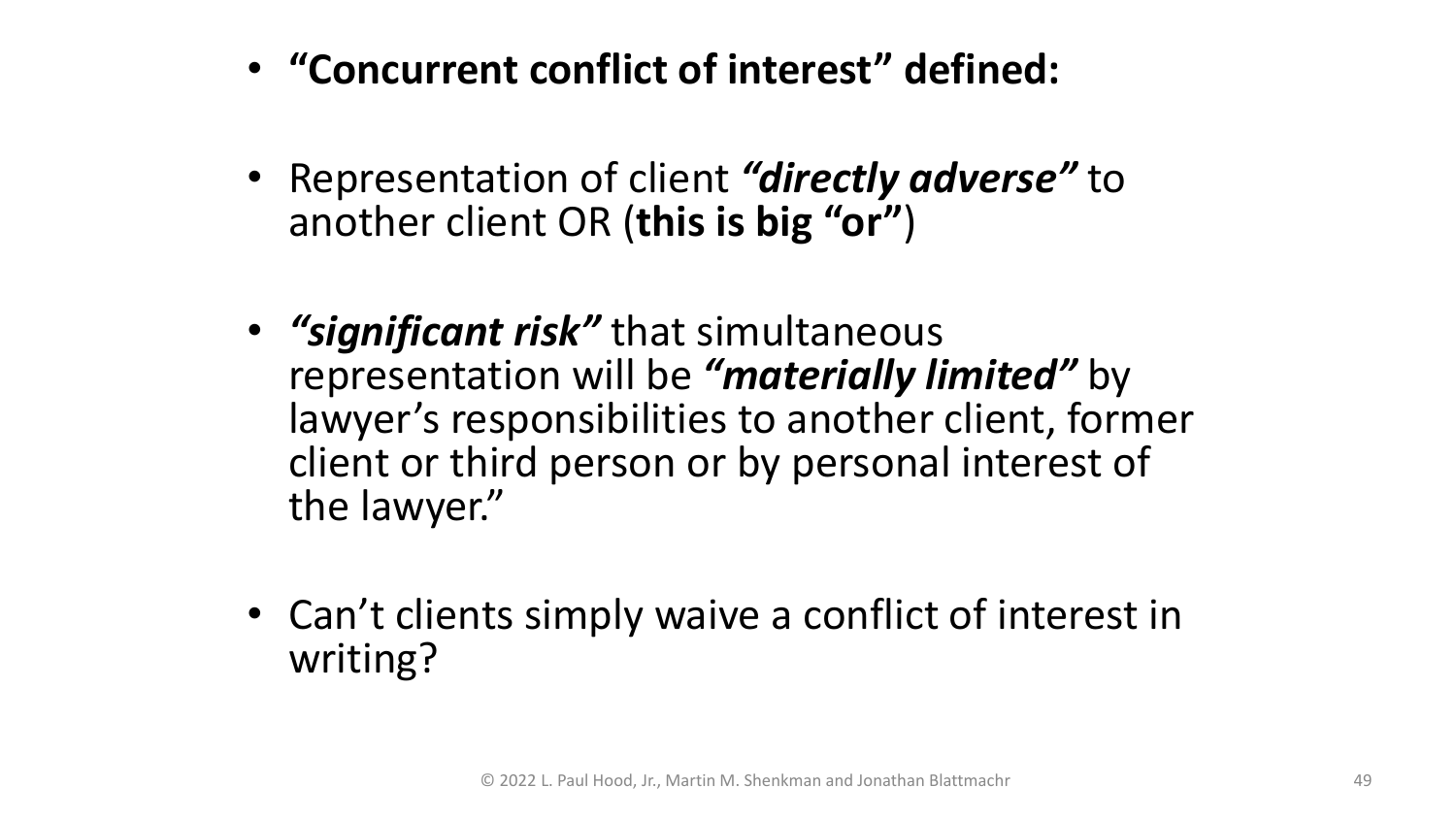- MRPC Rule 1.0(e) defines *"informed consent"* and requires lawyer to communicate *"adequate information and explanation"* about *"material risks"*  and *"reasonably available alternatives."*
- Official comments to MRPC Rule 1.7 provide conflict must be *"consentable"* (i.e., some aren't!).
- *Consentable* is circumstantial test under the comments-(not much help!).
- Might have to send clients to different lawyer just to explain conflict risks!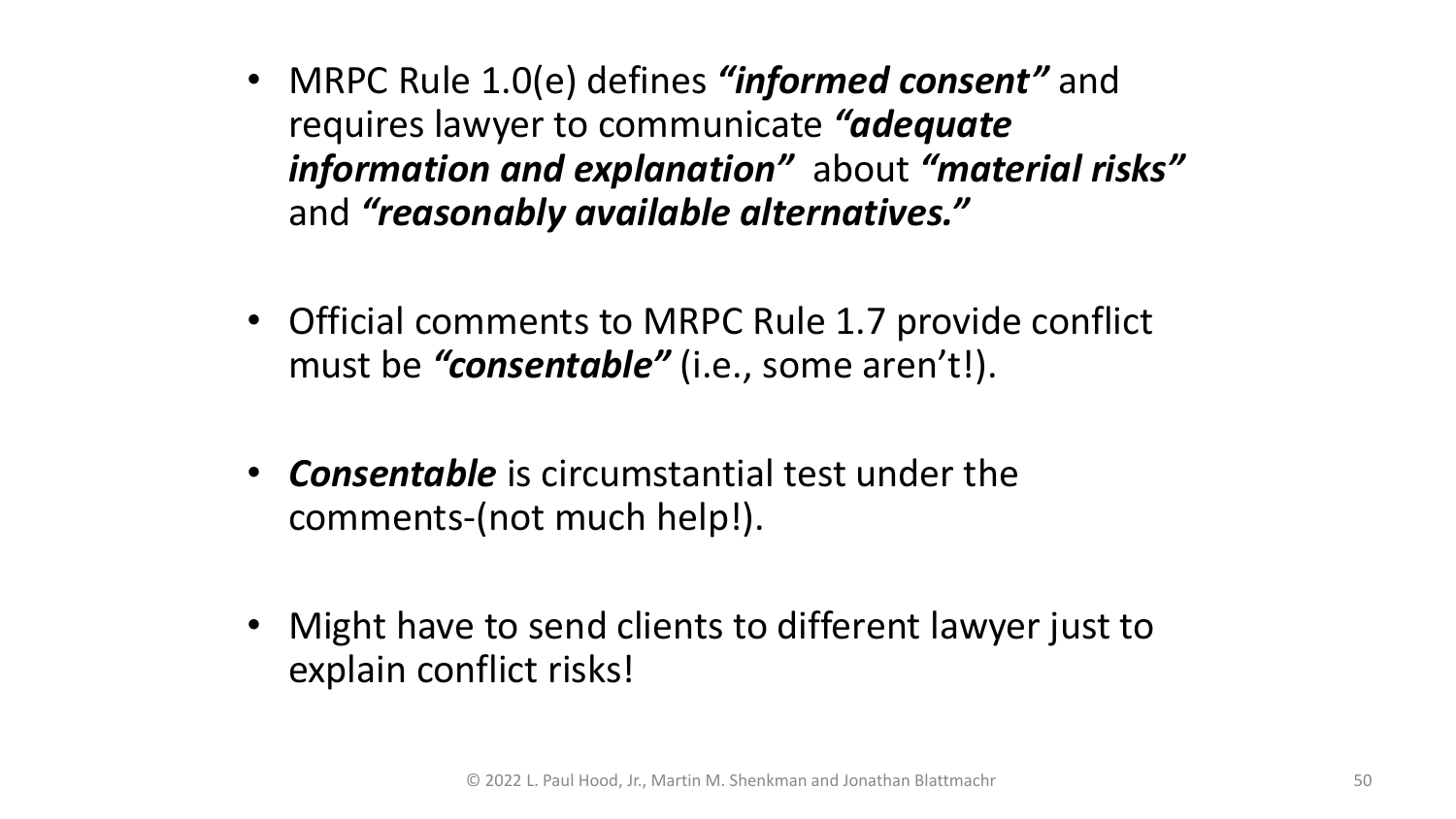## **Routine Modern Family Couple "Conflicts of Interest":**

- Classification of property as separate, jointly owned or as community property.
- *Smaldino* problem.
- Severing joint tenancies to allow for funding of credit shelter trust and separate funding.
- Waiver of spousal rights in retirement plan.
- Advising on applicability of spousal election.
- Breadth of powers of appointment.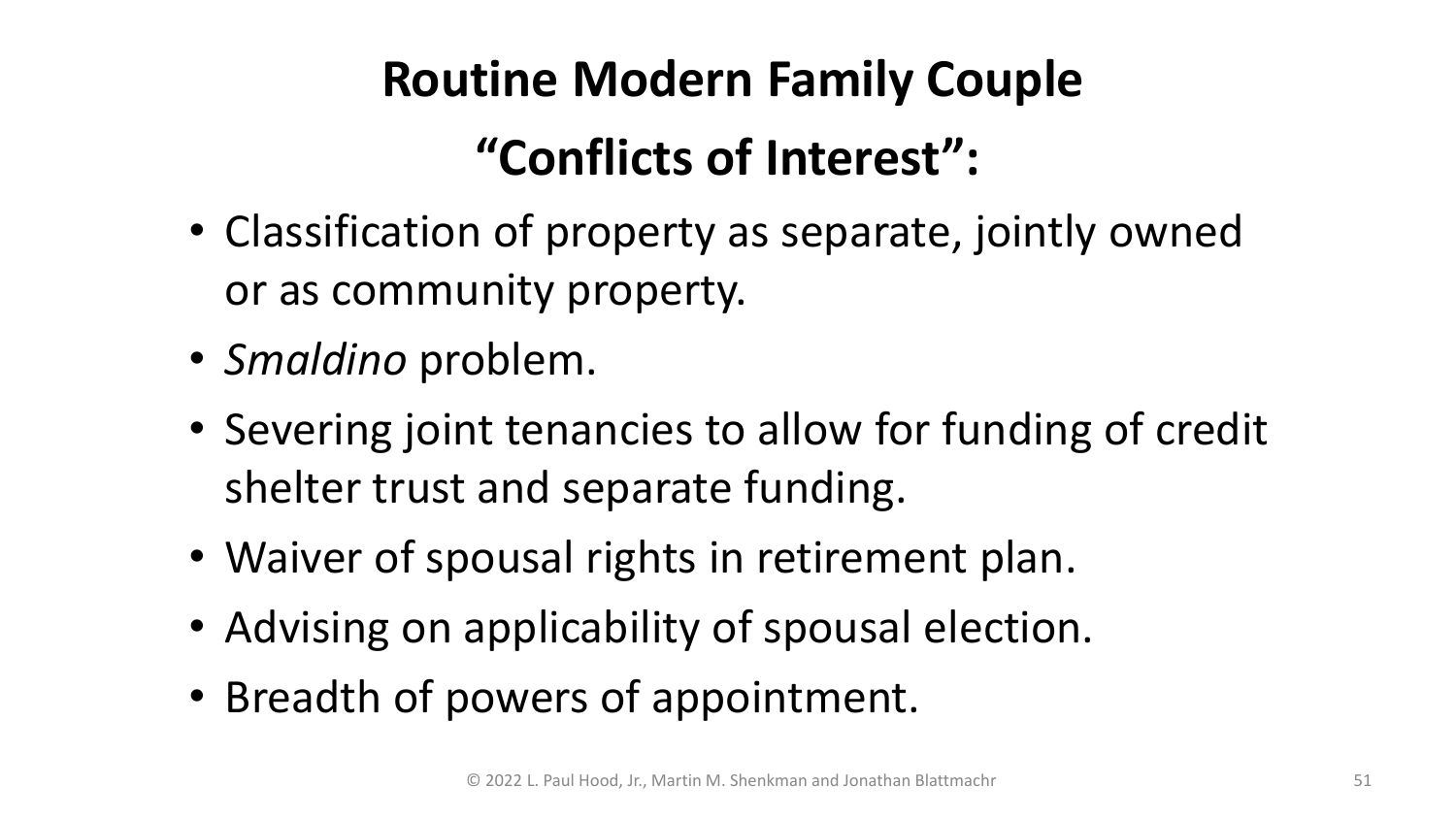#### **Routine Modern Family Couple "Conflicts of Interest" (cont.)**:

- Trust terms.
- Types of legacies and restrictions on legacies (trust v. outright) to spouses in general.
- Wealth disparities or economic dependence between partners.
- Interpretation of marriage contract or property agreement, including whether agreement would withstand attack.
- Legacies to children versus to partner.
- Waiver of reimbursement under IRC Sec. 2207A.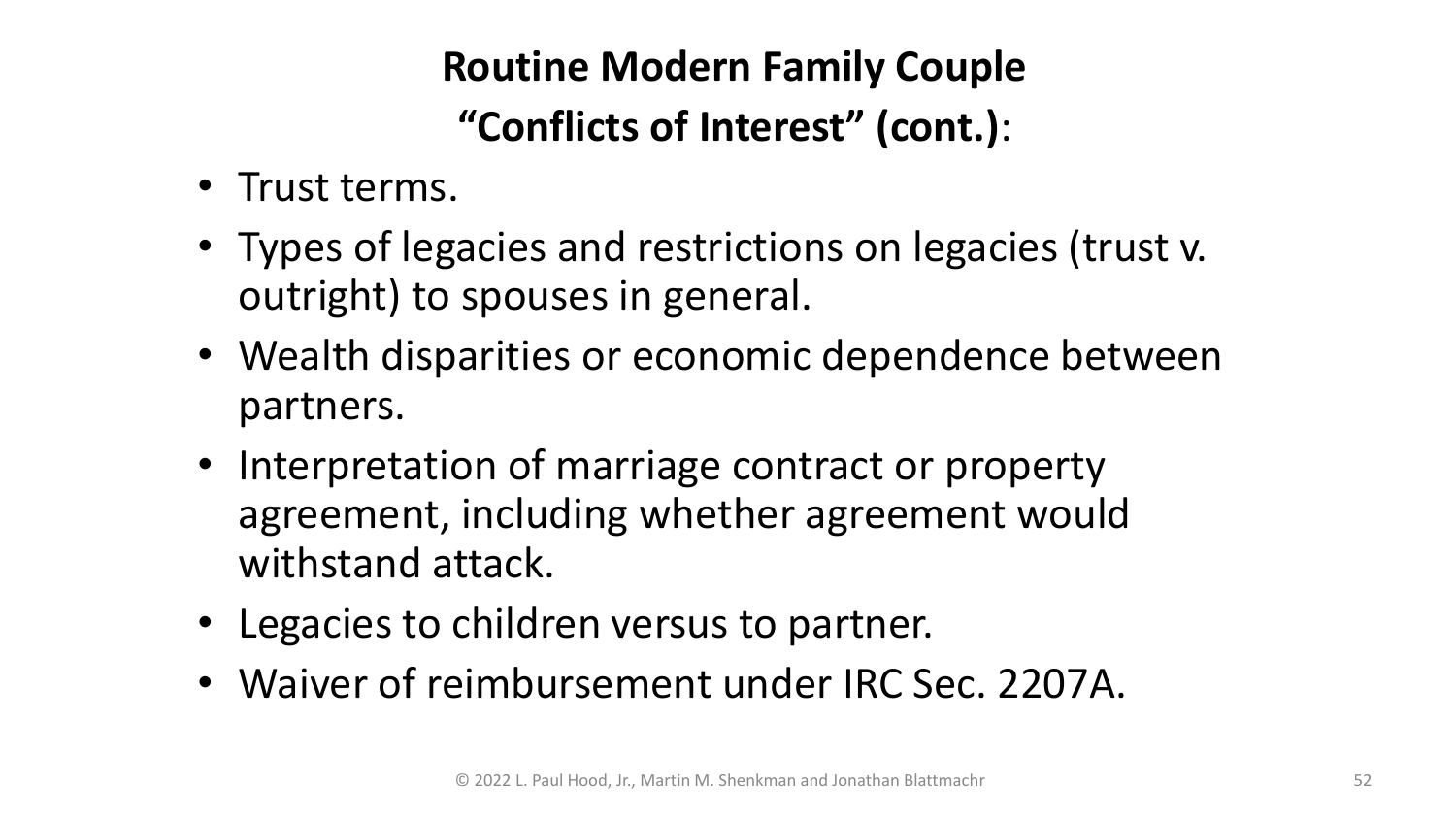# Specific Blended Estate Planning Ethical Issues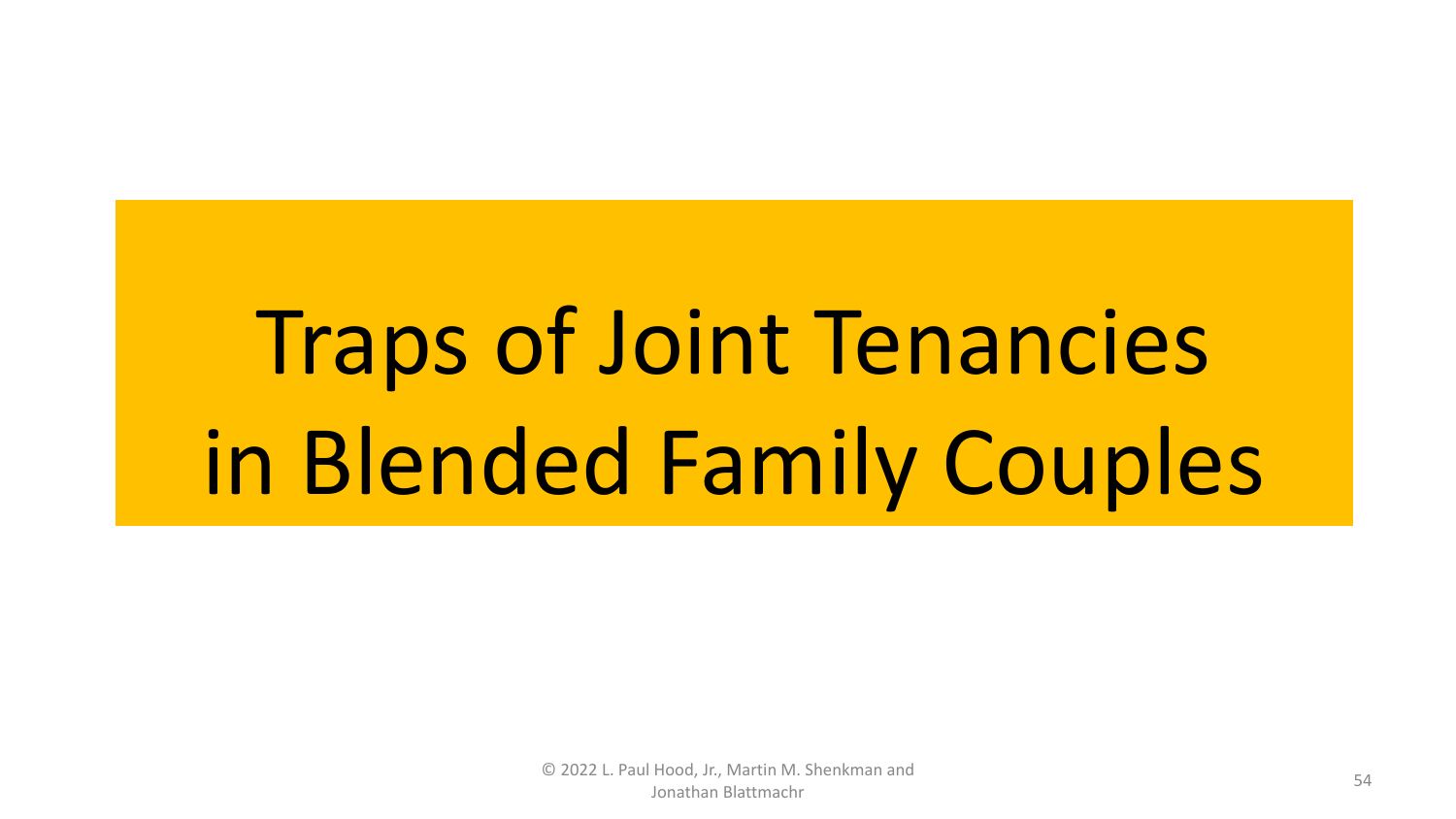- Joint tenancy can destroy an estate plan, and can really be what the client doesn't want, particularly in a blended family situation.
- In the context of a blended family, this almost always means that the children and other loved ones of the deceased joint tenant will get *nothing* with respect to that property, which often *conflicts* with the intentions of the deceased joint tenant.
- In many cases it may not be recommend that couples, particularly those in blended family relationships, own property as joint tenants for the above reason, and we certainly recommend highlighting *the dispositive effects of joint tenancy*, which *can result in effectively disinheriting the descendants of the first joint tenant to die.*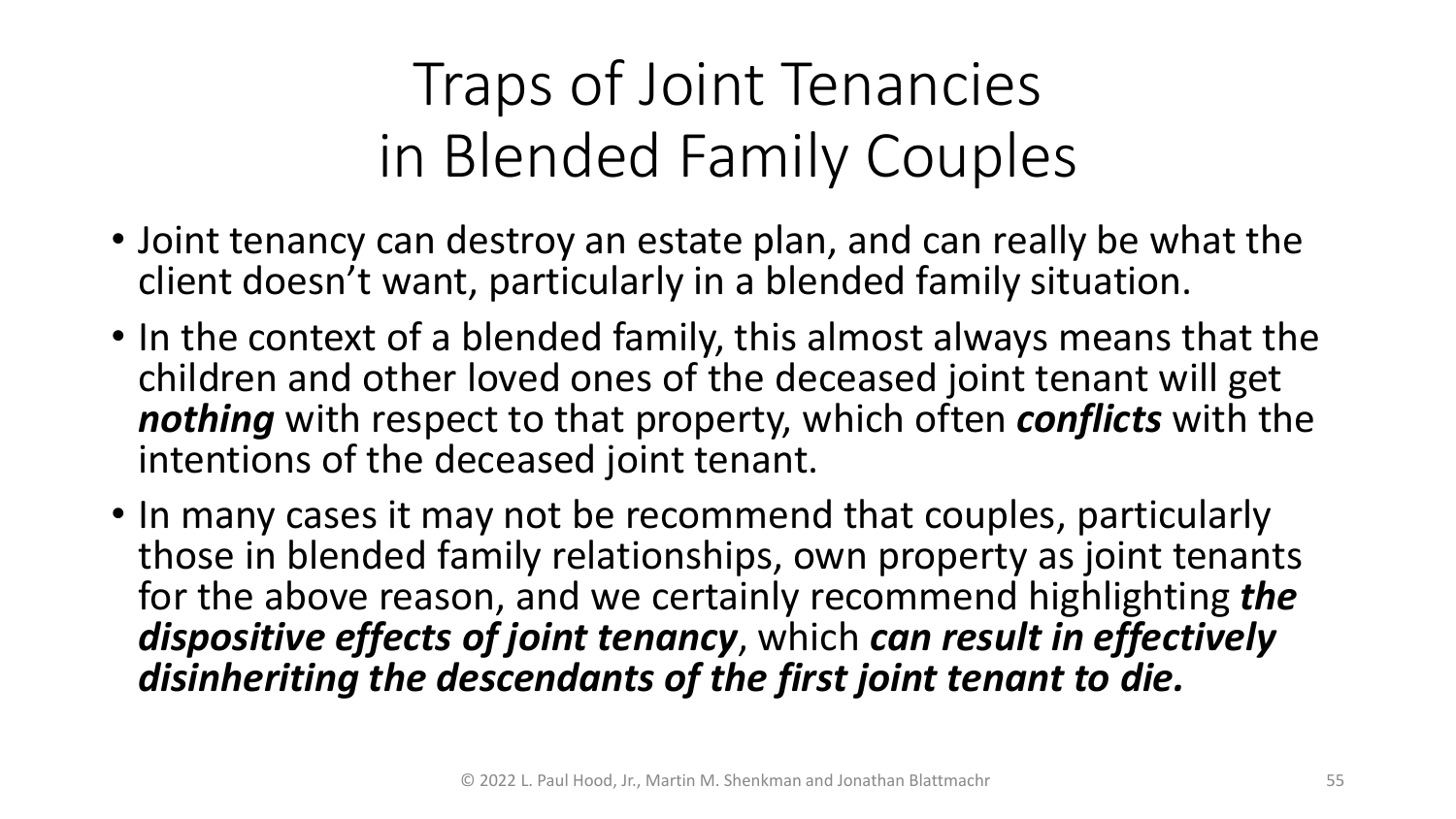- What did the clients really understand/want?
- An estate planner who represents both partners *jointly* may have an ethical or a prickly client-relations problem with recommending severance of a joint tenancy arrangement. This is clearly an area of potential conflict between the partners.
- This potential for conflict is because joint tenancy may actually work in favor of a *younger* partner, particularly one who is less wealthy than the other partner, because the younger partner is actuarially more likely to survive and get all of that property.
- Nevertheless, we usually recommend *severance* of joint tenancies for blended family couples, reasoning that, in reality, you never really know who will survive (We've been fooled too many times).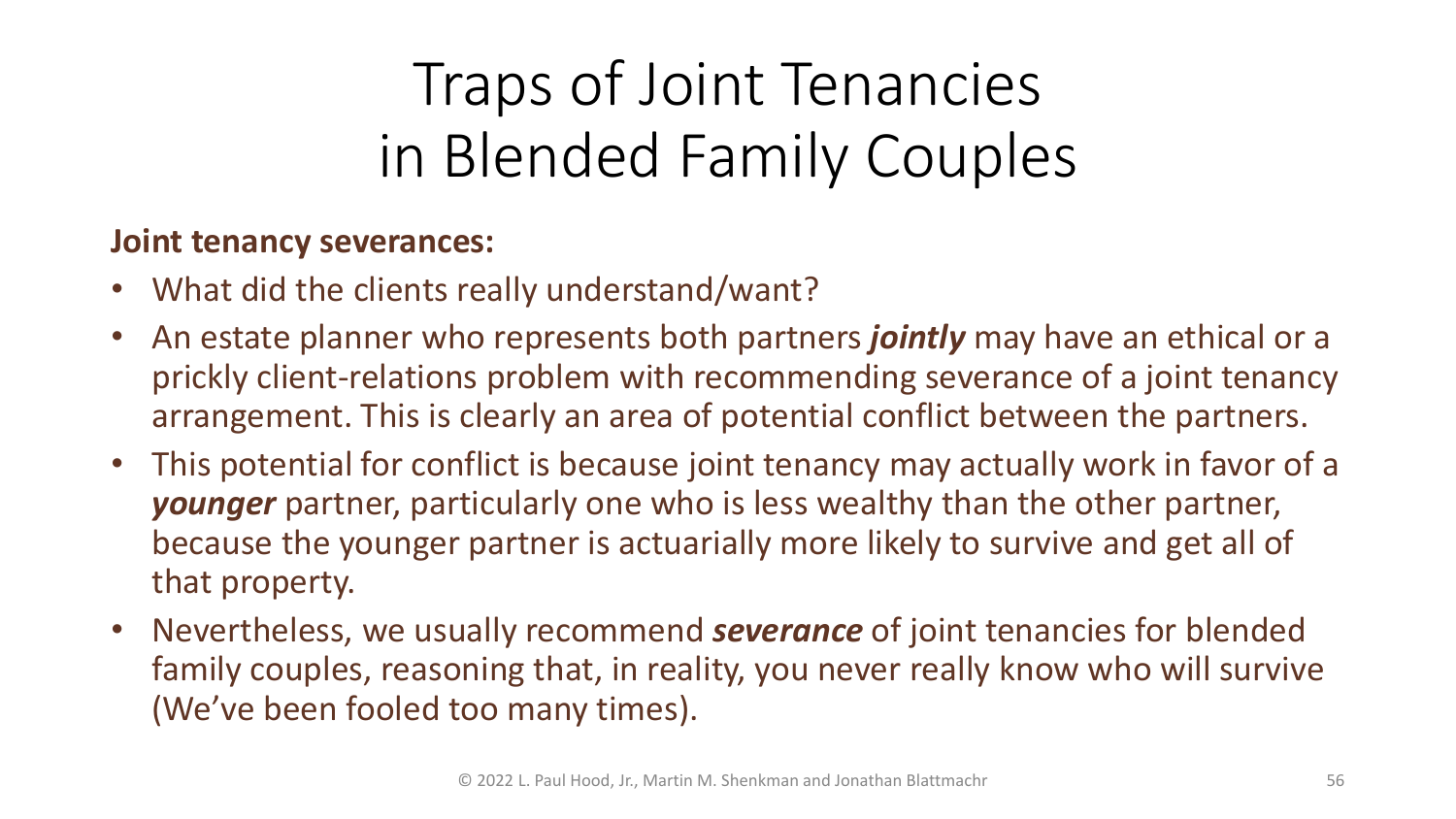- One can sever a joint tenancy *unilaterally* without the other partner having to approve the change or even having to know about it.
- Again, this is a possible reason for clients to have *separate* representation by different lawyers, because an estate planner may be hamstrung by client relations or even ethical obligations to the other partner and unable to participate in severance without telling the other partner if the estate planner represents the couple (except in the rare circumstance where the estate planner represents each partner *separately*).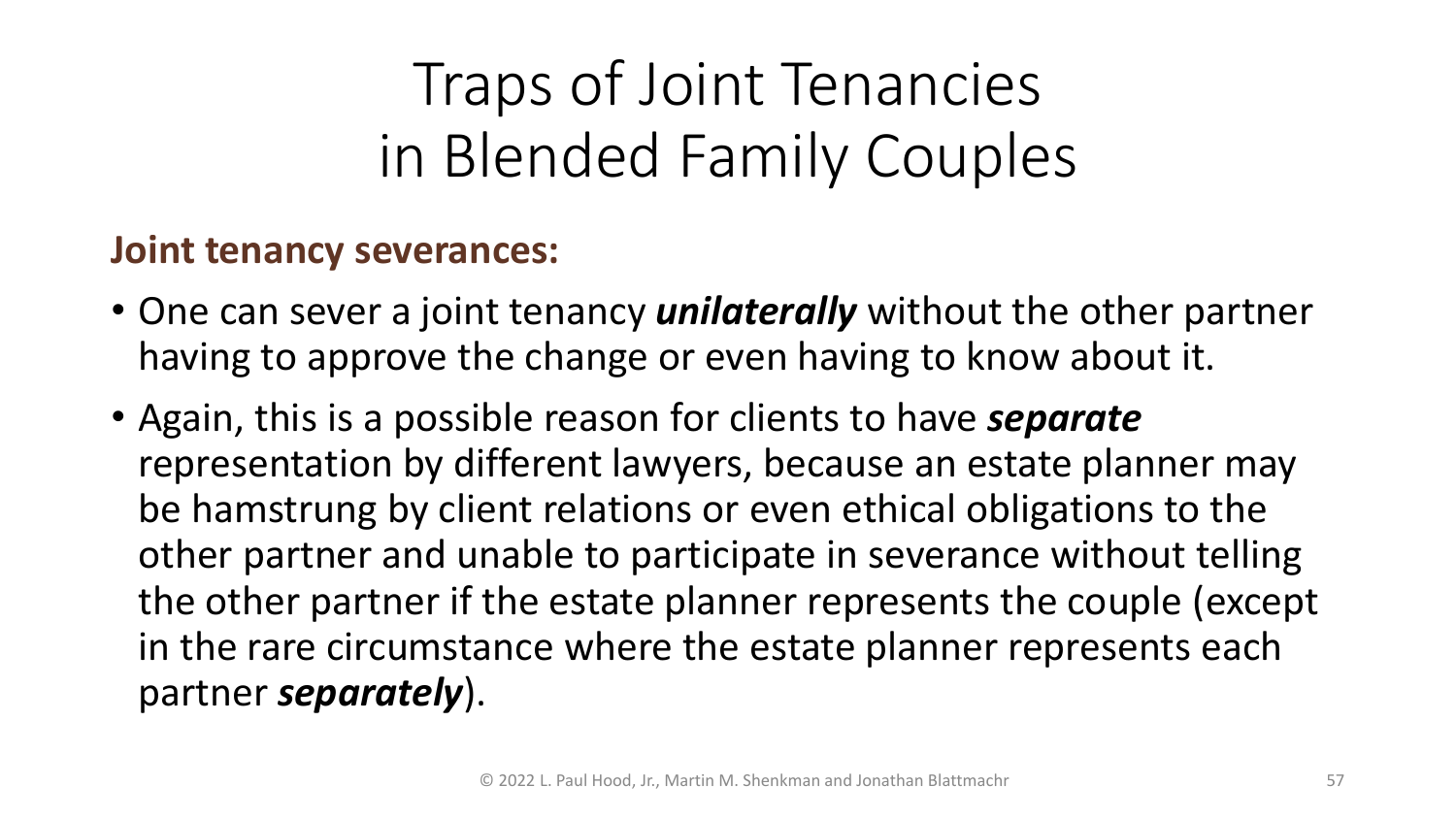- One can sever a joint tenancy *unilaterally* without the other partner having to approve the change or even having to know about it.
- Again, this is a possible reason for clients to have *separate* representation by different lawyers, because an estate planner may be hamstrung by client relations or even ethical obligations to the other partner and unable to participate in severance without telling the other partner if the estate planner represents the couple (except in the rare circumstance where the estate planner represents each partner *separately*).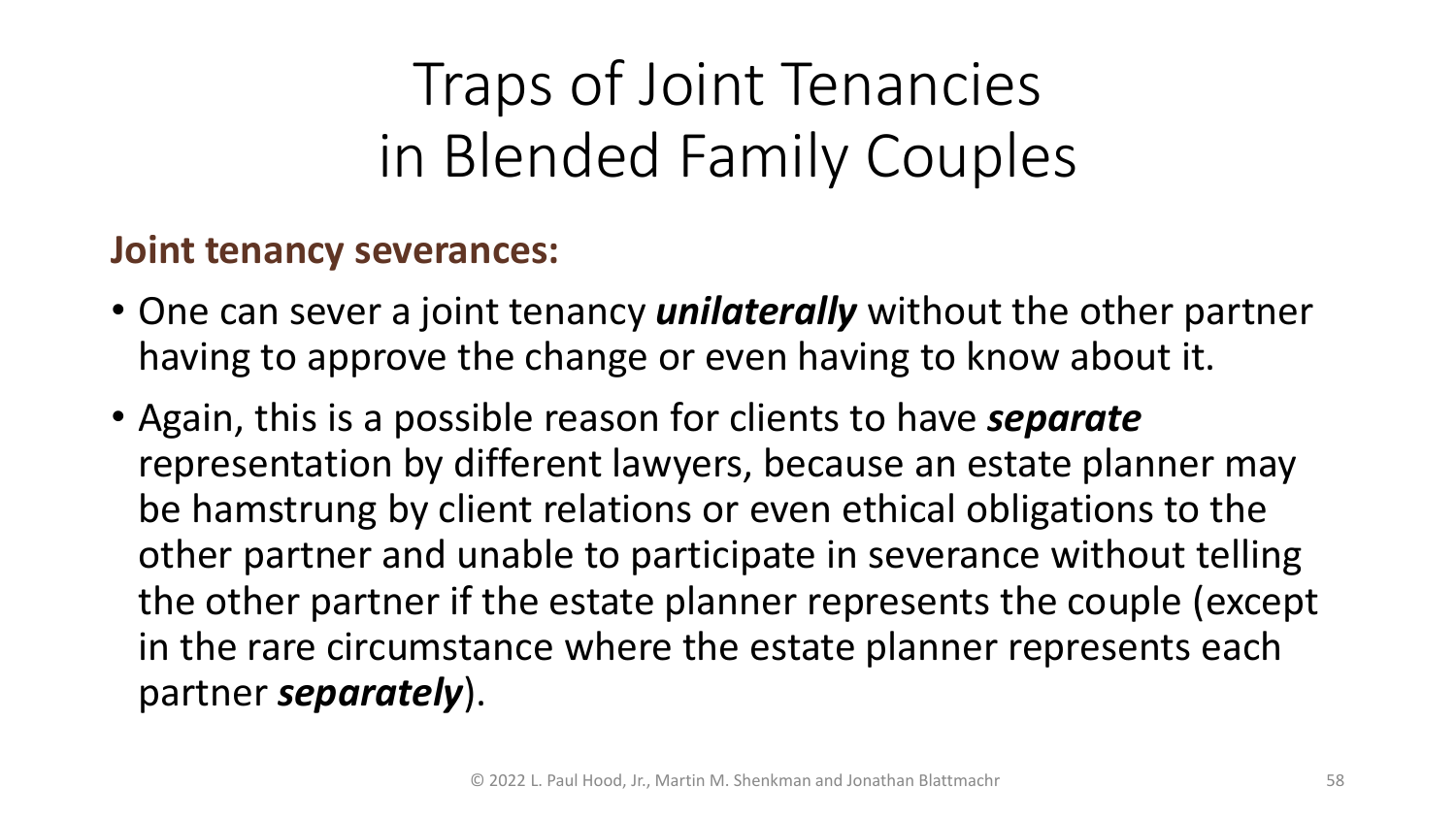- This secrecy might be a signal that the union is not that solid. You may want to ask the partner why he or she is feeling the need to act in secret.
- Perhaps it is justified because the other partner was asked and is being unreasonable. If that is how the partner sees it, ask them to consider for a moment what he or she would feel if the situation was reversed.
- Be careful in what you do.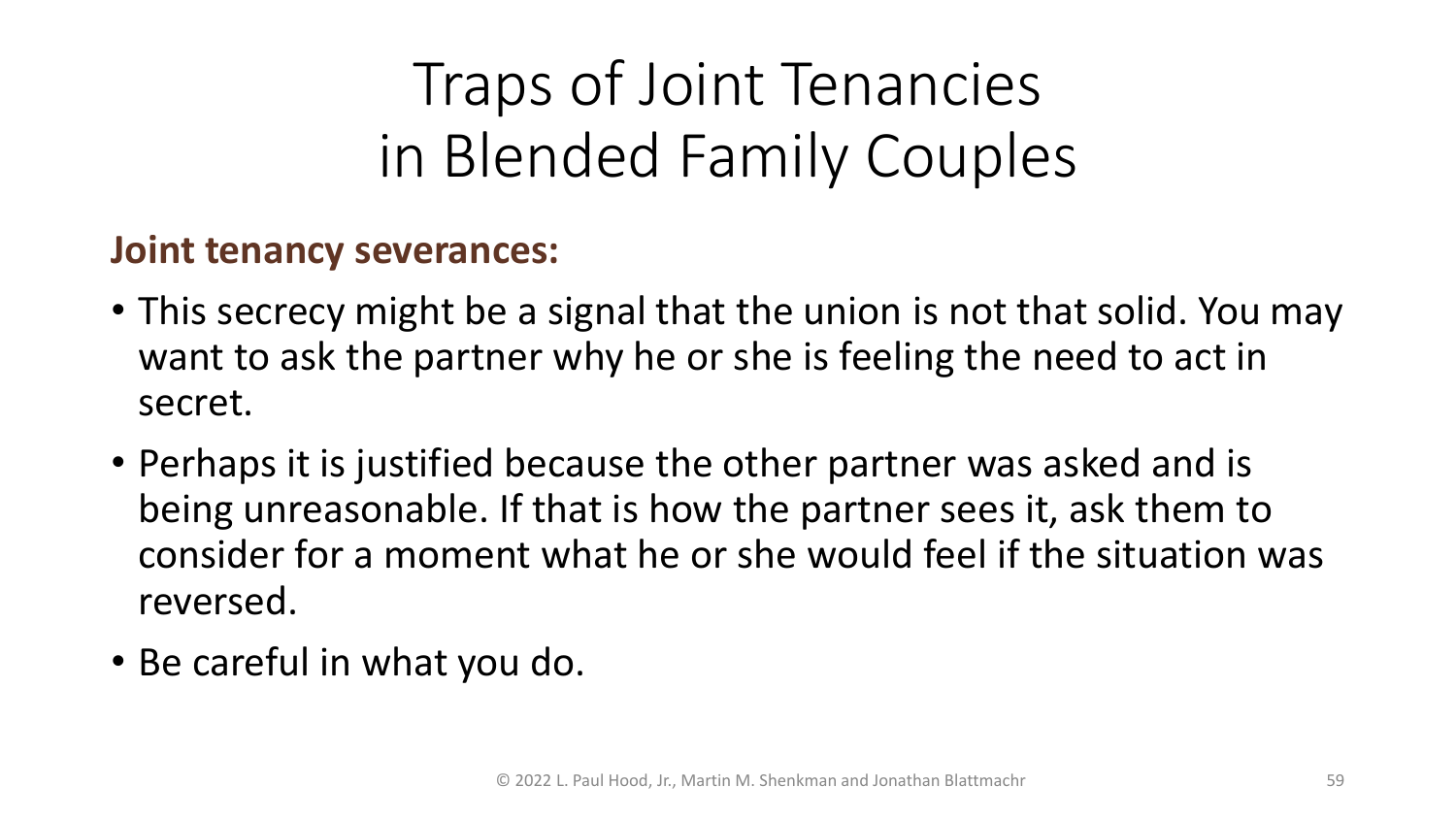- If one of the partners still believes that he or she should go forward in secret, we strongly recommend encouraging them to consider the ramifications of their partner finding out that they've gone behind his or her back.
- Repeating be careful.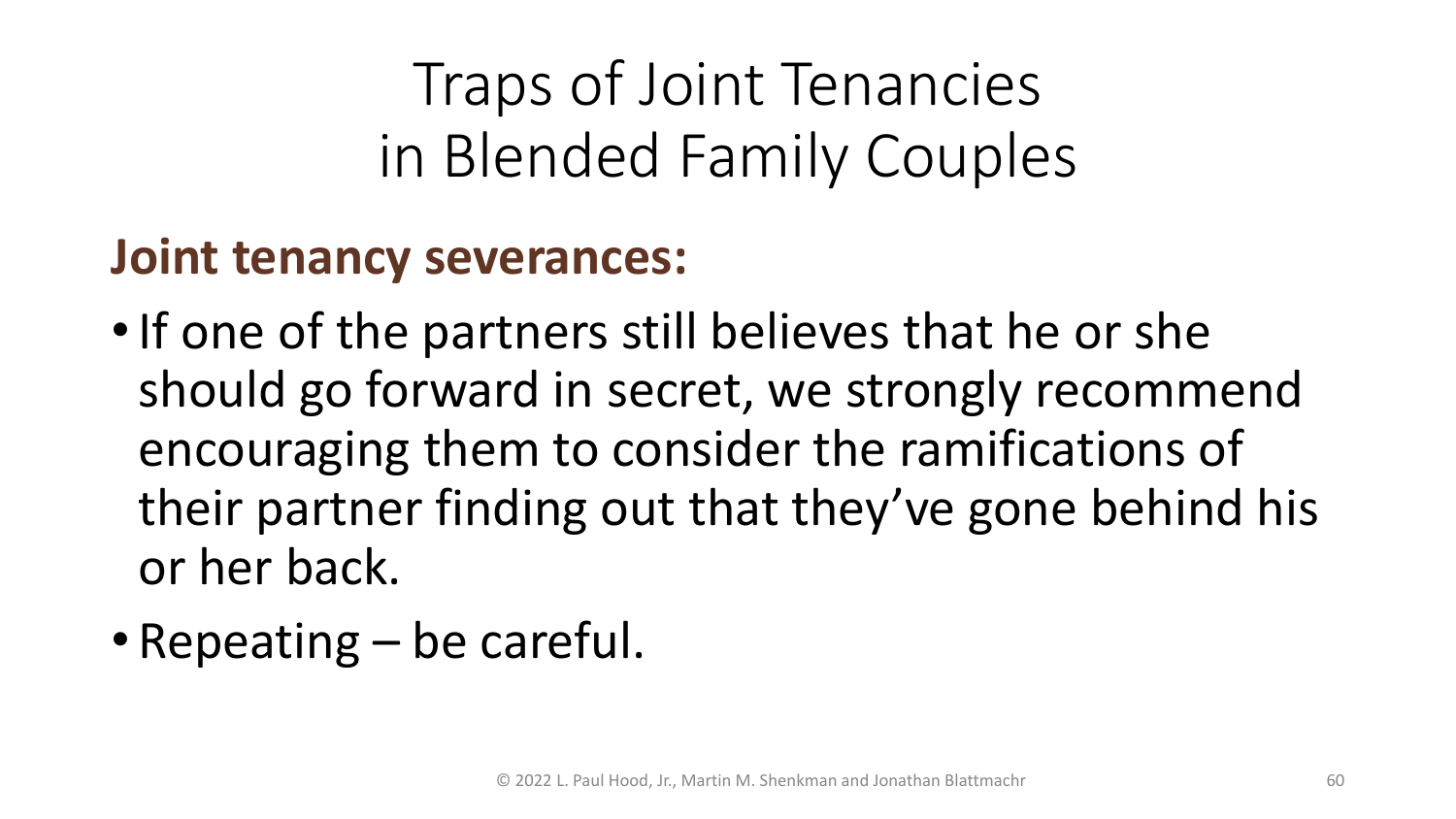# Gift-Splitting in the Context of Blended Family Couples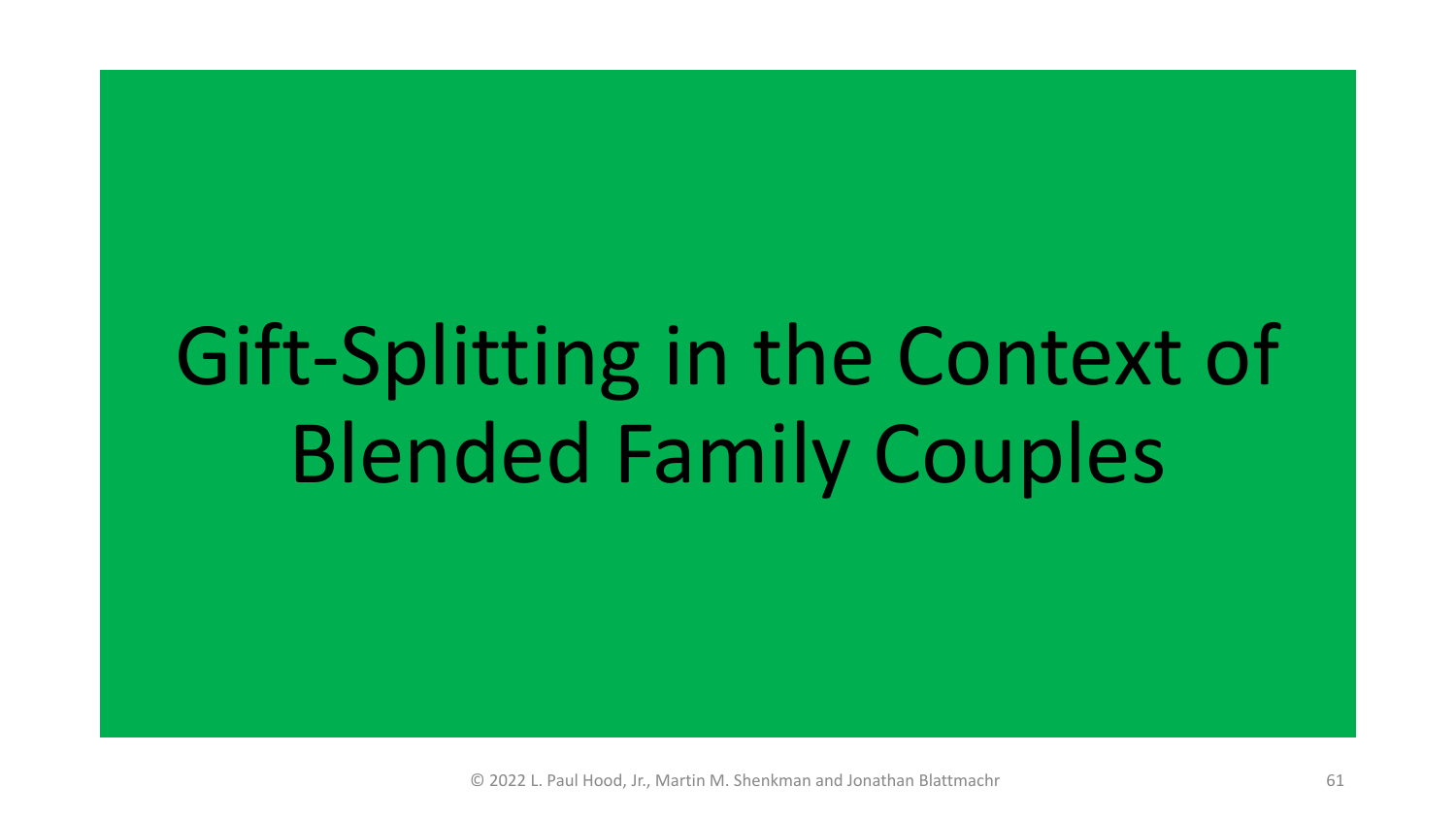### Gift-Splitting in the Context of Blended Family Couples

- It is not unusual for one partner to have significantly more wealth than the other partner.
- Through what is known as *gift splitting*, the wealthier partner could make gifts of the entire amount, but, for gift tax purposes, it is as if both partners made the gifts, thereby doubling the gift.
- This technique only applies if the partners are legally married.
- Start by reading any prenuptial agreement to understand its terms.
- Gift splitting often is dealt with in a marriage contract, since IRC Sec. 2513 requires a consenting spouse to make an election to split gifts on a gift tax return (Form 709) and permits revocation of consent to split gifts. But IRC Sec. 2513 also requires that all gifts be split, which can create problems, particularly if gifts larger than annual exclusion gifts are contemplated.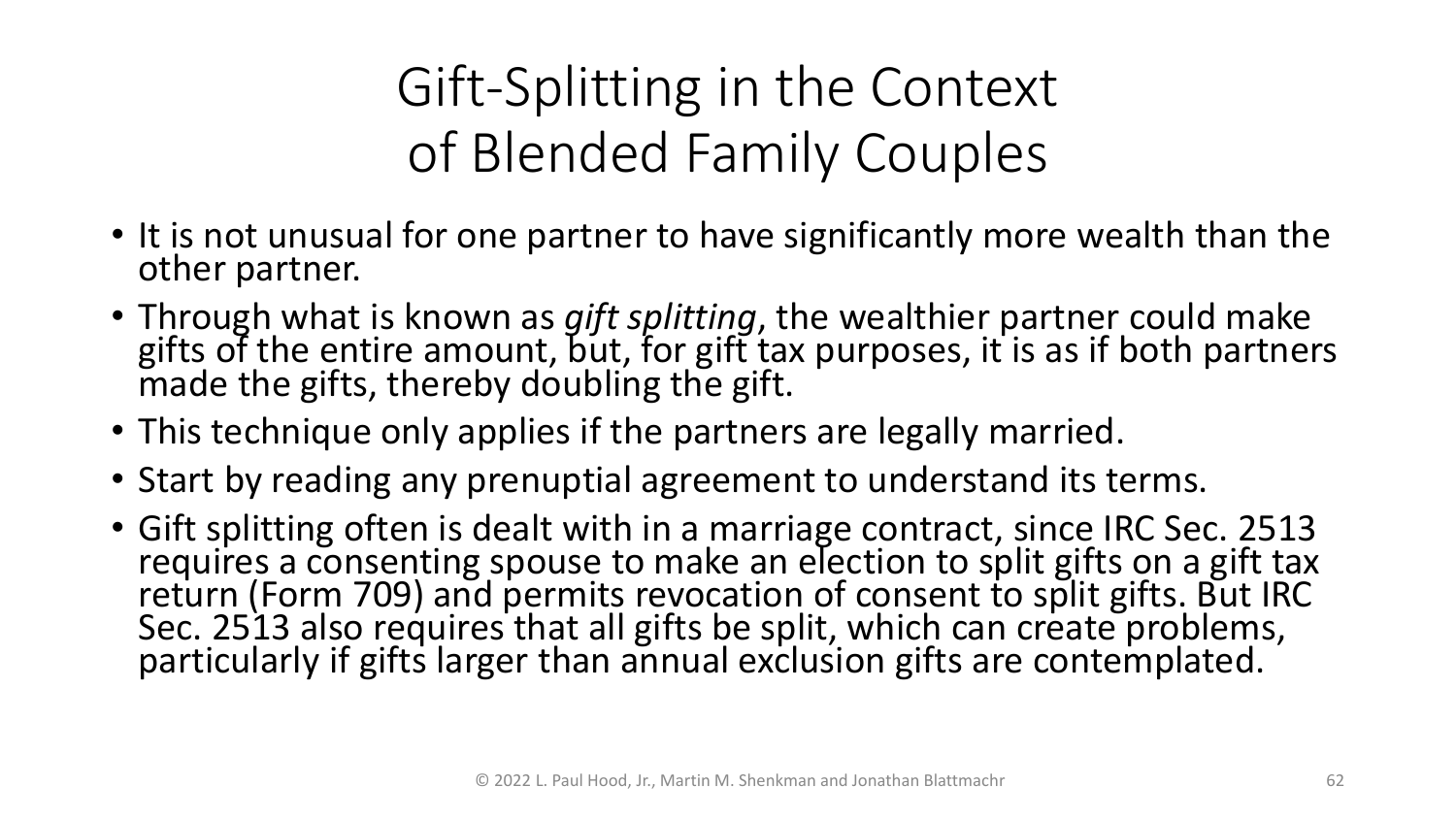Gift-Splitting in the Context of Blended Family Couples

- Marriage contracts frequently require spouses to split *all*  gifts made, to consent to the filing of a separate gift tax return and to agree not to revoke the consent, but this often is limited to *annual exclusion* gifts, although the gift- splitting tax rule applies to *all gifts* made in a calendar year.
- Therefore, if one spouse makes a large gift, the other spouse may be required to split the gift for tax purposes, but not be obligated under the marriage contract to split the gifts.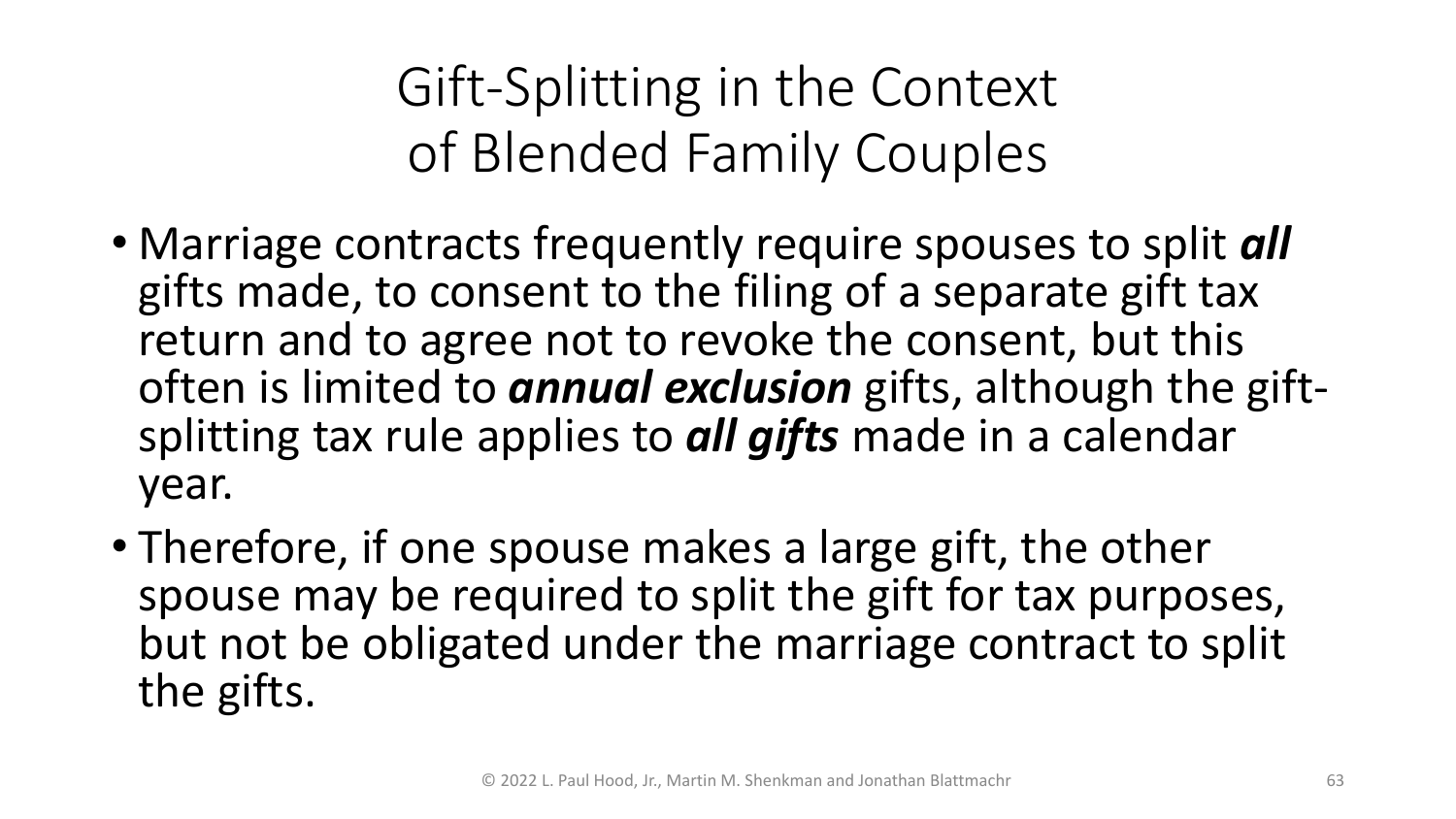Gift-Splitting in the Context of Blended Family Couples

- Because the election under IRC Sec. 2513(b) covers *all* gifts made during a calendar year, including gifts that exceed the annual exclusions that are available to the consenting spouse, thereby necessitating use of that spouse's lifetime gift tax exemption, a pre-nuptial agreement may compensate that spouse in some way for use of that applicable exclusion amount.
- This often is done through annual exclusion gifts to the children of the consenting spouse.
- But be certain to read and understand what the actual provisions, if any, provide for.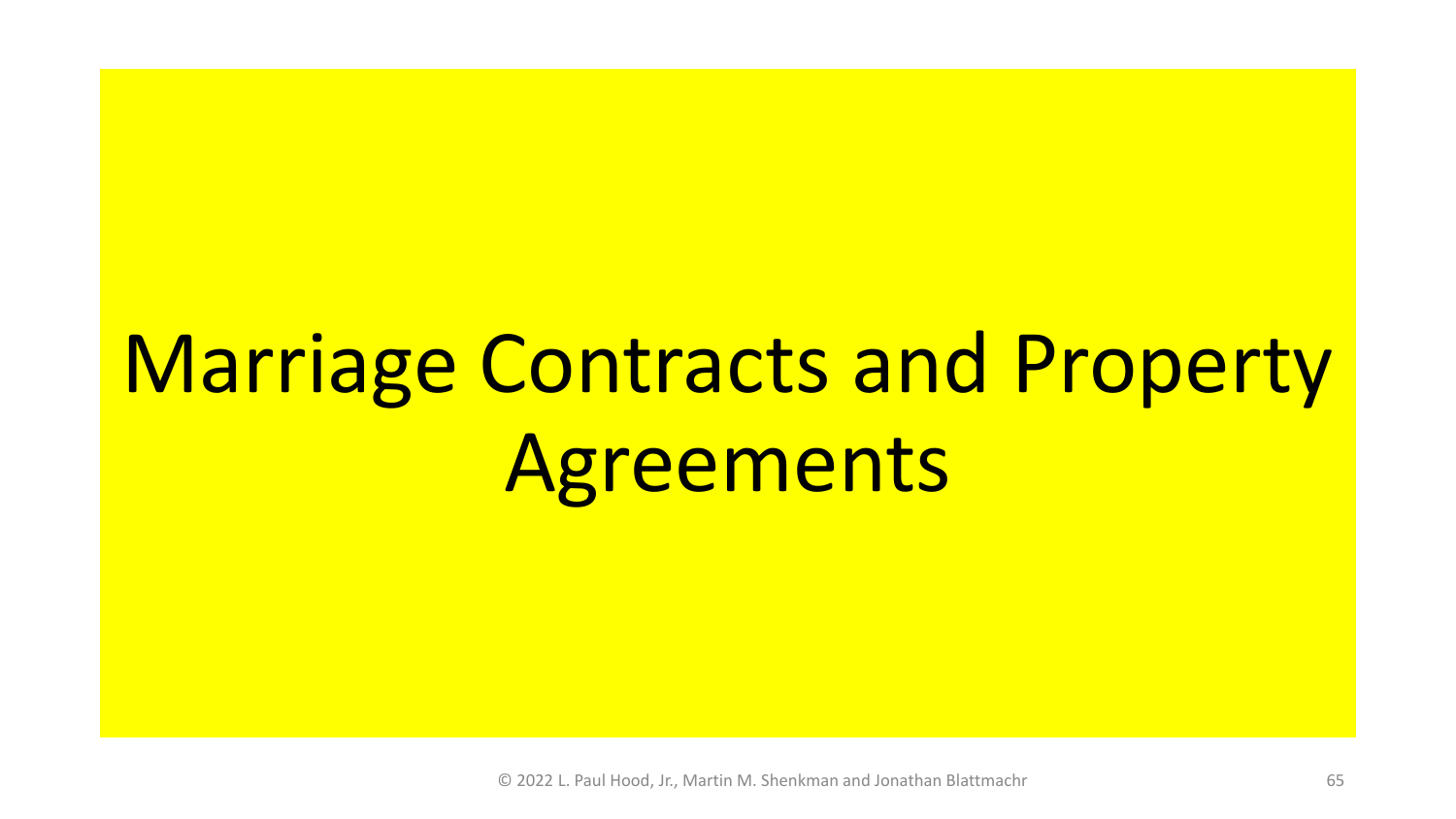- Whether the couple has a marriage contract or property agreement. The possibilities include:
	- No agreement.
	- Agreement to be *totally separate* in property.
	- Agreement to keep *separate property* (and the income therefrom) separate, but otherwise have a community property regime.
	- Agreement that has aspects of any or all of the above, but which gives explicit detail as to what a partner is entitled to on split-up.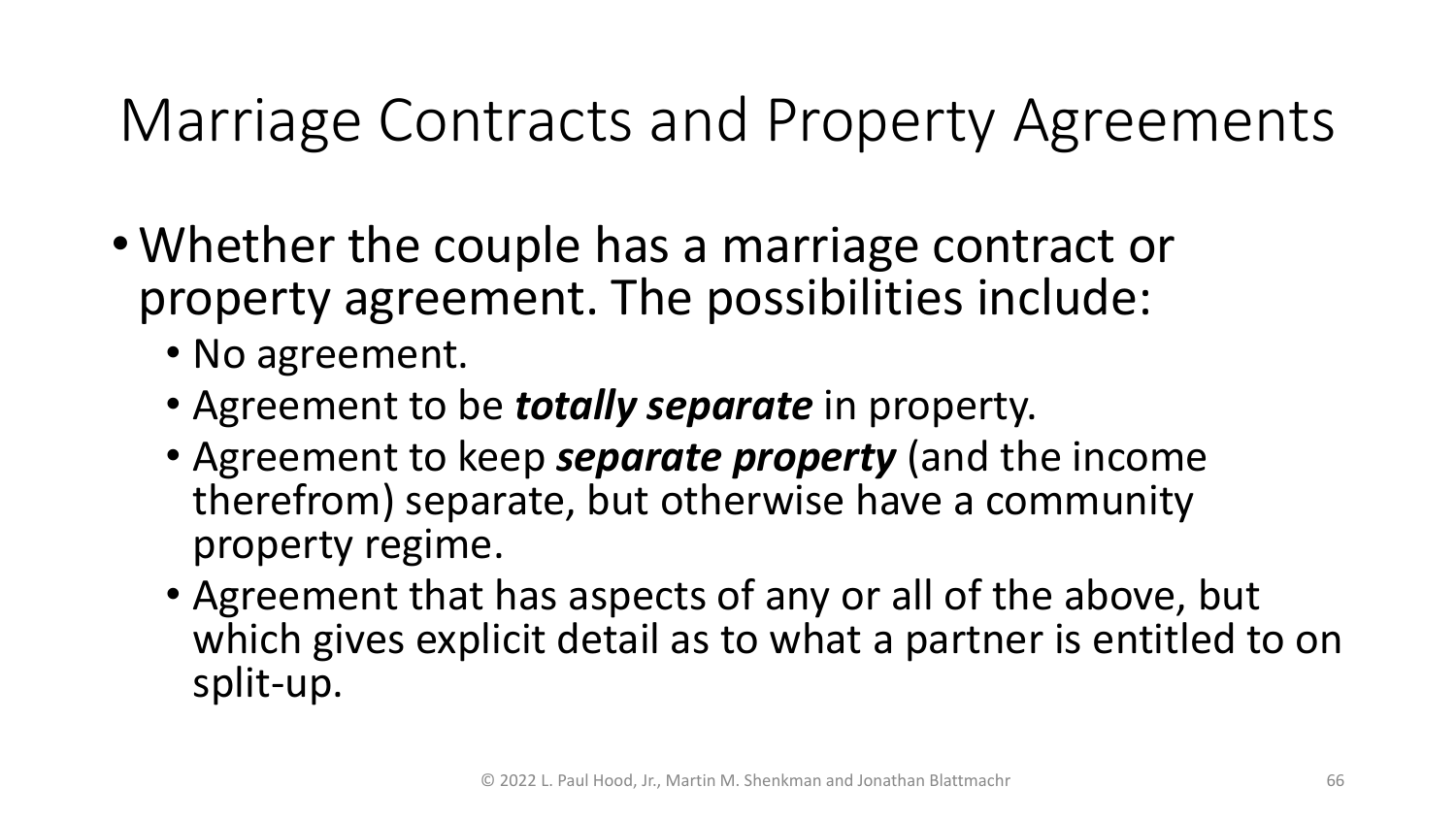- Marriage contracts and property agreements have become so common in blended family situations that they are almost the norm today—a corollary of the old adage "screw me once, shame on you; screw me twice, shame on me."
- These types of agreements are attacked and broken often-given the higher incidence of dissolution in blended family couples, an estate planner must consider the agreement as subject to challenge.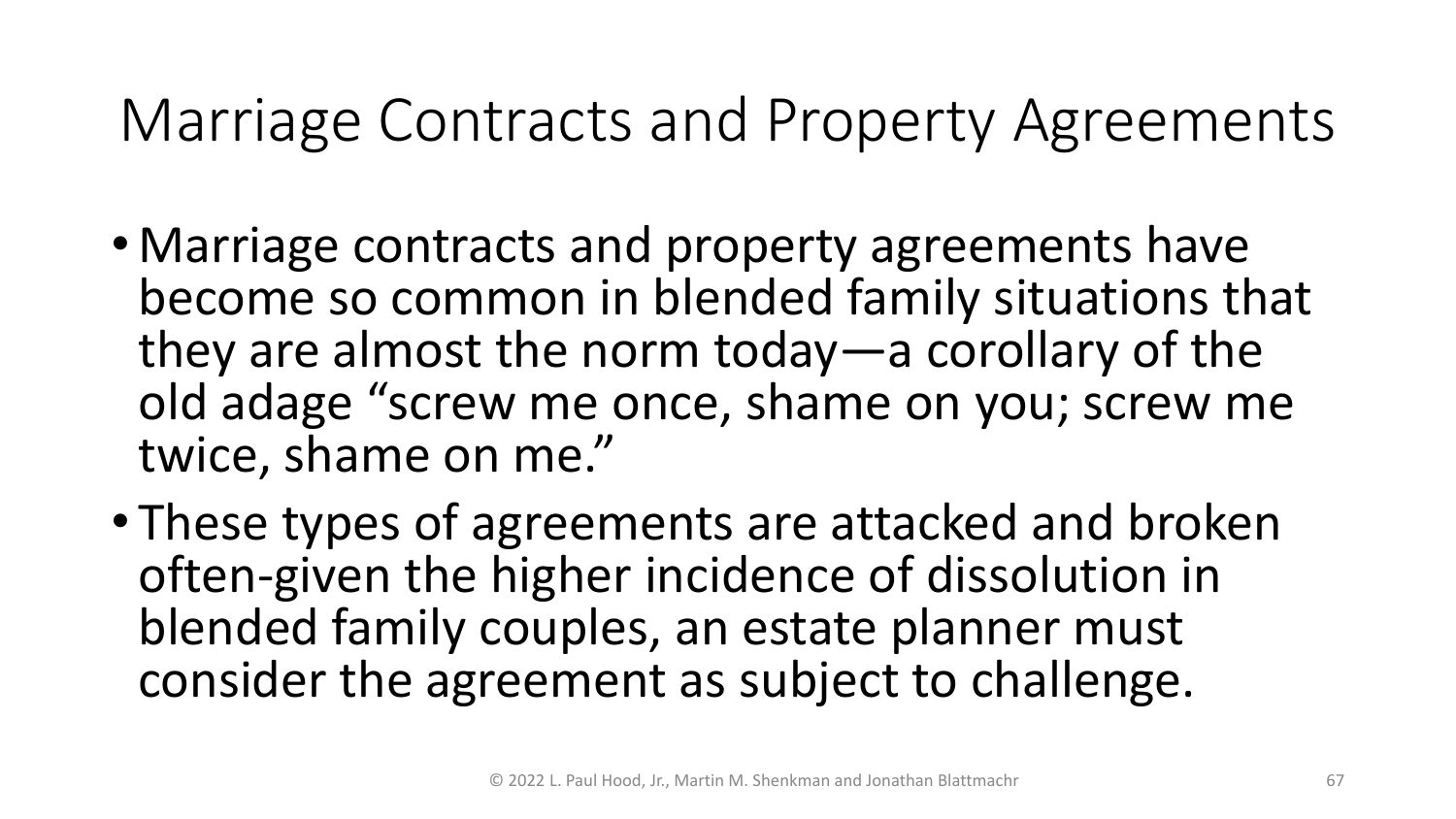#### **What are the warning signs of a potentially unenforceable marriage contract or property agreement?**

- Signed *right* before marriage ceremony.
- Betrothed *not given sufficient time* to review the marriage contract and/or to hire independent separate counsel to review and advise relative to the marriage contract.
- Significant *economic disparity and economic dependence*.
- *Age/education* differences.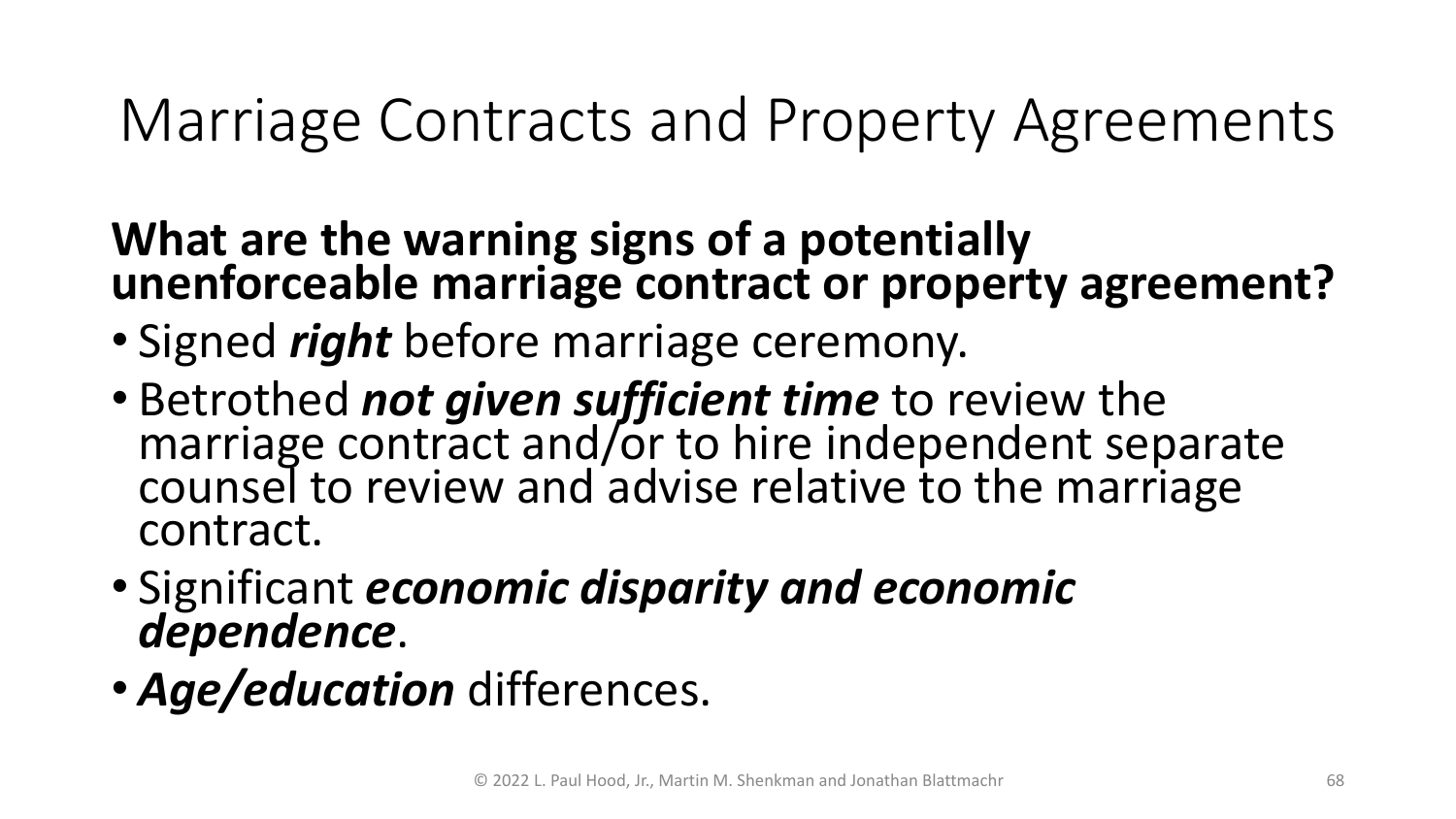- **Interpreting the marriage contract or property agreement:**
	- These agreements are some of the most *hotly contested contracts in the law* because of the emotions behind it.
	- If you didn't draft the marriage contract or property agreement (and sometimes even if you did), you will have to *interpret and incorporate* the estate planning related aspects<br>of that agreement.
	- This is a potential source of conflicts of interest, whether you drafted it or not: if you didn't, your call may adversely impact your client; if you did, you might have some malpractice exposure.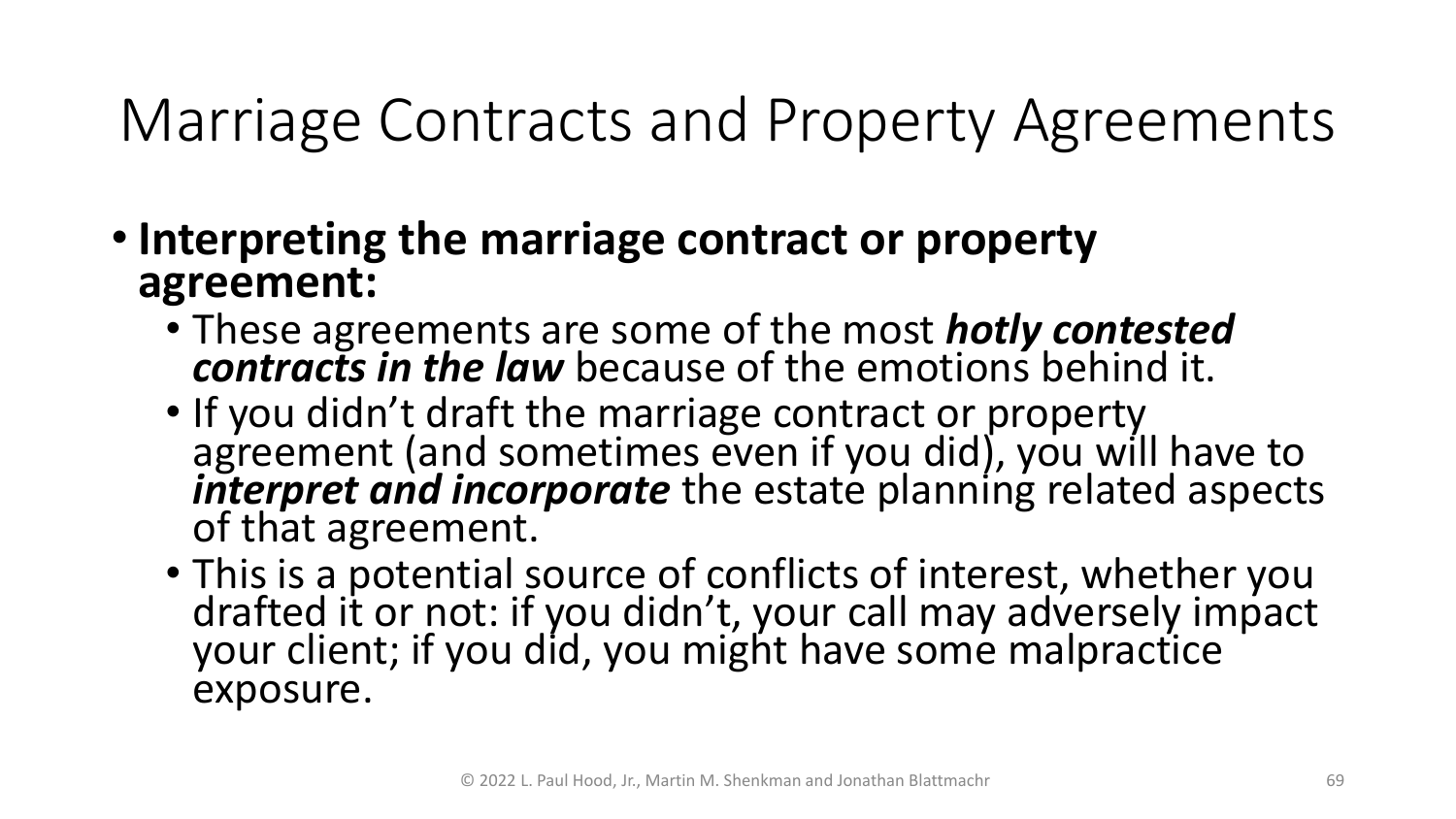- Some of the more common estate planning provisions in marriage contracts or property agreements are:
	-
	- In marriage contracts, *waiver* of the spousal election. Grant of *right to occupy* property that one partner owns for a certain period of time or for the life of the
	- other partner.<br>• Agreement to maintain life insurance and to pay<br>premiums on life insurance or annuities.
	- Agreement to maintain certain will or trust provisions, including income rights, fiduciary positions, etc.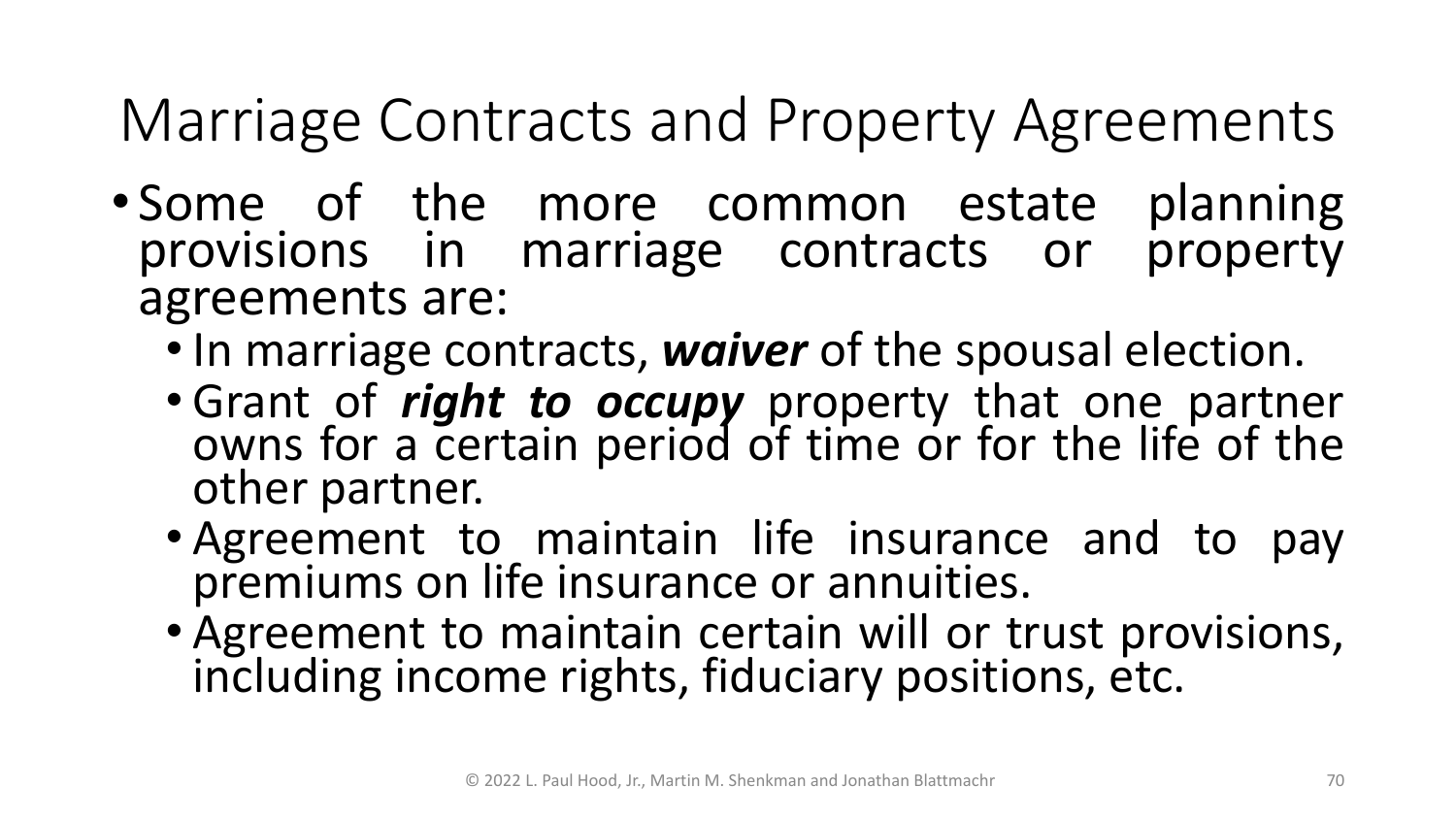- Some of the more common estate planning provisions in
	- marriage contracts or property agreements (cont.):<br>• Agreement to waive spousal rights in retirement plans and IRAs.<br>**Retirement plans pose a prickly problem for blended family** • Agreement to waive spousal rights in retirement plans and IRAs.<br> **Retirement plans pose a prickly problem for blended family<br>
	couples who are contemplating marriage.** A nonparticipant<br>
	spouse's interest in a community pr be devised or passed on if the nonparticipant spouse dies first-<br>*Boggs v. Boggs,* 520 U.S. 833 (1997).
		- Careful description/delineation of tangible personal property owned by each partner.
		-
		- Waiver of statutory rights to serve as fiduciary, PR, etc.<br>• Agreement to consent to split gifts for federal gift tax purposes and to sign all necessary elections and returns to reflect the same.
		- *Portability* issues.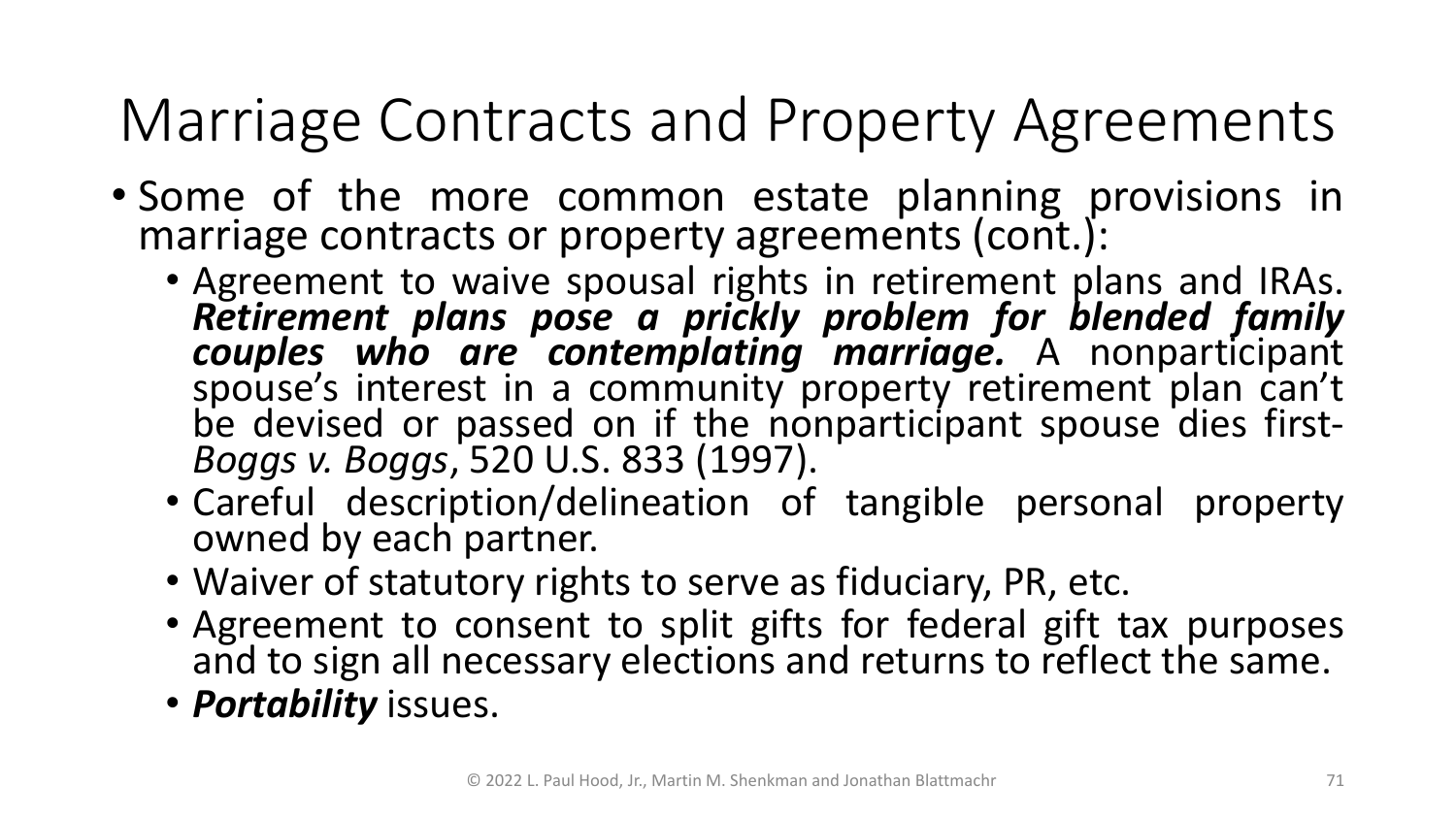- *Common Complaints/Concerns when Considering Marriage Contracts:*
- Seen as an affront related to lack of trust in person and union – being treated as *"gold digger."*
- "What about me??" regarding security and hopes and dreams for *"our"* future nest-egg.
- Feeling forced and obliged *"having to"* sign and not having a sense of choice.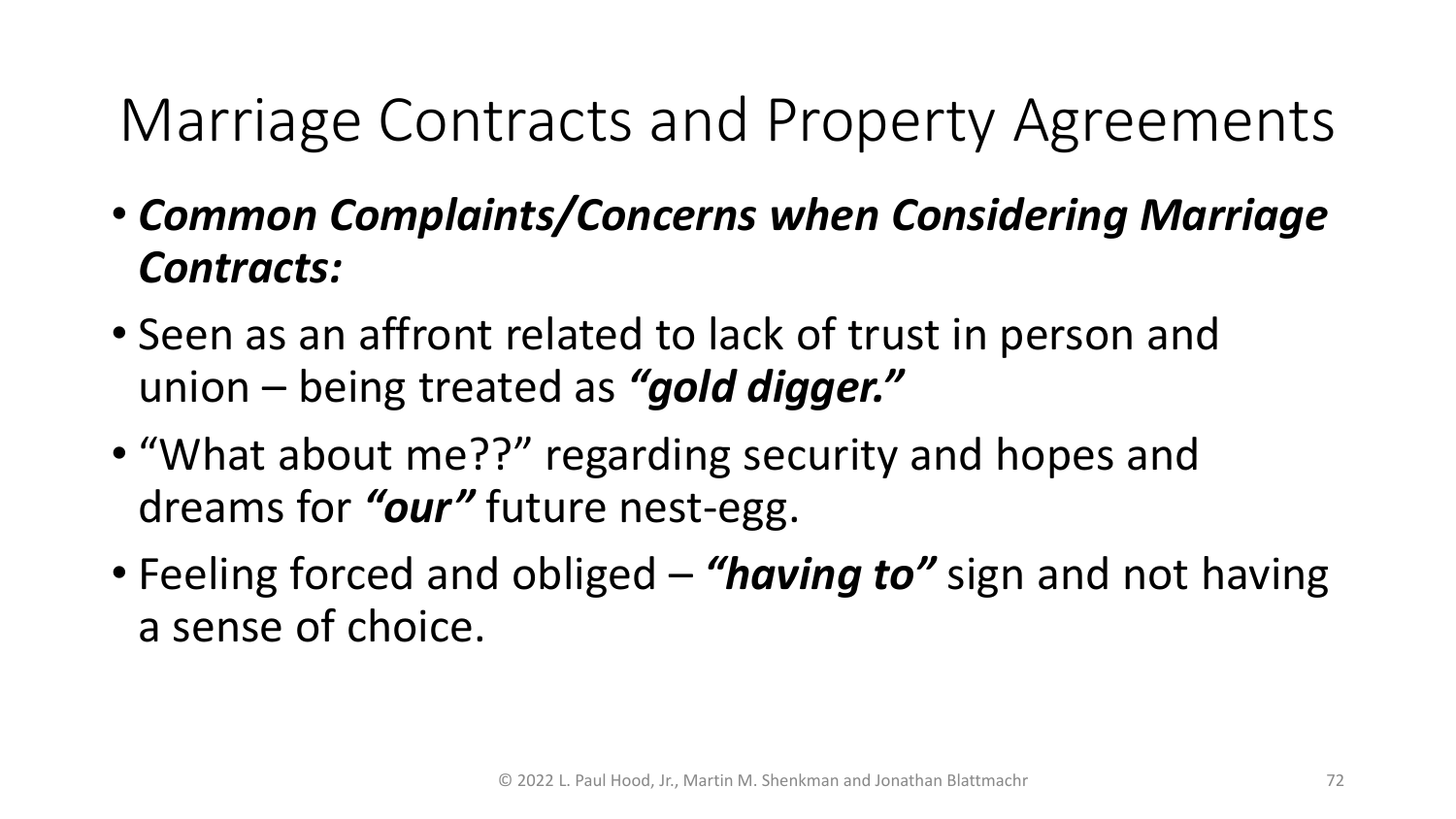### Lifetime Gifts/Transfers and Gift Tax Returns

- Under the current transfer tax structure, each individual is treated as a separate taxpayer who has to file separate transfer tax returns.
- If a spouse's gift tax return is audited, the other's gift tax return is not involved or affected by a subsequent adjustment.
- Likewise, if spouses are involved in a technique where there's a transfer from one spouse to the other, followed, as part of the same integrated plan, a transfer by the recipient spouse, there's a risk of the IRS asserting an indirect gift argument, a la Smaldino.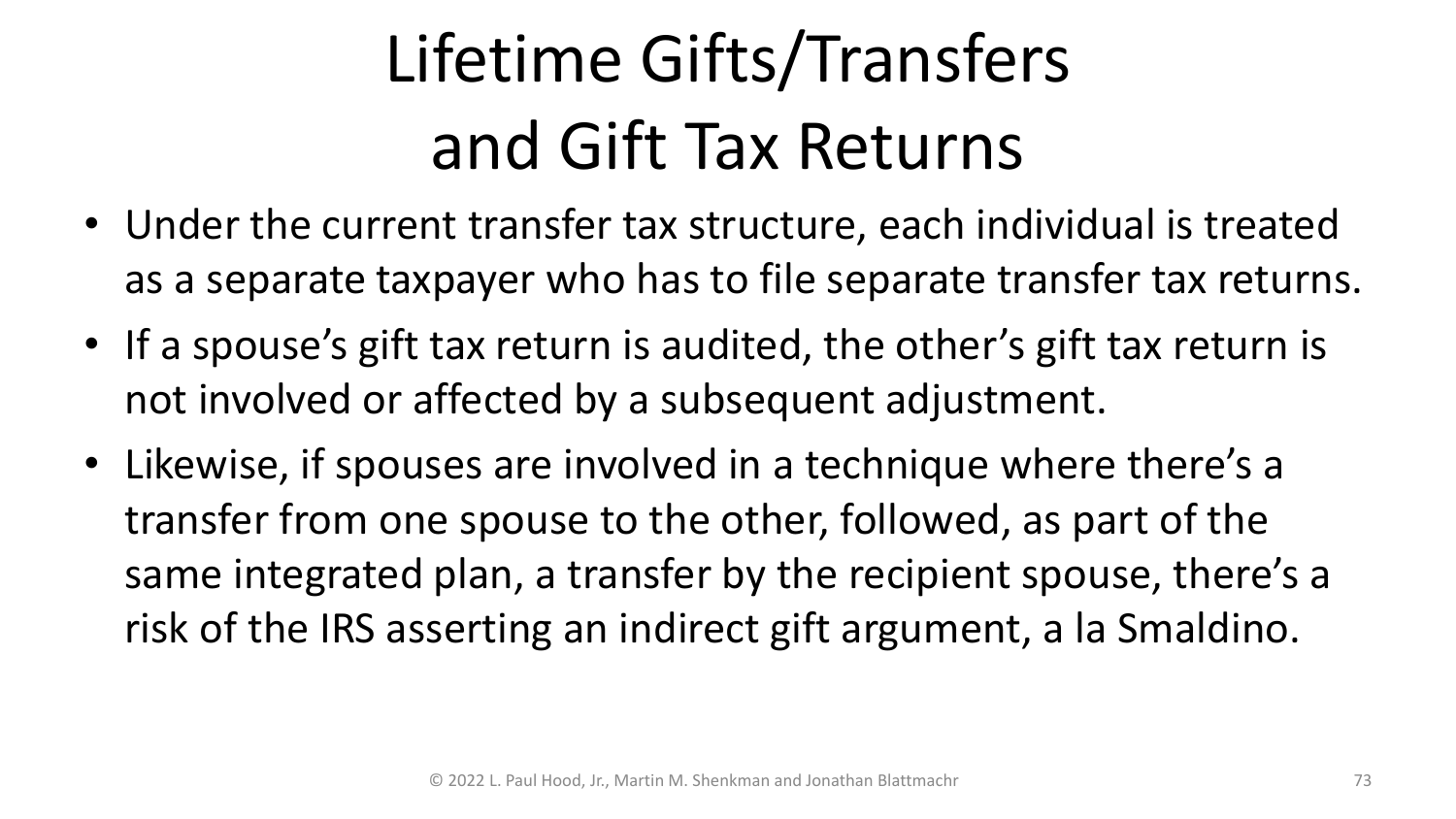# Two Actual Cases on

# MOdern Family

Issues

© 2022 L. Paul Hood, Jr., Martin M. Shenkman and Jonathan Blattmachr 74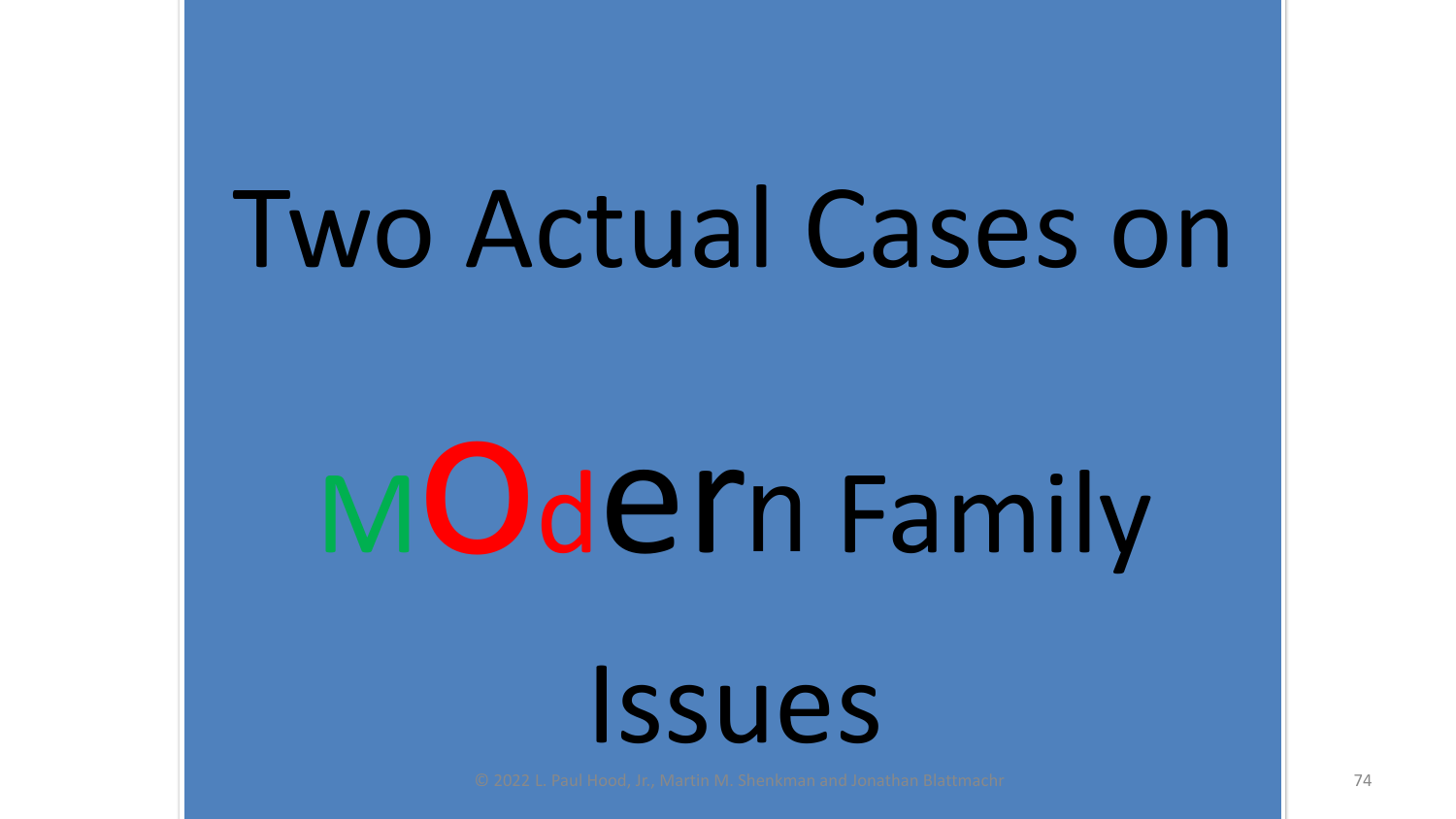• *Sindell v. Gibson Dunn & Crutcher*, 54 Cal. App. 4th 1457 (2nd Dis. 1997).

• Husband and wife had separate **grown** children.

• Husband and wife were **separately** represented by counsel.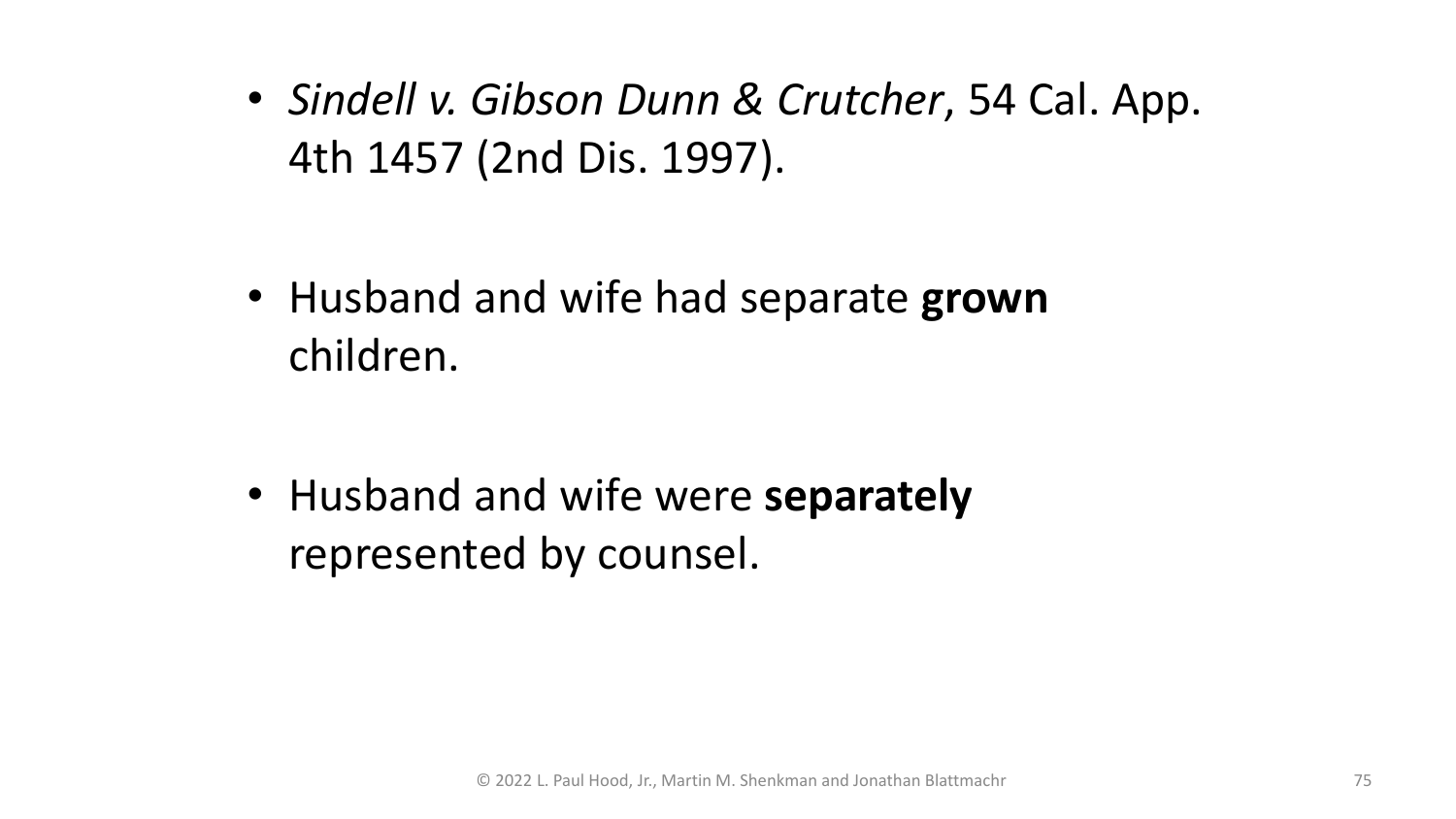- Husband hired law firm to coordinate transfer of interests in closely held entity (his separate property) to his daughters.
- Lawyers advised: Gift and sell entity interests to children.
- Lawyers did *not* advise him to get consent/acknowledgment of separate property (which he had inherited) from his wife.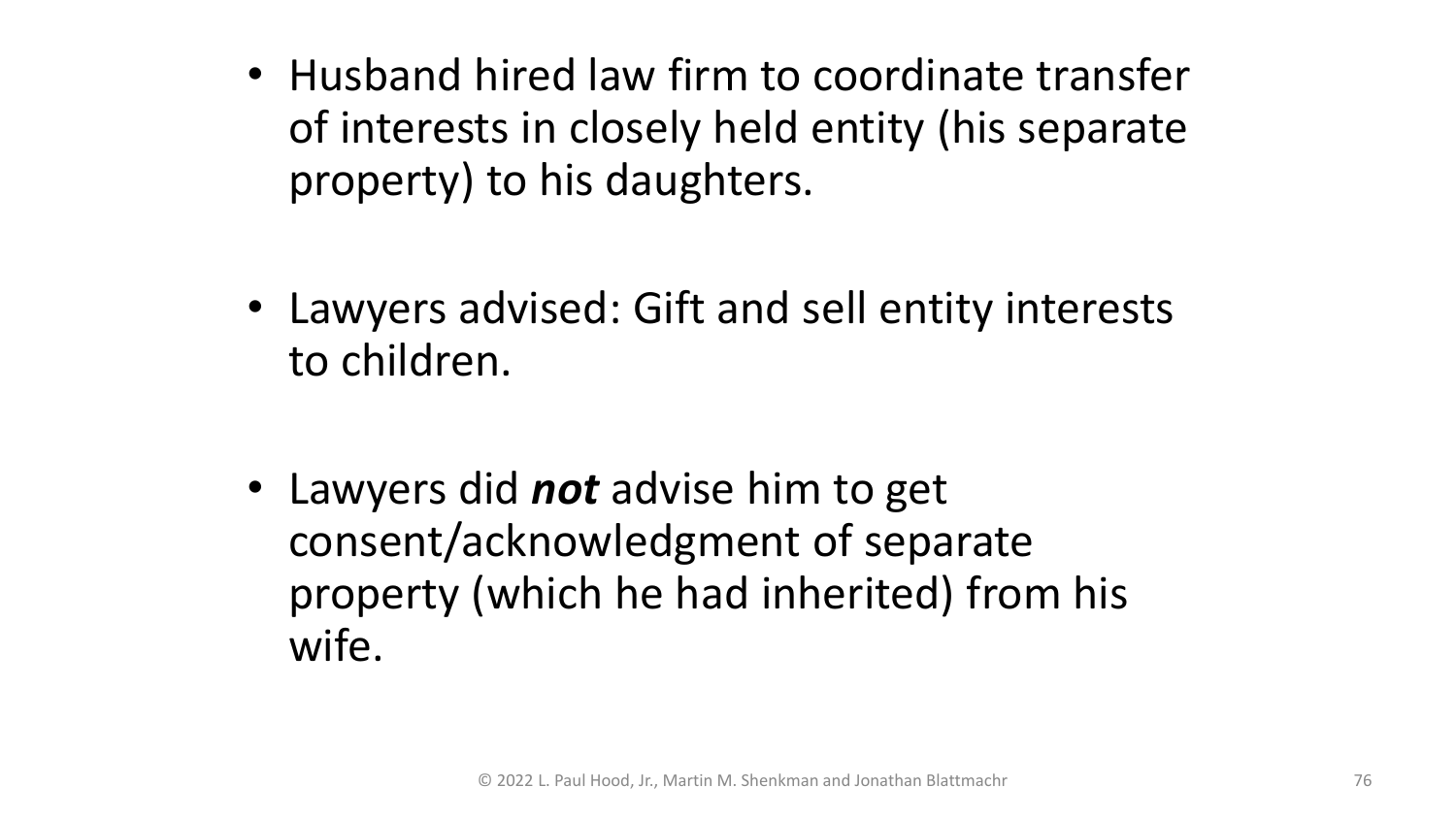- Wife had *independent* wealth.
- Wife was represented by *separate* counsel.
- Three years later, after wife become incapacitated, her children sued step-father to nullify transactions, asserting transferred property was *community property*.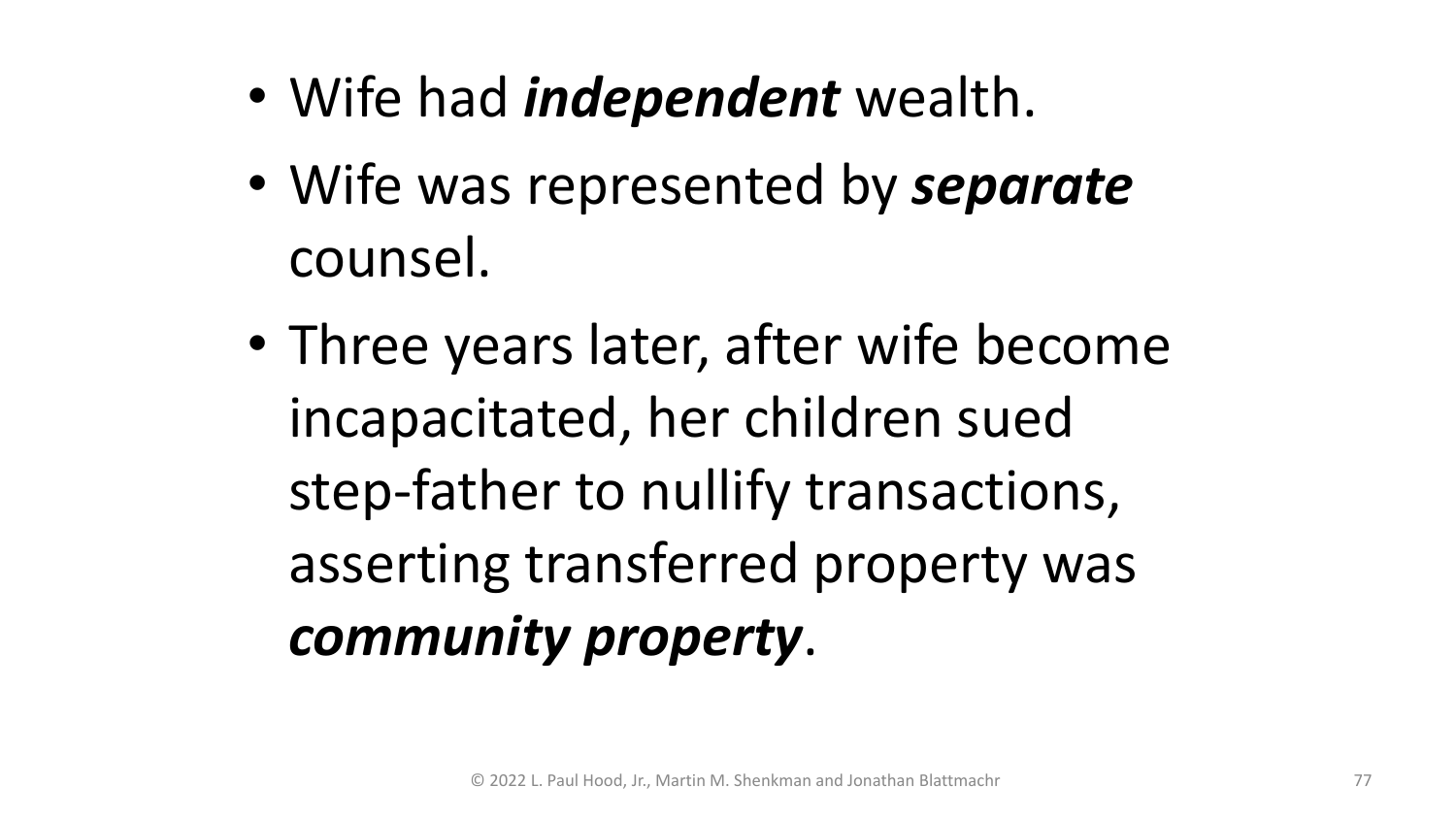• A year after wife's children filed suit to nullify gift/sale on grounds that some transferred property was wife's community property, husband's children sued *dad's* lawyers for malpractice for failing to get wife's consent to and acknowledgment of gift/sale.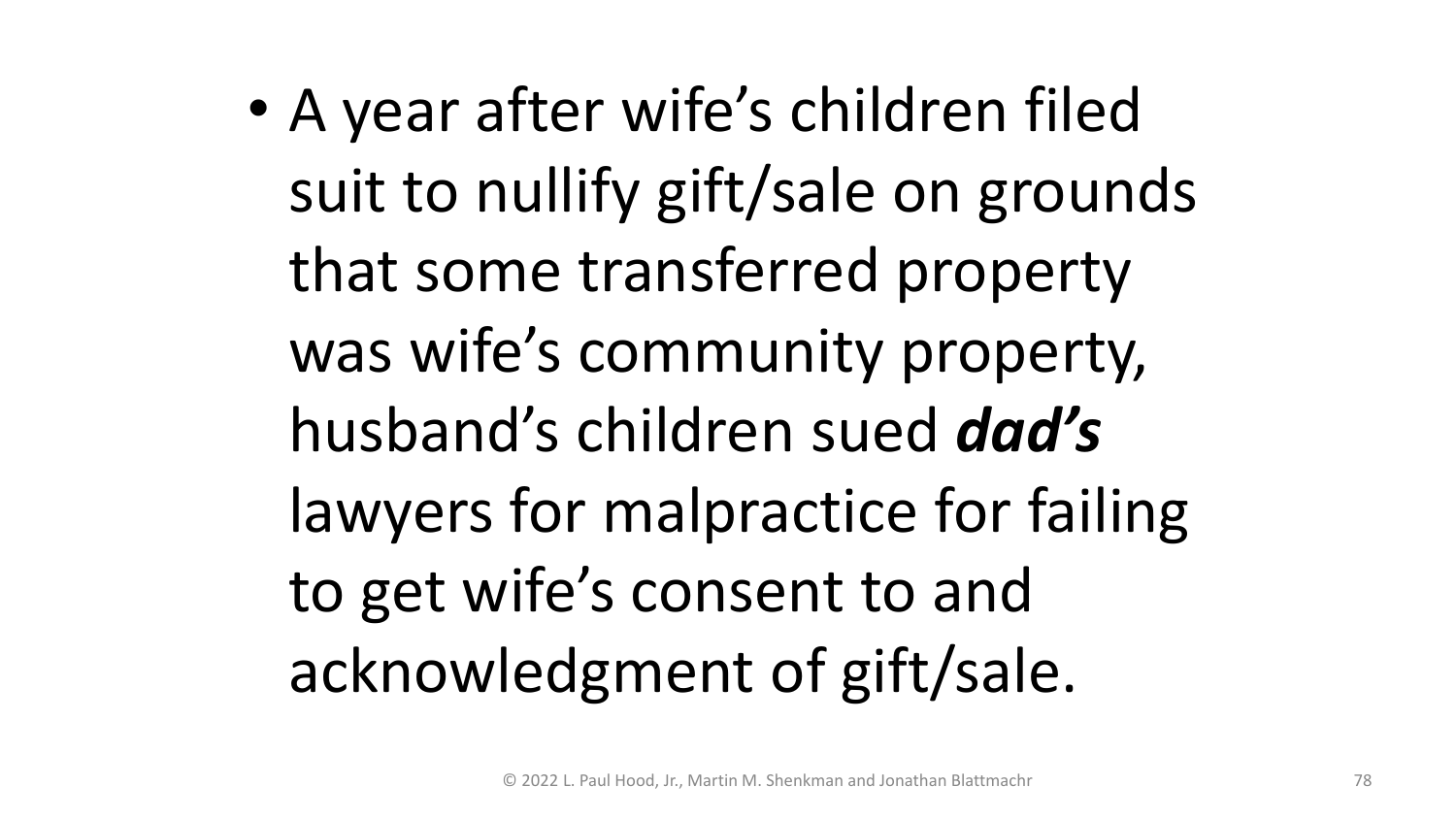• Trial court dismissed husband's children's action against husband's estate planning lawyers as premature since there was no damage yet-because lawsuit by wife's children hadn't been concluded.

• Second District *reversed*, holding the matter over for trial.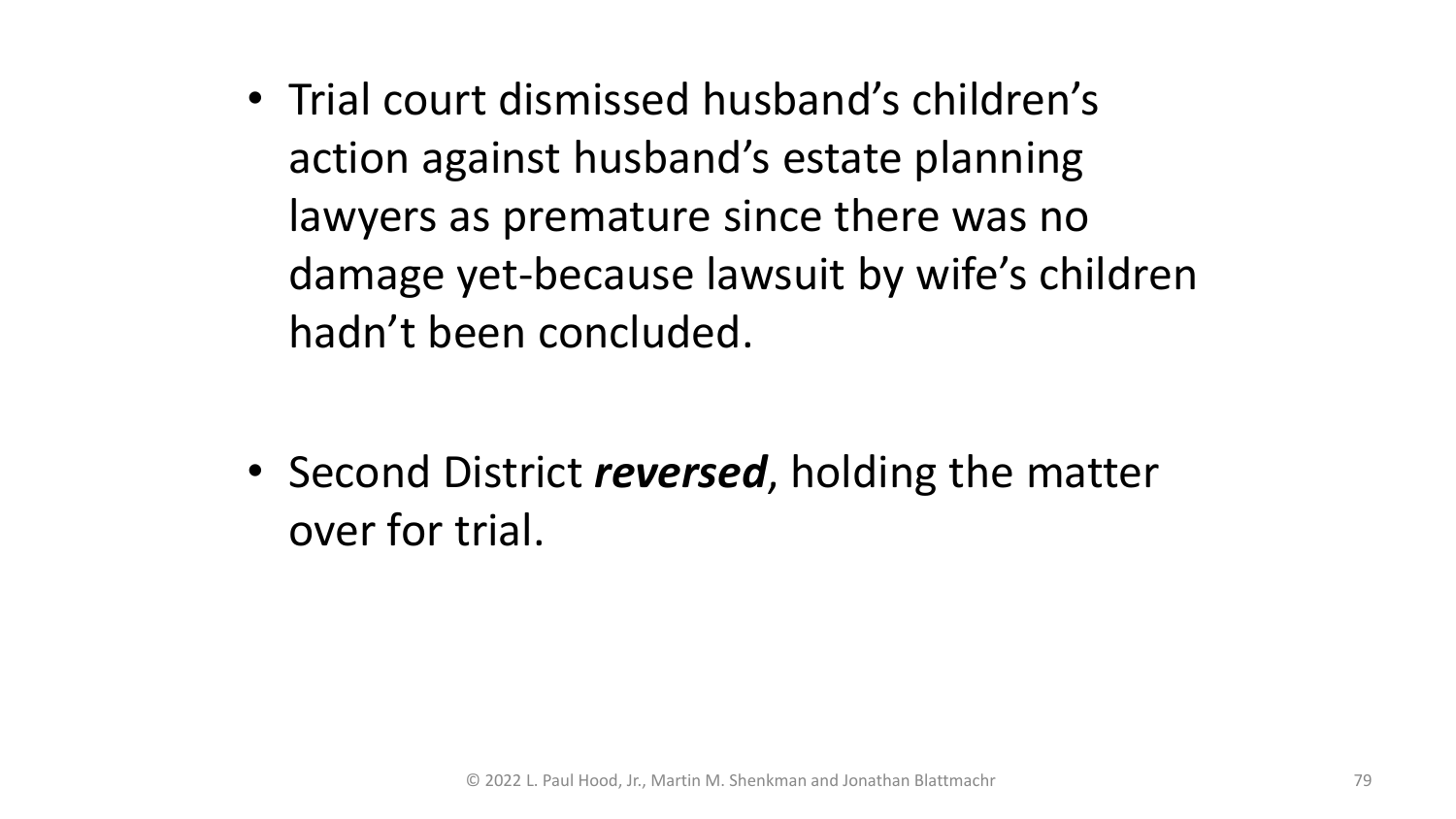- Appellate court reasoned that damage in form of attorney's fees to *defend* against the action was damage in and of itself and remanded for trial.
- Case never reported again (Probably settled).
- Lesson: Even if *clearly* separate property (as seems to have been here), *get the waiver*!
- As the late Myron Cohen would say, "It couldn't hoit."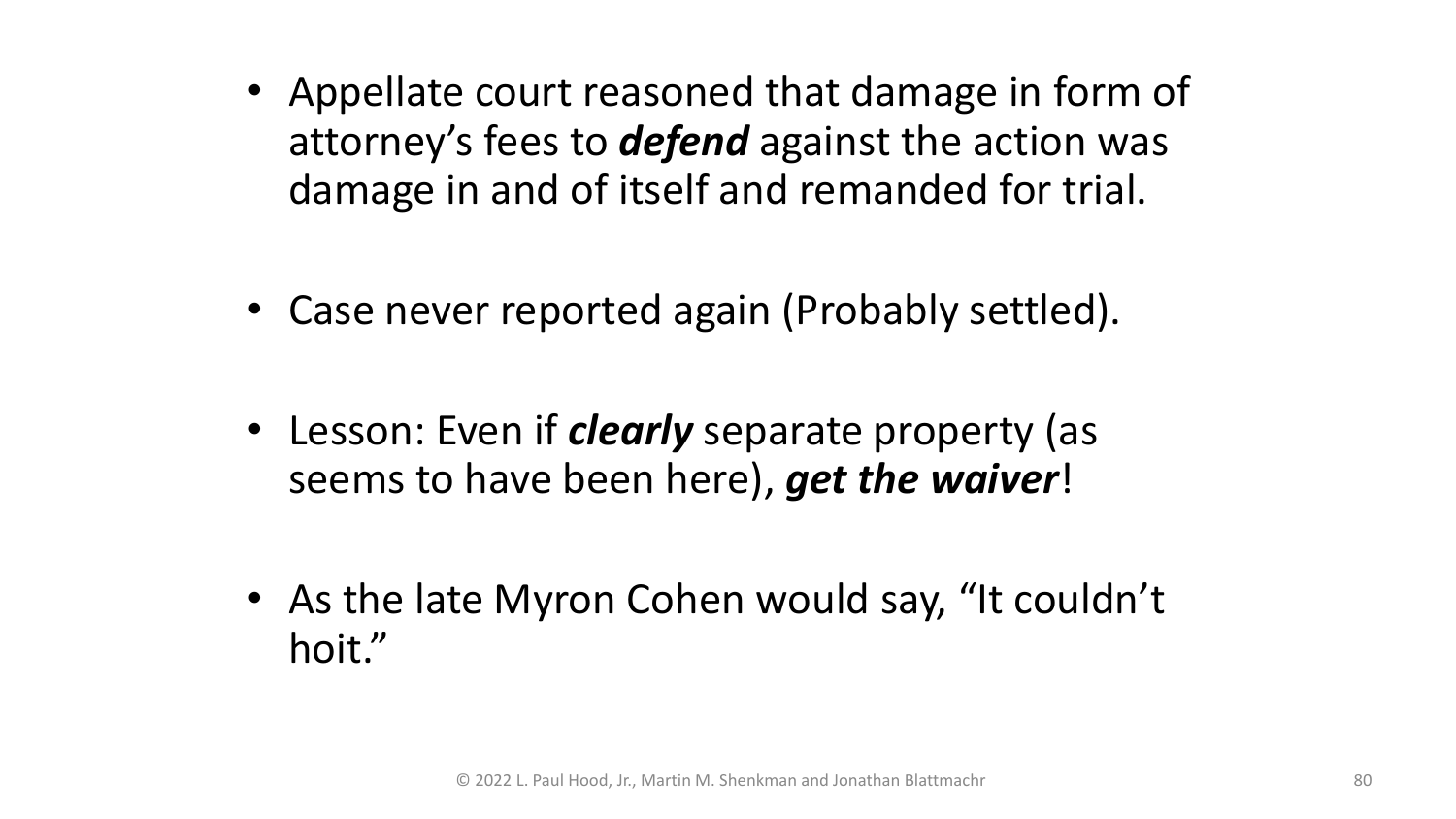- *Mrs. Smaldino's Applicable Exclusion Amount:* The practical effect of the Tax Court's opinion was to effectively *negate* any taxable gift as having come from Mrs. Smaldino by expressly holding that the taxable gift of units of Class B nonvoting interests in Smaldino Investments, LLC by Mrs. Smaldino roughly equal to her entire then applicable exclusion amount to the Smaldino 2012 Dynasty Trust *one day after having received said gift from Mr. Smaldino* to have actually been made *indirectly* to the Dynasty Trust by Mr. Smaldino.
- The gift was made in 2013, and the gift tax return was filed in 2014. The case was decided in 2021, long after the three-year gift tax statute of limitations had expired. And there's no applicable exclusion amount restoration mechanism.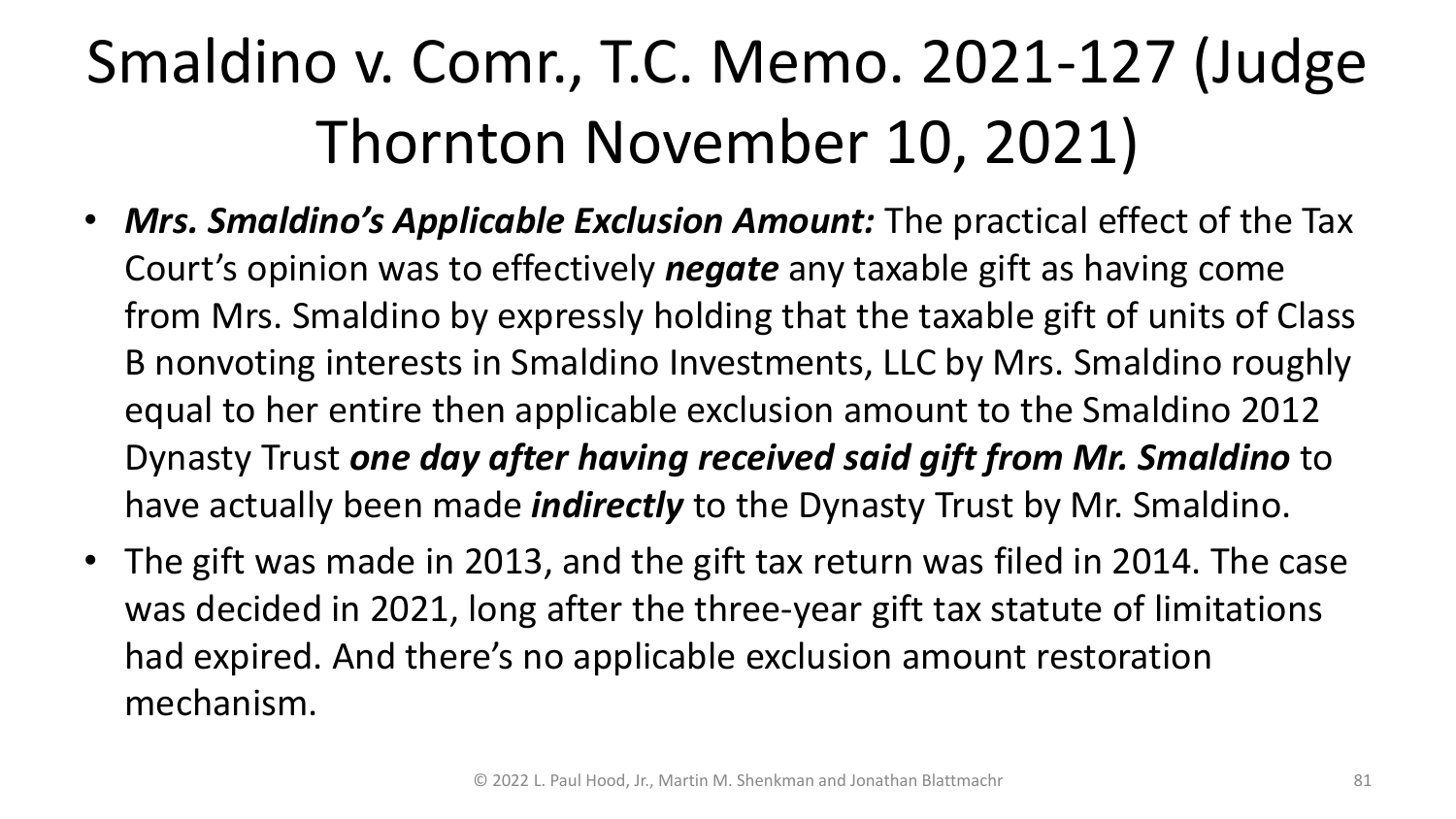- *Mrs. Smaldino's Applicable Exclusion Amount (cont.):*
- By virtue of the Tax Court's decision, what happens to Mrs. Smaldino's gift tax return and, specifically, to her complete use of her then applicable exclusion amount? Does Mrs. Smaldino *automatically* get her entire applicable exclusion amount restored?
- Clearly, Mrs. Smaldino's gift tax return wasn't at issue in this proceeding, and Mrs. Smaldino wasn't a party to the Tax Court litigation. As such, Mrs. Smaldino's gift tax return wasn't impacted by the decision. In our opinion, Mrs. Smaldino probably doesn't get her applicable exclusion amount restored unless she took some timely independent steps.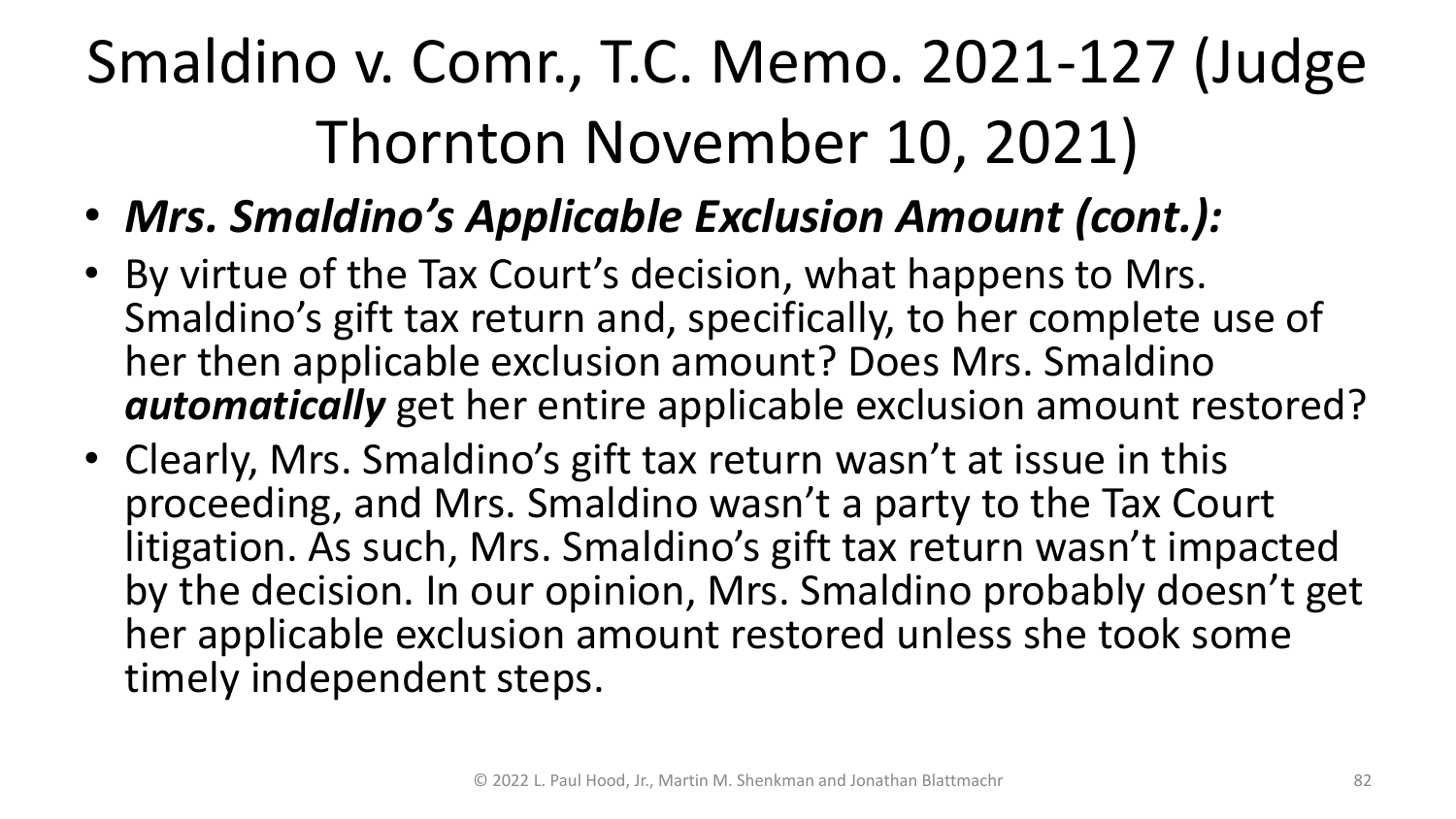- *Ethics Issue:* Did the same lawyer represent Mr. and Mrs. Smaldino jointly? The facts are not clear about whether the same lawyer represented both Mr. Smaldino and Mrs. Smaldino, and if he represented both of them, if he did so *jointly* or *separately*.
- If the lawyer represented both of them, irrespective of the capacity, the lawyer might have a conflict of interest/ethics problem if the lawyer either recommended or advised the couple to engage in the transaction without pointing out the obvious risks to Mrs. Smaldino of the indirect gift exposure, which we believe should have been readily apparent to any competent estate planning lawyer, i.e., if the lawyer failed to apprise Mrs. Smaldino of the clear indirect gift risk of the scheme, in our opinion, the lawyer may have fallen below the standard of care.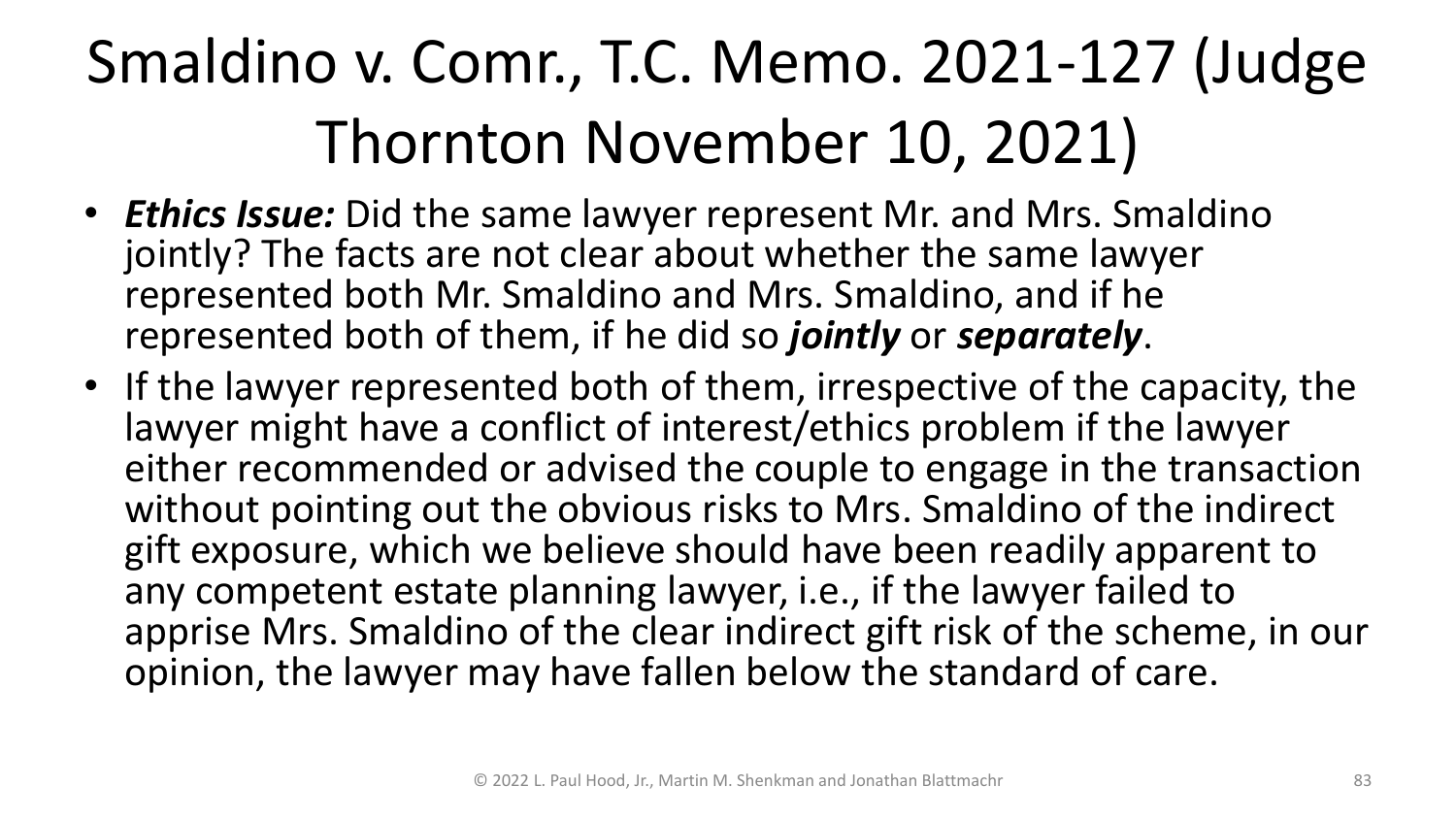- Mrs. Smaldino purported to virtually exhaust her entire then applicable exclusion amount on the gift to the Dynasty Trust.
- Given the time that has elapsed, it may already be too late for Mrs. Smaldino to reclaim her applicable exclusion amount, suggesting some malpractice damage, although since Mrs. Smaldino is still living, it may be impossible to ascertain the damage.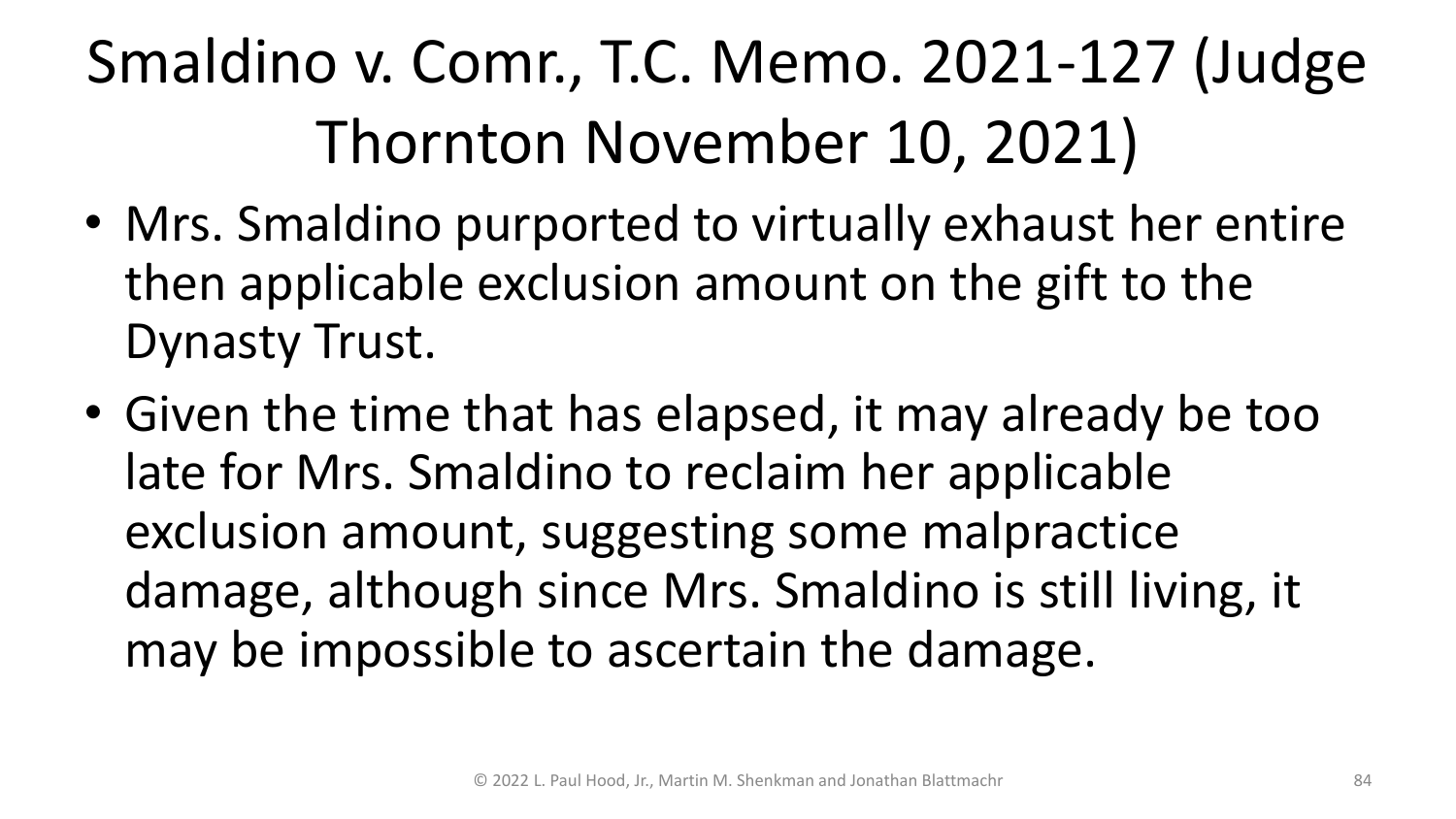- And it's entirely possible that if Mrs. Smaldinoe dies with a total tentative estate (which would include her then applicable exclusion amount gift that she was unable to reclaim) of less than the federal estate tax applicable exclusion amount in effect at her death, then the tax element of the malpractice claim would be zero. However, are there other compensable damages?
- Arguably, under the theory articulated in *Sindell v. Gibson, Dunn & Crutcher*, 54 Cal. App. 4th 1457 (2nd Dis. 1997), the answer is yes, as an item of compensable damages would include Mrs. Smaldino's attorney's fees in investigating and pursuing the malpractice claim in the first place.
- Watch the ethical traps of *jointly* representing husband and wife in a transaction.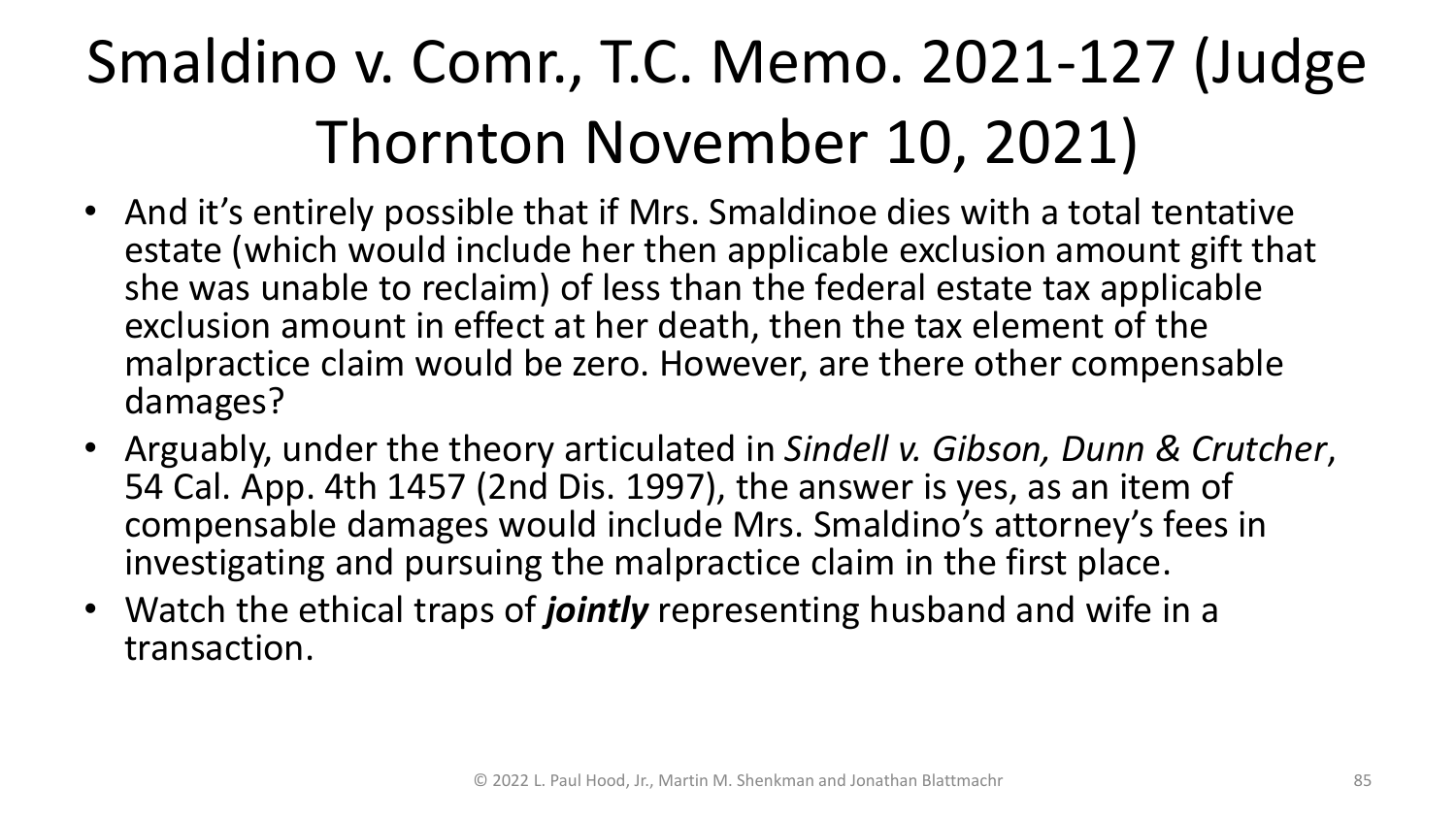#### For More Information About Estate Planning for Blended Families

- Marty and Paul did a three-session webinar series for Leimberg Information Services, Inc. [\[click link\]](https://leimbergservices.com/wdev/products.cfm?id=179) "Estate Planning for Modern Families: Practical Advice for Practitioners, a Three-Part Webinar Series."
- Paul recently published a book both for the lay audience and estate planners entitled *Yours, Mine & Ours: Estate Planning for People in Blended or Stepfamilies* (Paul Hood Services 2022), which is available at **[Amazon](https://www.amazon.com/Yours-Mine-Ours-Planning-Stepfamilies/dp/1647044669/ref=sr_1_2?crid=29U2CBPHHZJYB&keywords=yours%2C+mine+%26+ours+hood&qid=1651751794&sprefix=yours%2C+mine+%26+ours+hood%2Caps%2C103&sr=8-2)** and all major booksellers.